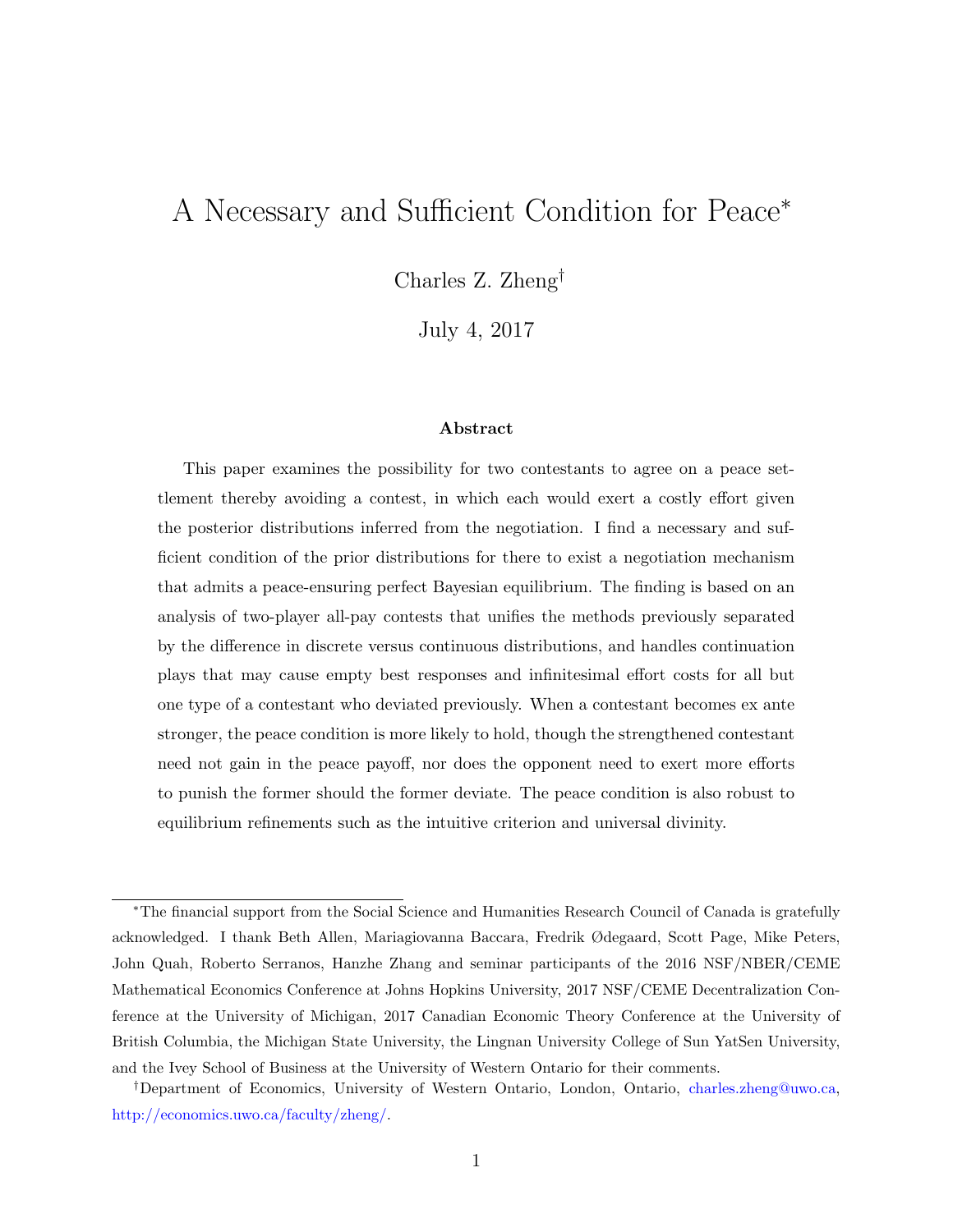## <span id="page-1-0"></span>1 Introduction

Under what conditions can two contestants avoid conflicts through a peace settlement? This question is relevant to international conflicts, pre-litigation negotiations and anticompetitive collusion. In the spirit of Myerson and Satterthwaite [\[20\]](#page-43-0) on bilateral trade, where information asymmetry impedes mutually beneficial outcomes, a natural approach to address this question is mechanism design. Following this approach, the conflict resolution literature models a conflict as the outside option of a peace negotiation mechanism and assumes that the outcome of a conflict is exogenous: its cost is parametric, and a contestant's winning probability an exogenous function of the contestants' private information (Bester and Wärneryd  $[4]$ , Fey and Ramsay  $[9]$ , Hörner, Morelli and Squintani  $[13]$ , and Spier  $[23]$ ). Thus the literature observes that a contestant would reject peace settlements if and only if the exogenous cost of conflict is sufficiently small. To provide normative guidance, however, such a framework would be hard pressed to fit its exogeneity assumption into situations where the outcome of a conflict depends not only on the contestants' private information but also on the efforts and resources put into the conflict by each side in response to those by the other. Endogenous by nature, the cost of a conflict is hard to assess at the outset. It is the innate difficulty of making predictions of a game-theoretic interaction, rather than the erroneous assessment of an exogenous process, that is more likely a force dragging into quagmires so many international conflicts that are initially viewed as cakewalks.

To capture the endogenous nature of a conflict, this paper models it as an all-pay auction, the outcome of which depends on the efforts and resources sunk into the conflict by each contestant based on his posterior belief after the failed negotiation. Given such a multistage environment, this paper presents a necessary and sufficient condition, in terms of the prior distributions of the contestants' private information, or their types, for there to exist a mechanism that, if employed as the negotiation protocol, admits a perfect Bayesian equilibrium that results in peace settlements almost surely.

With conflicts—the outside options of peace settlements—endogenous, our design problem necessitates new considerations. First, the revelation principle may fail because, as Celik and Peters [\[6\]](#page-42-2) explain in a different, cartel formation context, an equilibrium-feasible mechanism need not have full participation. Second, and more importantly, even if one can restrict attention only to the class of fully participated mechanisms—which is true in this paper since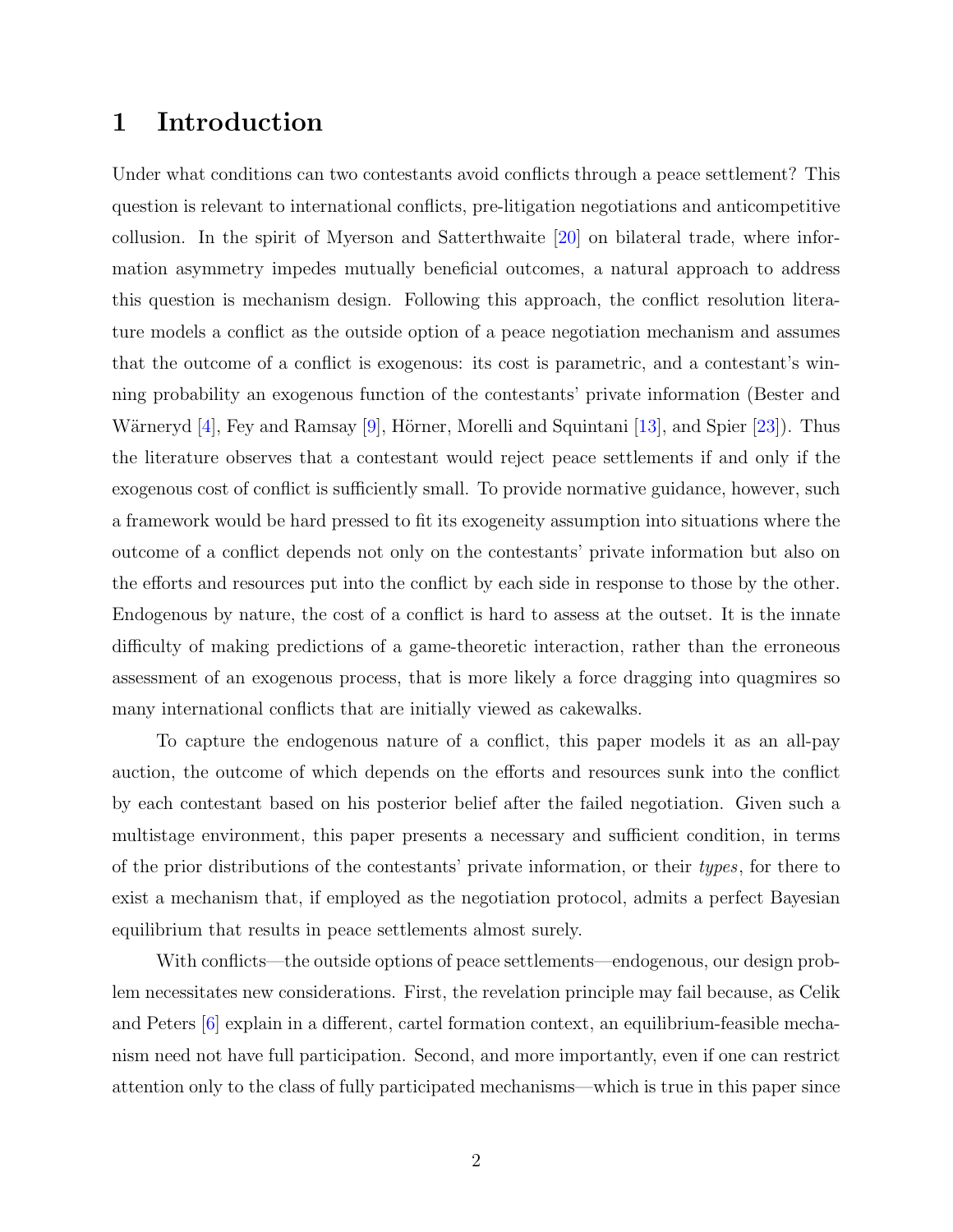we look for peace-ensuring mechanisms—whether a mechanism belongs to such a class or not depends on the posterior belief and the associated continuation equilibrium outside the mechanism. Thus, to check the incentive conditions for a mechanism, we allow for all possible posterior beliefs in the off-path event that the peace proposal is vetoed. Given any such belief system, allowing for gaps and atoms in the type-distributions, we characterize all Bayesian Nash equilibriums (BNE) of the ensuing conflict, an all-pay auction. To calculate the incentive for a contestant anticipating any such BNE as the continuation equilibrium in case of conflict, we analyze the supremum of the expected payoffs the BNE yields for a contestant given various types, including the deviating types that are not expected in, and may (due to possibilities of ties) have no best response to, the BNE.

In solving the all-pay auction games, where the type-distributions, being endogenous posteriors, may or may not be continuous, we develop a distributional method generalized from Vickrey [\[24,](#page-44-0) Section II]. The method, encapsulated by our Eqs. [\(9\)](#page-10-0) and [\(10\)](#page-11-0), unifies the previously separate approaches to two-player contests in the literature, one based on discrete or degenerate distributions, and the other, continuous, strictly increasing, and often identical distributions. The first approach is not conducive to a general formula for equilibriums, which we need for comparison among them; the second one provides general formulas but it relies on the pure strategy of an equilibrium and the invertibility thereof to map one's bid to the other's type submitting the same bid, whereas we need to handle mixed and non-invertible strategies due to type-distributions with atoms and gaps. Developing new constructs to map one's bid to his type, our method extends the second approach (e.g., Amann and Leinninger [\[1\]](#page-42-3) and Kirkegaard [\[15\]](#page-43-3)) to include all cases handled by the first one, except when types are correlated across bidders (Krishna and Morgan [\[18\]](#page-43-4) and Siegel [\[22\]](#page-43-5)).<sup>[1](#page-2-0)</sup>

Resolving the issue of empty best responses for a deviating contestant who has vetoed a peace proposal, we prove that the supremum of the expected payoffs a BNE of the ensuing conflict gives a peace vetoer is equal to his surplus in an auction where the tie-breaking rule is altered to always favor the vetoer in case of ties (Theorem [1\)](#page-9-0).

Based on the general analysis, we find the minimum payoff that a peace proposal needs to offer a contestant in order to guarantee his acceptance. In the event that the

<span id="page-2-0"></span><sup>1</sup> Krishna and Morgan, and Siegel, allow for correlation between contestants but restrict the extent of correlation to retain monotonicity of the equilibrium strategy (c.f. Footnote [3\)](#page-5-0). See Fu, Lu and Pan [\[10\]](#page-42-4) and Kaplan and Zamir [\[14\]](#page-43-6) for references to the vast contest literature.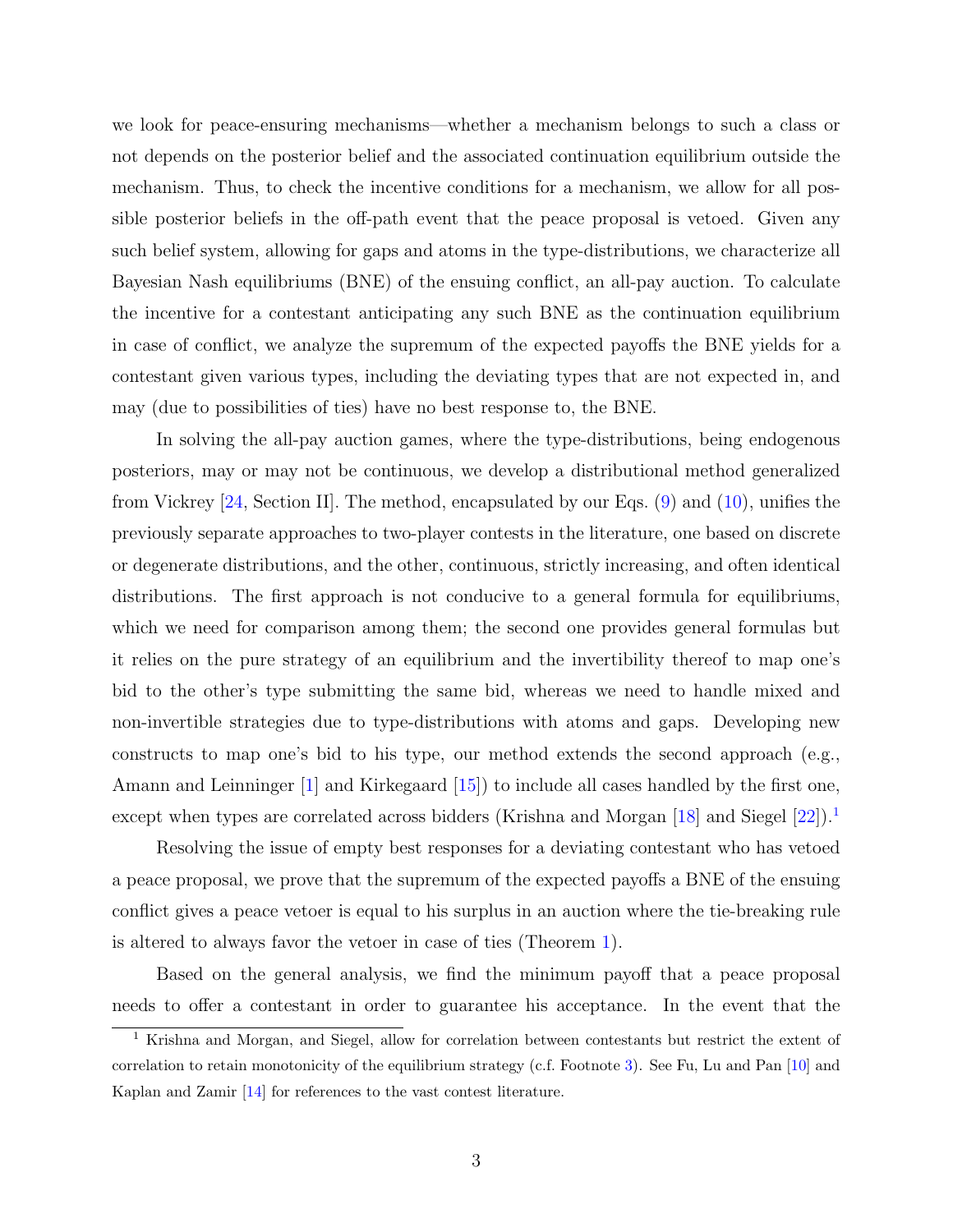contestant vetoes the proposal, there is a penalizing continuation equilibrium that gives the vetoer merely his minimum peaceful payoff, proportional to the probability with which the vetoer wins the contest by exerting only an infinitesimal amount of efforts in response to the penalizing continuation equilibrium (Theorem [3\)](#page-12-0). In this off-path conflict, the vetoer gets a surplus essentially constant to his types, with all but one type incurring a zero or arbitrarily small cost, in contrast to the conflict resolution literature cited previously (Remark [4\)](#page-13-0).

From the minimum peaceful payoff and its explicit relationship with the parameters comes a necessary and sufficient condition for existence of peace-ensuring, or peaceful, mechanisms (Theorem [4\)](#page-14-0). It implies that peace can be guaranteed if and only if at least one player stands a sufficiently small chance to win the contest by bidding just above zero in the penalizing continuation equilibrium after vetoing peace. While the conflict resolution literature has an analogous result, it requires a sufficiently large exogenous cost of conflict to guarantee peace. In our model, by contrast, the cost of conflict plays no role and, with the cost endogenously zero or infinitesimal for all but one type of the vetoer, makes little sense.

The peace condition implies how changes in the prior distributions of the players' strength levels may affect the prospect of conflict preemption. Unlike bilateral trade, where overlapping between traders' types renders full efficiency impossible, ex ante disparity between the contestants is not necessary to preempt conflicts fully. In fact, the prospect for peace improves when both contestants become ex ante stronger in the sense of stochastic dominance within the prior support (Theorem [5\)](#page-17-0). Somewhat counterintuitively, when one contestant gets ex ante stronger, his minimal peaceful payoff does not increase, though the opponent's decreases; neither does such unilateral strengthening of a contestant require more efforts from the other to deter aggression from the strengthened one (Remark [7\)](#page-18-0).

Albeit a condition to guarantee peace, the peace condition is robust to small probabilities of conflict in some cases, where the condition is the limit of the feasibility conditions for a sequence of proposals whose equilibriums result in both conflict and peace with the probabilities of peace converging to one (Remark  $6$ ). Furthermore, the peace condition remains the same when we restrict off-path posteriors by equilibrium refinements such as the intuitive criterion of Cho and Kreps [\[7\]](#page-42-5), and universal divinity of Banks and Sobel [\[3\]](#page-42-6) (Corollary [3\)](#page-14-1). If a peace settlement can leave some value of the good unallocated, our result is also robust to the ratifiability condition of Cramton and Palfrey [\[8\]](#page-42-7) (Remark [5\)](#page-14-2).

The working paper by Balzer and Schneider [\[2\]](#page-42-8) is the only work that considers the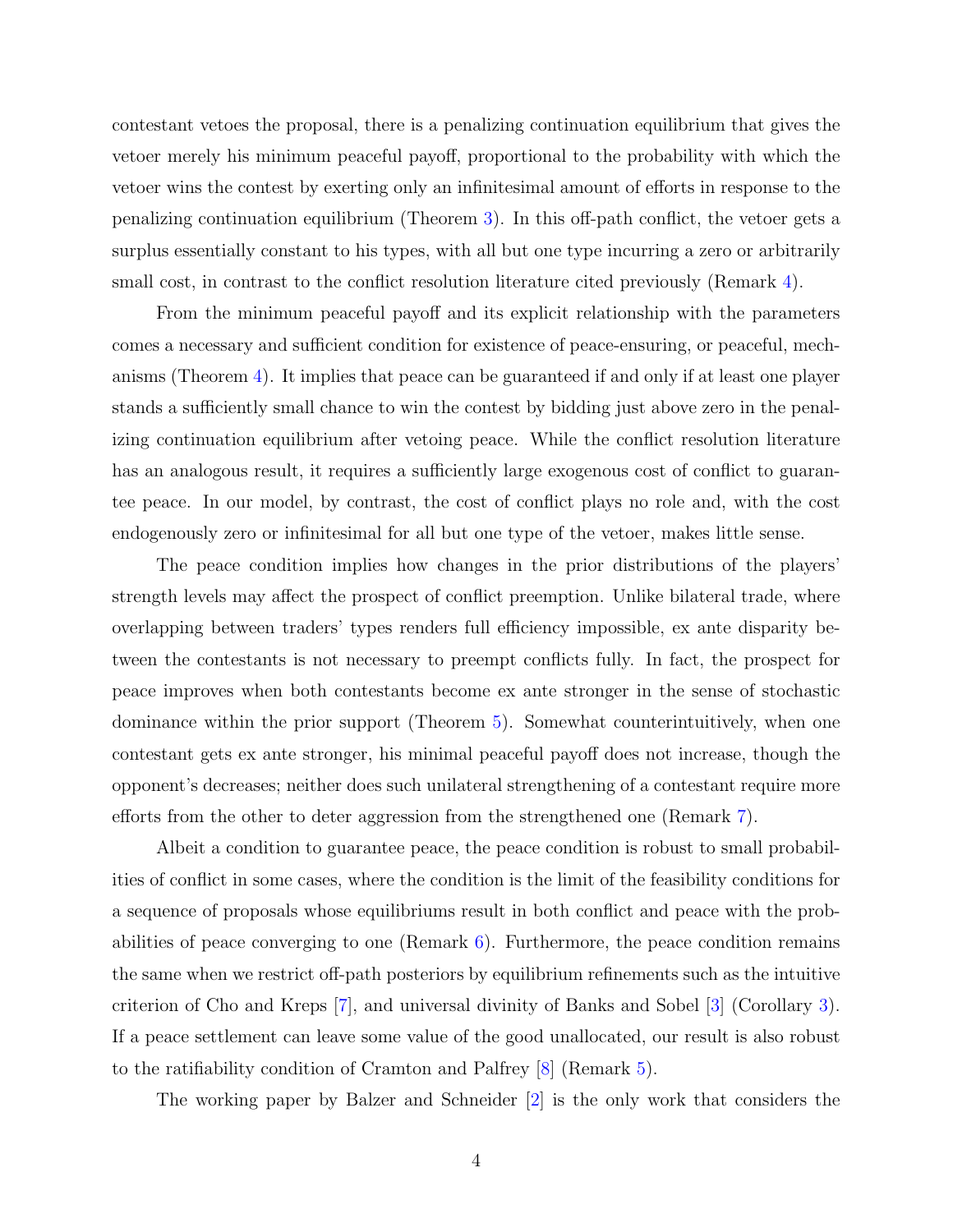design problem of conflict preemption in a sequential negotiation-contest setting similar to ours. They assume an identical discrete distribution for both contestants, while we allow for arbitrary distributions. While we seek conditions to fully preempt conflicts, they consider conflict-probability minimization within cases where full preemption is impossible.<sup>[2](#page-4-0)</sup>

The concluding Section [9](#page-19-0) remarks on related problems such as cases where the peace condition is violated, or types are correlated between contestants, or the negotiation mechanism is proposed by a contestant instead of a neutral trustworthy mediator. The appendix contains the proofs of all lemmas, theorems and corollaries, in the order of their appearance.

## <span id="page-4-1"></span>2 The Model

Suppose that a prize of common value v, with  $v > 0$  commonly known, is pursued by players 1 and 2. For each  $i \in \{1,2\}$ , player i's type  $t_i$ , privately known to i, is independently drawn from a commonly known cumulative distribution function (c.d.f.)  $F_i$ , with  $[a_i, z_i]$  the convex hull of its support, supp  $F_i$ , such that  $0 \leq a_i \leq z_i$  and  $F_i(0) = 0$ . The two players start by negotiating for a peaceful split of the prize according to a protocol to be defined below. If a peaceful split, in the form of  $(v_1, v_2) \in [0, 1]^2$  such that  $v_1 + v_2 = v$ , is accepted by both players, the game ends with a payoff  $v_i$  for player i. If no peaceful split is accepted by both, or if at least one player chooses nonparticpation thereby the two skip negotiation completely, the outcome is *conflict*, an all-pay contest where the two players simultaneously exert efforts, for which they each bear a sunk cost, and the player who exerts more effort wins the prize, with ties broken by a coin toss. The game ends once the winner is determined, with the payoff for player i equal to

$$
v\mathbf{1}_i-b_i/t_i
$$

if  $\mathbf{1}_i := 1$  when i wins the prize and  $\mathbf{1}_i := 0$  otherwise,  $b_i$  denotes the quantity of efforts, or bid, which player i has exerted  $(b_i \geq 0)$ , and  $t_i$  the realized type of i. (When  $t_i = 0$ , the notation  $b_i/t_i$  means  $\infty$  if  $b_i > 0$ , and zero if  $b_i = 0$ .) Both players are assumed risk neutral.

In the negotiation stage, a neutral trustworthy mediator chooses a *mechanism*  $\hat{a}$  la Myerson [\[19\]](#page-43-7), which solicits a confidential message from each player and then computes a recommendation, which is either conflict or a peaceful split, and finally delivers to each player

<span id="page-4-0"></span><sup>&</sup>lt;sup>2</sup> Their condition for such cases, Assumption 2, corresponds to the complement of the "then" clause of our Lemma [3](#page-8-0) applied to the special case where the contestants have the same discrete distribution.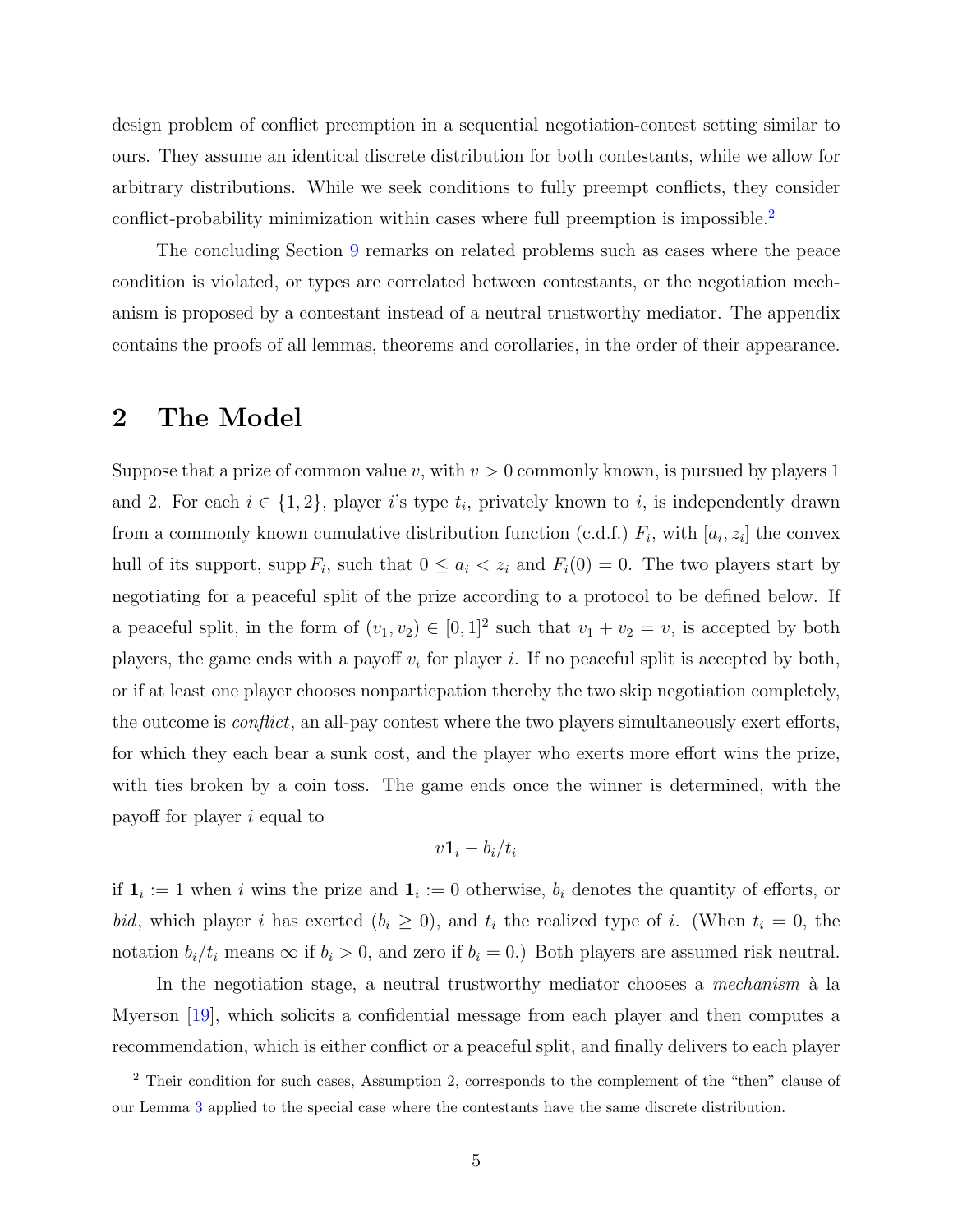a confidential message that contains this recommendation, possibly accompanied with some truthful information about the message submitted by the other player. Once such a mechanism is announced, each player, already privately informed of his own type, announces independently and publicly whether to participate. If and only if both participate, the mechanism is operated; if the recommendation thereof is a peaceful split, each player independently announces, publicly, whether to accept or reject it; if it is accepted by both then the game ends with the peaceful split. In any other case, conflict ensues.

Given any mechanism, the multistage game is defined, for which the solution concept is perfect Bayesian equilibrium with an additional condition of independence: if nonparticipation in the mechanism is an off-path action, then the posterior distribution of a player who has just unilaterally made such a deviation is independent of the realized type of the other player. This independence condition is to rule out scenarios where the players' types, assumed stochastically independent at the outset, suddenly become correlated without the two having had any communication.[3](#page-5-0) Abusing notations, I abbreviate perfect Bayesian equilibrium satisfying the independence condition as PBE.

A PBE is *peaceful* if and only if, on the path of the equilibrium, conflict occurs with zero probability relative to the prior distributions. A mechanism is *peaceful* if and only if the multistage game given the mechanism admits a peaceful PBE.

<span id="page-5-1"></span>Remark 1 While we model a conflict as an all-pay auction for its war-of-attrition aspect, the auction format can be replaced by first- and second-price auctions, except that the altered framework would be more pertinent to bidding collusion rather than conflict resolution. Extension is trivial for second-price auctions, but nontrivial for first-price auctions; results analogous to those reported here are presented in a companion paper [\[25\]](#page-44-1) by this author.

<span id="page-5-0"></span><sup>&</sup>lt;sup>3</sup> The independence condition is in the same spirit as the "no signaling what you don't know" condition of Fudenberg and Tirole [\[12\]](#page-42-9), but ours is weaker than theirs, as we require it only when the deviation is nonparticipation, where the condition is compelling because the nonparticipation decision is made without any communication with the other player and hence cannot signal any new information that the deviant might have about the latter. The independence condition ensures monotonicity of any equilibrium strategy in the contest continuation game; such monotonicity is needed for Lemma [6.](#page-13-1) Without the independence condition, if the correlation is sufficiently small, monotonicity can still be guaranteed (c.f. Footnote [1\)](#page-2-0). But if the correlation is strong then monotonicity cannot be guaranteed (Rentschler and Turocy [\[21\]](#page-43-8)) and may even be impossible at equilibrium.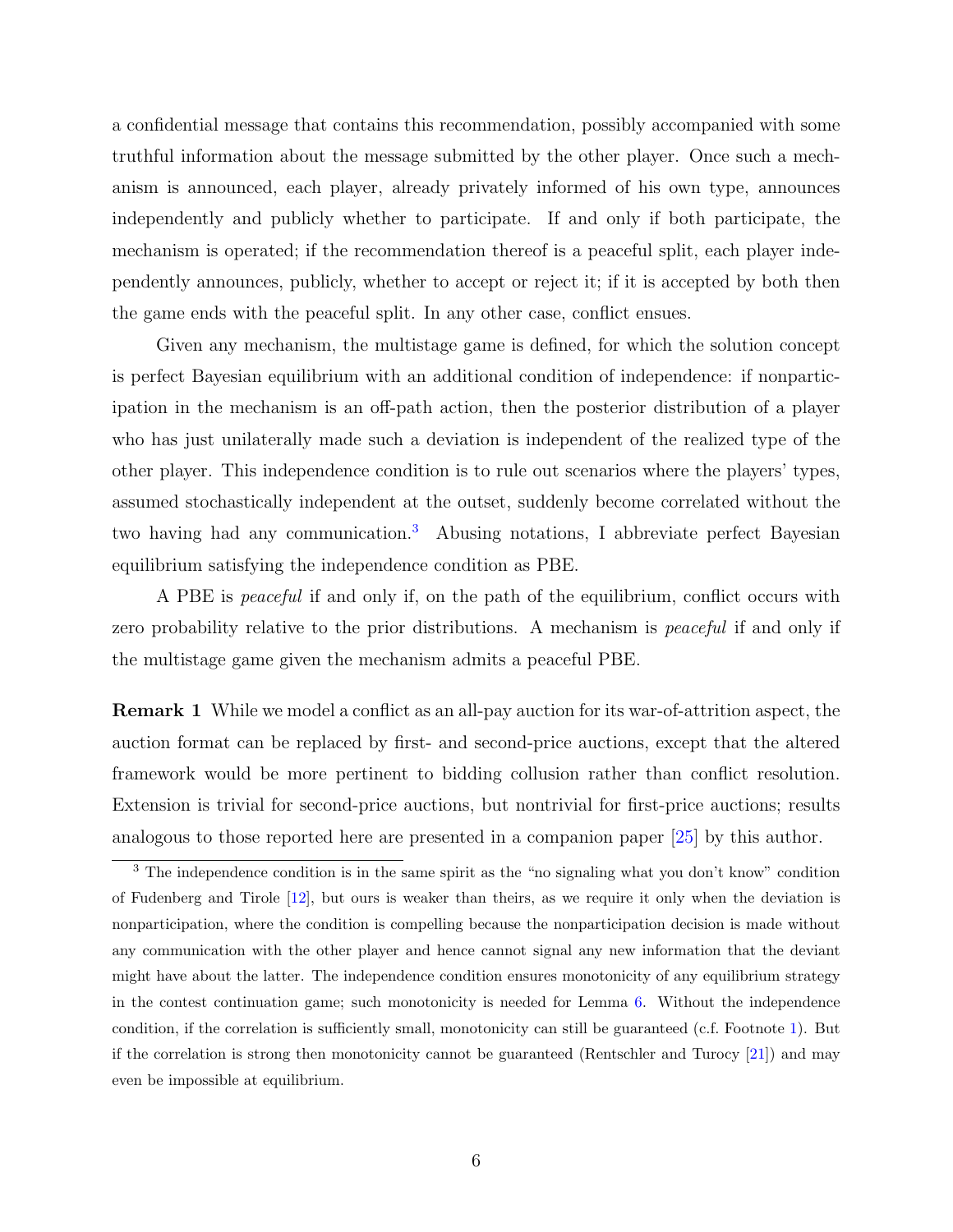Remark 2 Within the auction stage, our common value model is equivalent to the independent private value  $(IPV)$  model: In our model, a player i's decision in the auction, given any positive type  $t_i$  and distribution of the bids submitted by the other player, is equivalent to his decision in an IPV model with valuation  $vt_i$ . Embedded in the pre-contest negotiation context, however, the two models have an important difference. In the IPV model, a player's utility from a peaceful split depends on his type, hence a peaceful mechanism in general is type-dependent. In our model, by contrast, a player's type matters only in the off-path event where conflict ensues; hence peaceful splits can be mutually acceptable without being type-dependent (Section [3\)](#page-6-0). We opt for the common value model to highlight the zero-sum aspect of conflicts, whereas an IPV model, albeit more complete, would mix two issues that at this stage of investigation would better be separate: how to resolve a conflict when both sides desire a good versus how to allocate the good to the party that values it more.

## <span id="page-6-0"></span>3 Type Independence of Peaceful Mechanisms

To the convenience of our search for peaceful mechanisms, the first observation is that any peaceful mechanism is essentially offering each player a payoff constant to his type.

<span id="page-6-1"></span>**Lemma 1** Given any peaceful mechanism and its associated PBE, for any  $i \in \{1,2\}$  there exists a unique  $k_i \in \mathbb{R}_+$  such that player i's on-path expected payoff is equal to  $k_i$  for almost all types of i (with respect to  $F_i$ ).

The reason of Lemma [1](#page-6-1) is the assumption that a player's type affects his payoff only when conflict ensues. Conditional on no occurrence of conflict, his expected payoff is independent of his real type, so he would send whatever message that maximizes his peaceful share. The only twist in the proof is the need to express negotiation mechanisms as augmented revelation mechanisms, whose message space contains not only types but also "nonparticipation." Such augmentation is needed because the traditional version of the revelation principle may fail when a player's nonparticipation in negotiation is not equivalent to representing himself as certain types during negotiation, as the posterior beliefs caused by the two may differ.

Call a mechanism *type-independent proposal* if it directly proposes a peaceful split without first soliciting messages from the players, so that the outcome is the proposed peaceful split if both players accept it, and conflict if at least one rejects (or not to participate in)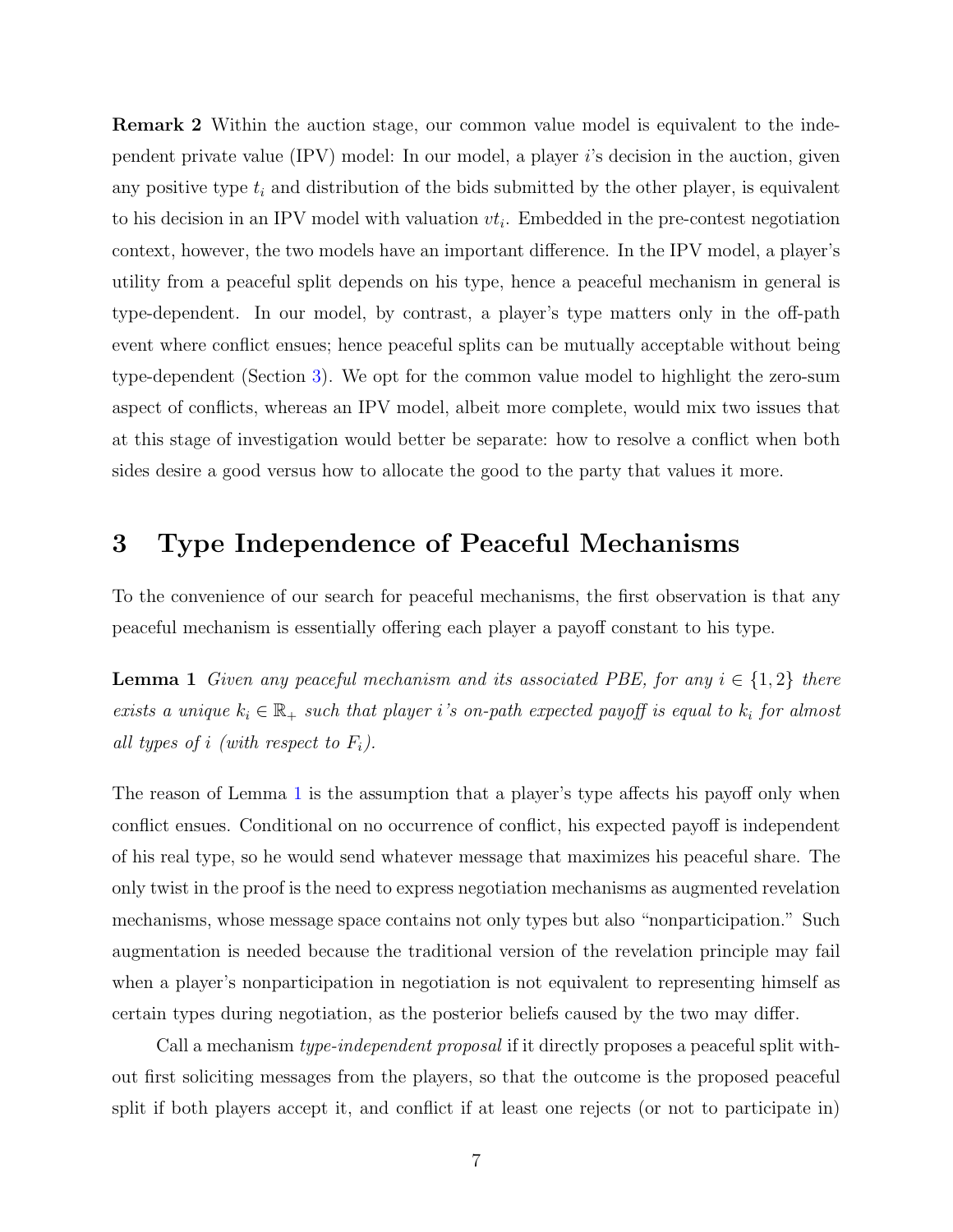it. Hence the message space is null and the only action for each player is to either accept or reject the recommended type-independent split. Call a type-independent proposal mutually acceptable if and only if, given the proposal being the mechanism, there exists a PBE on the path of which both players accept the proposal almost surely with respect to the prior distributions. The next corollary follows from Lemma [1](#page-6-1) and the assumption that a player can, through nonparticipation, shut down inter-player communication which could have taken place within a mechanism.

<span id="page-7-0"></span>Corollary 1 Any peaceful mechanism, coupled with its associated PBE, is almost surely (relative to the prior distributions) outcome- and payoff-equivalent to a mutually acceptable type-independent proposal.

According to Corollary [1,](#page-7-0) a peaceful mechanism can be replicated by a type-independent, mutually acceptable, proposal. At the associated PBE of the latter, which offers the players no chance to communicate before they independently choose their responses and which is accepted by both players on path, the independence condition in our solution concept requires that the off-path posterior belief about a player who has unilaterally rejected the proposal be independent of the realized type of the other player. Thus, in the search for off-path continuation plays to deter a player from vetoing peace, there is no loss of generality to restrict attention to such independent posteriors.

## 4 The Most Belligerent Type

By Lemma [1,](#page-6-1) to guarantee acceptance from a player a peace proposal needs only to offer him a constant payoff that is at least as large as what almost every type of his could have obtained by vetoing the proposal. To do that, we need to locate for each player a type most tempted to veto a peace proposal. To that end, we calculate what each type of a player expects to get by vetoing a peace proposal thereby triggering the conflict.

Denote  $\mathscr{G}(\tilde{F}_1, \tilde{F}_2)$  for the all-pay auction defined in our model such that each player *i*'s type is independently drawn from a distribution  $\tilde{F}_i$  whose support is contained in  $[a_i, z_i]$ . A player *i*'s (mixed) strategy in the game  $\mathscr{G}(\tilde{F}_1, \tilde{F}_2)$  corresponds to a mapping  $\sigma_i : \mathbb{R}_+ \times$ supp  $\tilde{F}_i \to [0, 1]$  such that  $\sigma_i(\cdot, t_i)$  is a c.d.f. of i's bid given his realized type  $t_i$ .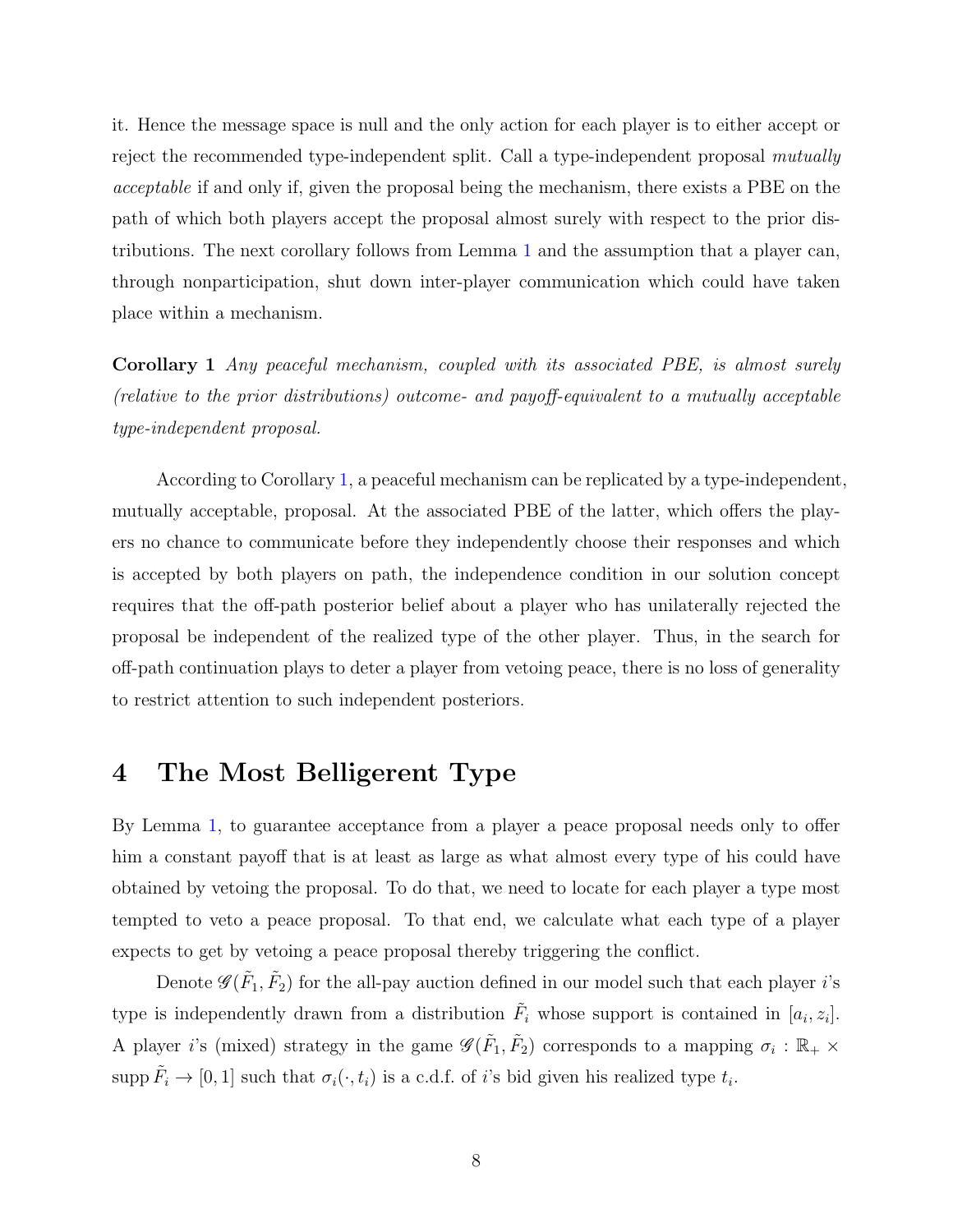For any strategy pair  $\sigma := (\sigma_1, \sigma_2)$  of the game  $\mathscr{G}(\tilde{F}_1, \tilde{F}_2)$  and any  $i \in \{1, 2\}$ , define the induced distribution  $H_{i,\sigma}$  of i's bids and the supremum  $x_{\sigma}$  of bids by, for any  $b \in \mathbb{R}_+$ ,

<span id="page-8-5"></span>
$$
H_{i,\sigma}(b) := \int_{\mathbb{R}} \int_0^b \sigma_i(dr,t_i) d\tilde{F}_i(t_i), \qquad (1)
$$

$$
x_{\sigma} := \max_{i \in \{1,2\}} \sup \, \operatorname{supp} H_{i,\sigma}.\tag{2}
$$

For any  $i \in \{1,2\}$ , any realized type  $t_i$  of player i and any distribution H of bids submitted by player  $-i$ , define

<span id="page-8-4"></span><span id="page-8-1"></span>
$$
U_i(t_i \mid H) := \sup_{b \in \mathbb{R}_+} vH^*(b) - b/t_i,
$$
\n(3)

where, for any  $b \in \mathbb{R}$ ,  $H^*(b)$  is the winning probability incorporating the possibility of ties:

<span id="page-8-3"></span>
$$
H^*(b) := \begin{cases} H_{-i,\sigma}(b) & \text{if } b \text{ is not an atom of } H \\ \lim_{b' \uparrow b} H(b') + (H(b) - \lim_{b' \uparrow b} H(b'))/2 & \text{if } b \text{ is an atom of } H. \end{cases}
$$
(4)

In other words,  $U_i(t_i | H)$  is the supremum among player i's expected payoffs in the all-pay auction given his type  $t_i$  and the distribution H of bids from the other player  $-i$ , when i's bid b ranges in  $\mathbb{R}_+$ . The operator in Eq. [\(3\)](#page-8-1) is sup instead of max because a maximum need not exist when  $H$  has an atom, at which the equal-probability tie-breaking rule renders the objective function discontinuous. Straightforward comparative statics yields—

### **Lemma 2** For any  $i \in \{1,2\}$  and any c.d.f. H,  $U_i(\cdot | H)$  is weakly increasing on  $[a_i, z_i]$ .

Thus, a peace proposal is accepted by all types of player  $i$  if and only if it offers  $i$  at least  $U_i(z_i \mid H_{-i,\sigma})$  with  $H_{-i,\sigma}$  the distribution of the other player  $-i$ 's bids generated by the continuation play  $\sigma$  in the event that i unilaterally vetoes the proposal. This  $\sigma$  constitutes a continuation equilibrium in the mind of player  $-i$  when  $-i$  adopts a posterior belief  $\tilde{F}_i$ about the deviant i that, coupled with the prior  $F_{-i}$  of the obedient  $-i$ , rationalizes  $\sigma$ . As explained immediately after Corollary [1,](#page-7-0) there is no loss of generality to assume that the posterior belief  $\tilde{F}_i$  is independent of the realized type of  $-i$ . Thus, the lowest possible expected payoff needed to induce acceptance from all types of player  $i$  is the infimum of  $U_i(z_i \mid H_{-i,\sigma})$  when  $\sigma$  ranges among the Bayesian Nash equilibriums (BNE) of the auction game given  $i$ 's unilateral deviation:

<span id="page-8-2"></span>
$$
\underline{u}_i := \inf \{ U_i \left( z_i \mid H_{-i,\sigma} \right) : \sigma \in \mathscr{E}_i(\tilde{F}_i); \text{supp}\,\tilde{F}_i \subseteq \text{supp}\,F_i \},\tag{5}
$$

<span id="page-8-0"></span>where  $\mathscr{E}_i(\tilde{F}_i)$  denotes the set of all the BNEs of the all-pay auction  $\mathscr{G}(\tilde{F}_i, F_{-i})$  such that the posterior distribution of i's type is  $\tilde{F}_i$  while that of  $-i$ 's remains to be the prior  $F_{-i}$ .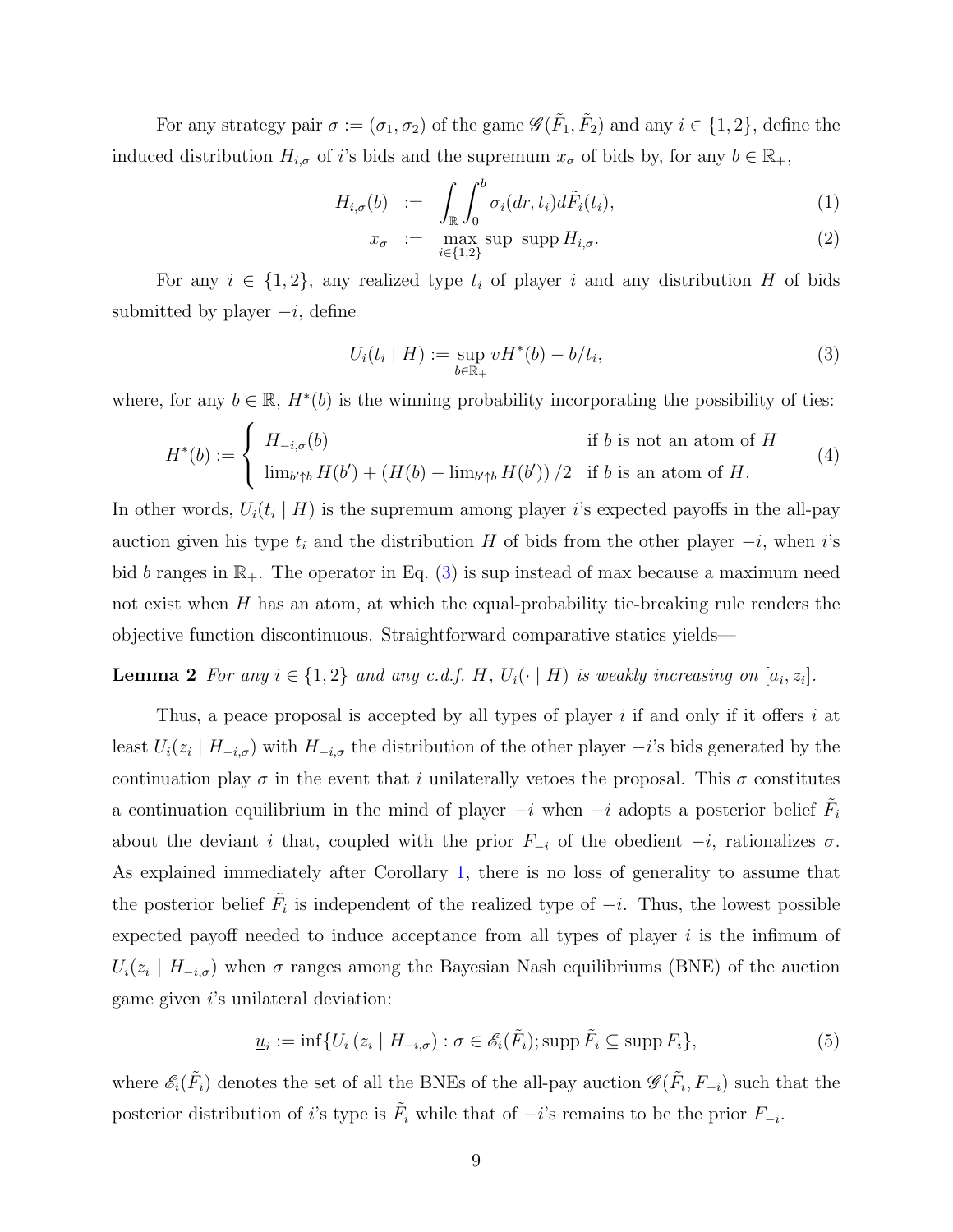**Lemma 3** Suppse, for each  $i \in \{1,2\}$ , that  $\underline{u}_i = U_i (z_i \mid H_{-i,\sigma^i_*})$  for some  $\sigma^i_*$  belonging to the set in Eq. [\(5\)](#page-8-2) and that  $U_i(\cdot \mid H_{-i,\sigma})$  is continuous for any  $\sigma$  belonging to the aforementioned set. Then peaceful mechanisms exist if and only if  $\underline{u}_1 + \underline{u}_2 \leq v$ .

Our task thus becomes deriving  $\underline{u}_i$  from the primitives and checking the continuity condition. That requires characterizing all the equilibriums of the auction game in the event that a player vetoes an otherwise mutually acceptable peace proposal. Such events being off-path, the posterior belief of the vetoing player is arbitrary. Hence we need to analyze two-player all-pay auctions given arbitrary distributions.

## 5 General Analysis of Two-Player Contests

A strategy  $\sigma_i : \mathbb{R}_+ \times \text{supp } \tilde{F}_i \to [0,1]$  is said monotone if and only if, for any  $t, t' \in \text{supp } \tilde{F}_i$ ,

<span id="page-9-1"></span> $t' > t \Longrightarrow \inf \operatorname{supp} \sigma_i(\cdot, t') \geq \sup \operatorname{supp} \sigma_i(\cdot, t).$ 

Routine analysis of the equilibrium conditions yields—

**Lemma 4** For any  $\mathscr{G}(\tilde{F}_1, \tilde{F}_2)$ , any BNE  $\sigma := (\sigma_1, \sigma_2)$  of  $\mathscr{G}(\tilde{F}_1, \tilde{F}_2)$  and any  $i \in \{1, 2\}$ :

- a. the support of  $H_{i,\sigma}$  is  $[0, x_{\sigma}]$  and  $H_{i,\sigma}$  has neither gap nor atom in  $(0, x_{\sigma}]$ ;
- b.  $\sigma_i$  is monotone.

<span id="page-9-0"></span>With Lemma [4](#page-9-1) we resolve the discontinuity issue caused by the uniform tie-breaking rule in the auction. After a player  $i$  has deviated by vetoing a peace proposal, as long as the opponent  $-i$  abides by some continuation equilibrium  $\sigma$  which  $-i$  believes, not necessarily correctly, that i also abides by, Lemma [4.](#page-9-1)a says that the bid distribution  $H_{-i,\sigma}$  has no atom except possibly at the zero bid. Thus, unless  $b = 0$ , player i's probability of winning by bidding b is equal to  $H_{-i,\sigma}(b)$ , as if the tie-breaking rule were altered to always picking him the winner in the (zero-probability) event that the opponent also bids  $b$ . That is also true when  $b = 0$  unless zero is an atom of  $H_{-i,\sigma}$ . When zero is an atom of  $H_{-i,\sigma}$ , given the uniform tie-breaking rule, player i of any positive type would rather bid slightly above zero to secure an expected payoff approximately  $vH_{-i,\sigma}(0)$  than bid exactly zero to get only  $vH_{-i,\sigma}(0)/2$ ; if, in addition, he cannot do better than  $vH_{-i,\sigma}(0)$ , the supremum among his expected payoffs, when his bid ranges in  $\mathbb{R}_+$ , is equal to  $vH_{-i,\sigma}(0)$ , again as if he were bidding exactly zero and the tie-breaking rule were altered to always favor him. Thus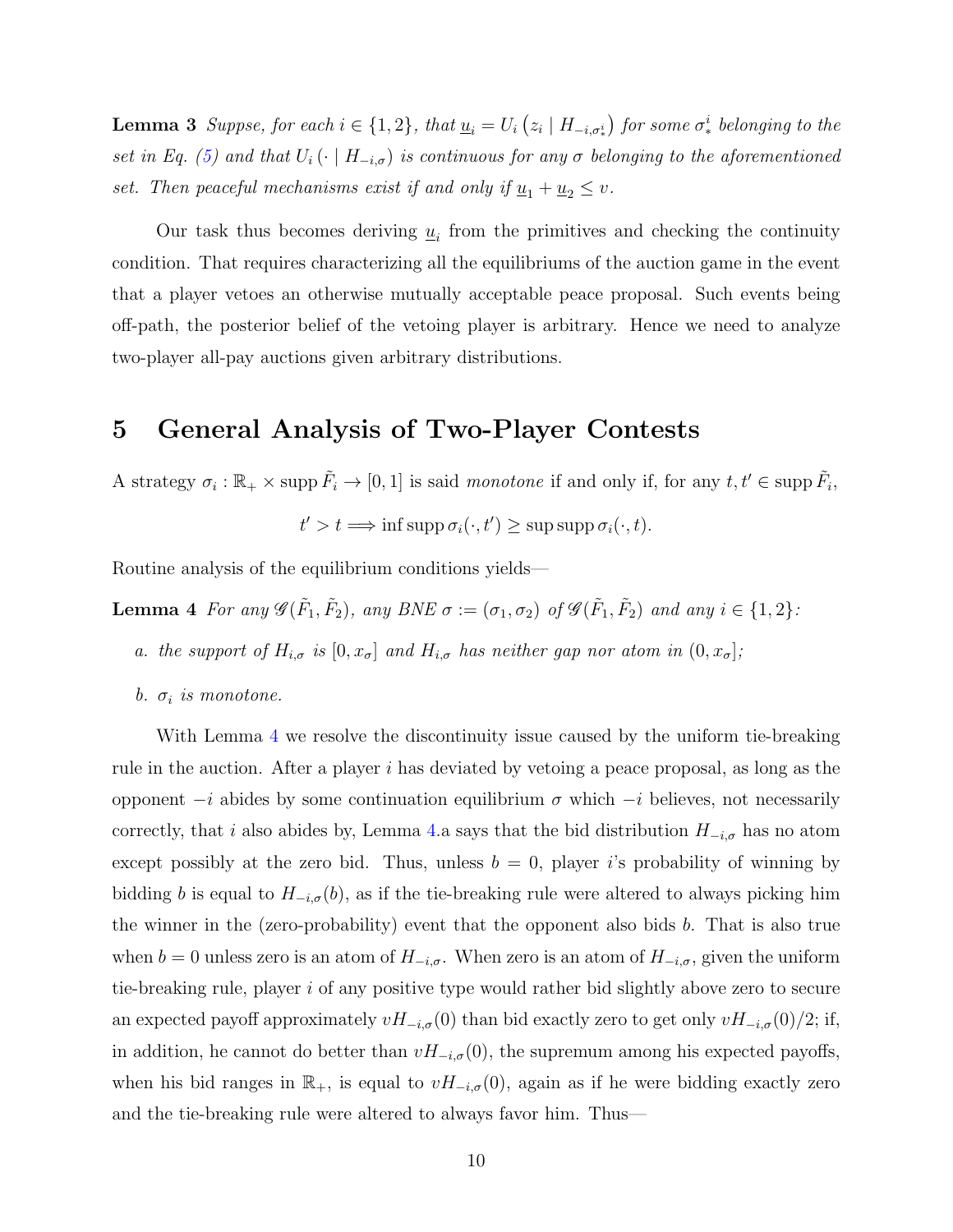**Theorem 1** For any  $\mathscr{G}(\tilde{F}_1, \tilde{F}_2)$ , any BNE  $\sigma$  of  $\mathscr{G}(\tilde{F}_1, \tilde{F}_2)$  and any  $i \in \{1, 2\}$ ,  $U_i(\cdot \mid H_{-i, \sigma})$ is continuous on  $[a_i, z_i] \setminus \{0\}$  and, for any  $t_i \in [a_i, z_i] \setminus \{0\}$ ,

<span id="page-10-1"></span>
$$
U_i(t_i \mid H_{-i,\sigma}) = \max_{b \in \mathbb{R}_+} v H_{-i,\sigma}(b) - b/t_i.
$$
 (6)

Since  $H_{-i,\sigma}$  restricted to  $\mathbb{R}_+$  is continuous (Lemma [4.](#page-9-1)a), and the domain for the max-imization problem in Eq. [\(6\)](#page-10-1) can be restricted without loss by  $[0, vz_i]$ , the correspondence from  $t_i$  to  $\arg \max_{b \in \mathbb{R}_+} v H_{-i,\sigma}(b) - b/t_i$  is upper hemicontinuous and hence admits an upper semicontinuous selection function  $\beta_{i,\sigma}$ , which one can prove is also weakly increasing. Hence the composite  $H_{-i,\sigma} \circ \beta_{i,\sigma}$  constitutes a distribution function and, with  $\beta_{i,\sigma}$  ranging among selection functions, is unique except on a set of zero Lebesgue measure. Apply the envelope theorem to the problem in Eq.  $(6)$  to obtain—

**Corollary 2** For any  $i \in \{1,2\}$ , and any BNE  $\sigma$ ,  $U_i(\cdot | H_{-i,\sigma})$  is differentiable over  $(a_i, z_i)$ ; if  $a_i = 0$  then for any  $t_i \in (a_i, z_i)$  and any upper semicontinuous function  $\beta_{i,\sigma} : [a_i, z_i] \to \mathbb{R}_+$ such that  $\beta_{i,\sigma}(t_i) \in \arg \max_{b \in \mathbb{R}_+} v H_{-i,\sigma}(b) - b/t_i$  for all  $t_i \in [a_i, z_i] \setminus \{0\},$ 

<span id="page-10-4"></span><span id="page-10-3"></span>
$$
\frac{d}{dt_i}U_i(t_i \mid H_{-i,\sigma}) = \frac{v}{t_i^2} \int_0^{t_i} s \, d\left(H_{-i,\sigma} \circ \beta_{i,\sigma}\right)(s). \tag{7}
$$

Next we characterize the equilibriums in the contest game. By Lemma [4.](#page-9-1)a, a typet<sub>i</sub> player i's expected payoff  $\frac{1}{t_i}(vt_iH_{-i,\sigma}(b)-b)$ , as a function of his bid b, is differentiable almost everywhere in  $[0, x_{\sigma}]$ . Any such differentiable point b satisfies the first-order necessary condition for b to be a bid prescribed by  $\sigma_i$  to  $t_i$ :

<span id="page-10-2"></span>
$$
\frac{d}{db}H_{-i,\sigma}(b) = \frac{1}{vt_i}.\tag{8}
$$

To characterize  $\sigma$  based on this equation, we need to find a correspondence between the bid b and a type  $t_i$  for which b is a bid prescribed by  $\sigma_i$ . If  $\tilde{F}_i$  has neither atom nor gap, then naturally the correspondence is given by

<span id="page-10-0"></span>
$$
\gamma_{i,\sigma}(b) = \tilde{F}_i^{-1}\left(H_{i,\sigma}(b)\right) \tag{9}
$$

for all b, so that  $\gamma_{i,\sigma}(b)$  is the type whose cumulative mass is equal to the cumulative mass of the bid b. However, with more general  $\tilde{F}_i$ , which we cannot rule out because  $\tilde{F}_i$  is endogenous here, the two cumulative masses may be impossible to be the same. Hence we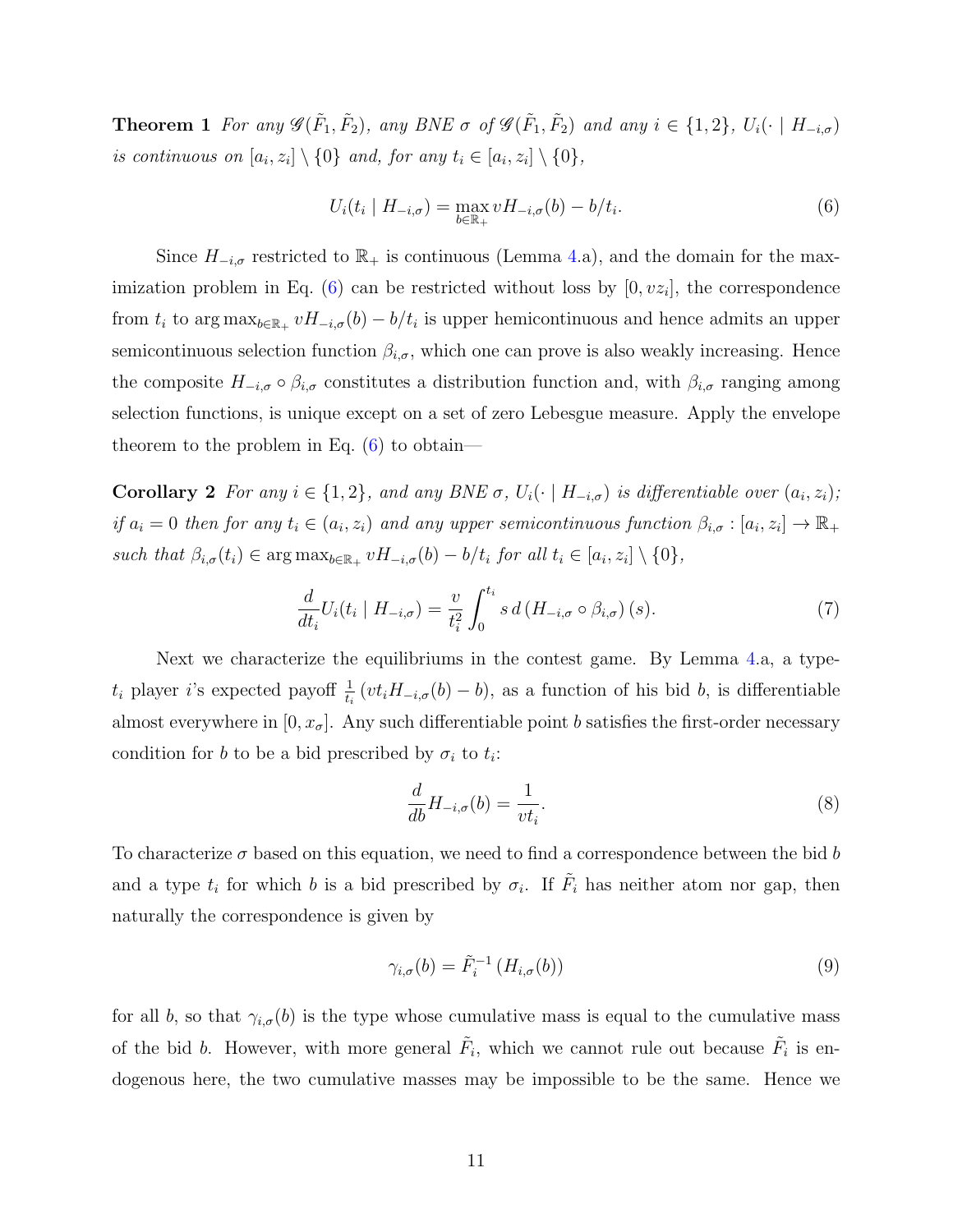generalize  $\gamma_{i,\sigma}(b)$  to mean the infimum among i's types whose cumulative masses are not below that of b. More precisely, for any c.d.f. F, define the generalized inverse  $F^{-1}$  by

<span id="page-11-0"></span>
$$
F^{-1}(s) := \inf \{ t \in \text{supp } F : F(t) \ge s \}
$$
\n(10)

for each  $s \in [0,1]$ . Now define  $\gamma_{i,\sigma}$  by Eq. [\(9\)](#page-10-0) for each  $b \in \mathbb{R}_{+}$ . Then we prove that, for almost all  $b \in [0, x_{\sigma}],$  Eq. [\(8\)](#page-10-2) holds with  $t_i = \gamma_{i,\sigma}(b)$  for each  $i \in \{1,2\}$  (Lemma [12\)](#page-29-0). That gives us a differential equation system for  $(H_{1,\sigma}, H_{2,\sigma})$ . Since  $H_{i,\sigma}$  has no atom except at zero (Lemma [4.](#page-9-1)a),  $H_{i,\sigma}$  can be decomposed into two parts, one absolutely continuous, the other singular with mass  $H_{i,\sigma}(0)$  at zero. Integration of the differential equation yields the absolutely continuous part, to which we add the mass  $H_{i,\sigma}(0)$ , denoted by  $c_{i,\sigma}$ , at zero.<sup>[4](#page-11-1)</sup> Hence we characterize the equilibrium bid distributions given arbitrary type-distributions.

<span id="page-11-2"></span>**Theorem 2** For any  $\mathscr{G}(\tilde{F}_1, \tilde{F}_2)$  and any BNE  $\sigma$  of  $\mathscr{G}(\tilde{F}_1, \tilde{F}_2)$  there exists a unique triple  $(x_{\sigma}, c_{1,\sigma}, c_{2,\sigma}) \in \mathbb{R}_{++} \times [0,1]^2$  such that  $c_{1,\sigma}c_{2,\sigma} = 0$  and, for each  $i \in \{1,2\}$  and all  $b \in [0, x_{\sigma}],$  $H_{i,\sigma}(x_{\sigma}) = 1$  and

<span id="page-11-4"></span><span id="page-11-3"></span>
$$
H_{i,\sigma}(b) = c_{i,\sigma} + \int_0^b \frac{1}{v \tilde{F}_{-i}^{-1} (H_{-i,\sigma}(y))} dy.
$$
 (11)

This pins down the equilibrium strategy uniquely via the next lemma.

**Lemma 5** If H is a c.d.f. that has neither gap nor atom in  $(0, x]$ , with  $[0, x]$  its support, then for any c.d.f. F there is at most one strategy  $\sigma : \mathbb{R}_+ \times \text{supp } F \to [0,1]$  that is monotone and  $H(b) = \int_{\mathbb{R}} \int_0^b \sigma(dr, t) dF(t)$  for all  $b \in \mathbb{R}_+$ .

## 6 The Outside Option

The above characterization, facilitating comparison among various posterior beliefs coupled with their associated equilibriums, leads to the next theorem, which locates the worst posterior belief for the most belligerent type  $z_i$  of each player i. To describe player i's bid in response to the other player's continuation play rationalized by this posterior belief, especially when i's type is not expected by this posterior and hence his best response to the

<span id="page-11-1"></span><sup>&</sup>lt;sup>4</sup> This way of solving the differential equation is a slight improvement of the usual procedure which, illustrated in Fudenberg and Tirole [\[11,](#page-42-10) fn 16, p234], assumes Lipschitz continuity to solve the differential equation but then haphazardly deals with the failure of Lipschitz continuity at zero.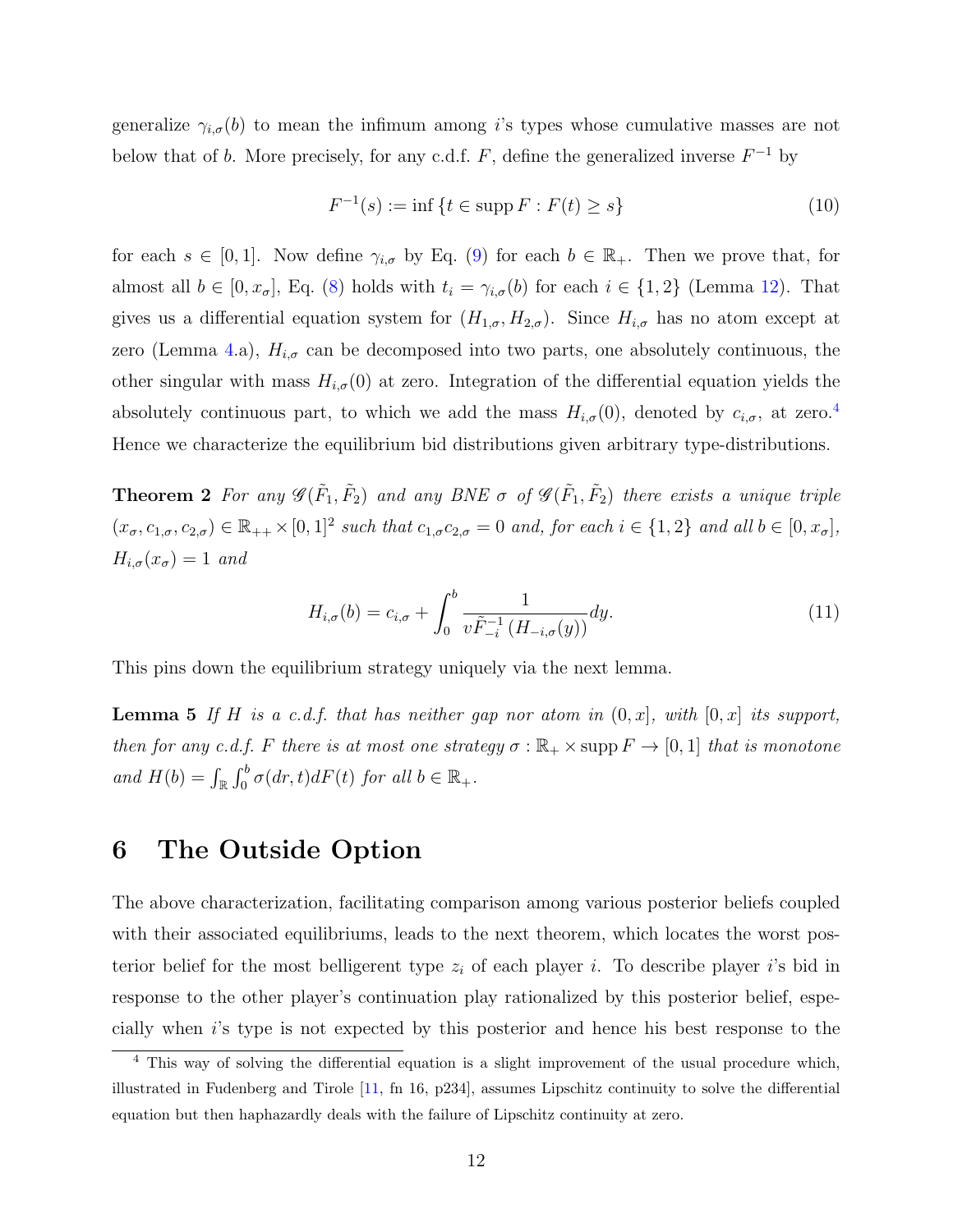continuation play may be empty, denote

<span id="page-12-0"></span>
$$
BR_i(t_i, \epsilon | H) := \{b \in \mathbb{R}_+ : \forall b' \in \mathbb{R}_+ \left[ vH^*(b) - b/t_i \ge vH^*(b') - b'/t_i - \epsilon \right] \}
$$

for any  $t_i \in [a_i, z_i]$ , any  $\epsilon \geq 0$  and any c.d.f. H, with the notation  $H^*$  defined in Eq. [\(4\)](#page-8-3).

**Theorem 3** For any  $i \in \{1, 2\}$ :

- a. there exists a unique BNE,  $\sigma^i_*$ , in the contest game  $\mathscr{G}(\delta_{z_i}, F_{-i})$ , where  $\delta_{z_i}$  denotes the Dirac measure at  $z_i$ ;
- b. for any  $t_i \in [a_i, z_i)$ ,  $\lim_{\epsilon \downarrow 0} \sup BR_i (t_i, \epsilon \mid H_{-i, \sigma_*^i}) = 0$ , and if  $H_{-i, \sigma_*^i}(0) = 0$  then  $BR_i(t_i, 0 \mid H_{-i, \sigma_*^i}) = \{0\};$
- c.  $\underline{u}_i = vc_{-i, \sigma_i^i} = U_i(t_i \mid H_{-i, \sigma_i^i})$  for all  $t_i \in [a_i, z_i] \setminus \{0\}$ .

In Part (a), the unique form of the equilibrium  $\sigma_*^i$  follows from Theorem [2](#page-11-2) applied to the case where the type-distribution of player  $i$  is degenerate to  $z_i$ . For the existence claim, Appendix [A.6.1](#page-32-0) presents properties of the function  $\gamma_{i,\sigma}$ , with which Appendix [A.6.4](#page-35-0) verifies the equilibrium condition of  $\sigma_*^i$ .

While  $\sigma_*^i$  is an equilibrium, it is based on the posterior  $\delta_{z_i}$  of the peace vetoer *i*. Expecting none but type  $z_i$  of player i, the opponent  $-i$  draws her bid from the distribution  $H_{-i,\sigma^i_*}$ , which may have an atom at zero, rendering the best response for almost all types of  $i$  empty (Lemma [17,](#page-35-1) Appendix [A.6.4\)](#page-35-0), though intuitively speaking player  $i$  with such types would bid just slightly above the atom zero. Part (b) formalizes such an intuition.

Part (c) coupled with Eq. [\(5\)](#page-8-2) implies that the posterior  $\delta_{z_i}$  about i induces the lowest possible surplus for type  $z_i$  among all posteriors. One might have guessed such a result with an intuition that when i's type is degenerate to  $z_i$  this type would get zero information rent. The problem of this intuition, however, is that zero information rent merely means that type  $z_i$  does not get higher surplus than the infimum type  $a_i$ , whereas even type  $a_i$  might enjoy a high surplus as the opponent is intimidated by  $i$ , believed to be of type  $z_i$ .

<span id="page-12-1"></span>Remark 3 Theorem [3.](#page-12-0)c should not be confused with observations that a bidder would rather play an auction game where his type is drawn from the same distribution as his rival's than an auction where his type, say  $t_i$ , is commonly known (e.g., Kovenock, Morath and Münster [\[17\]](#page-43-9)). Such observations are binary comparisons between the games  $\mathscr{G}(F, F)$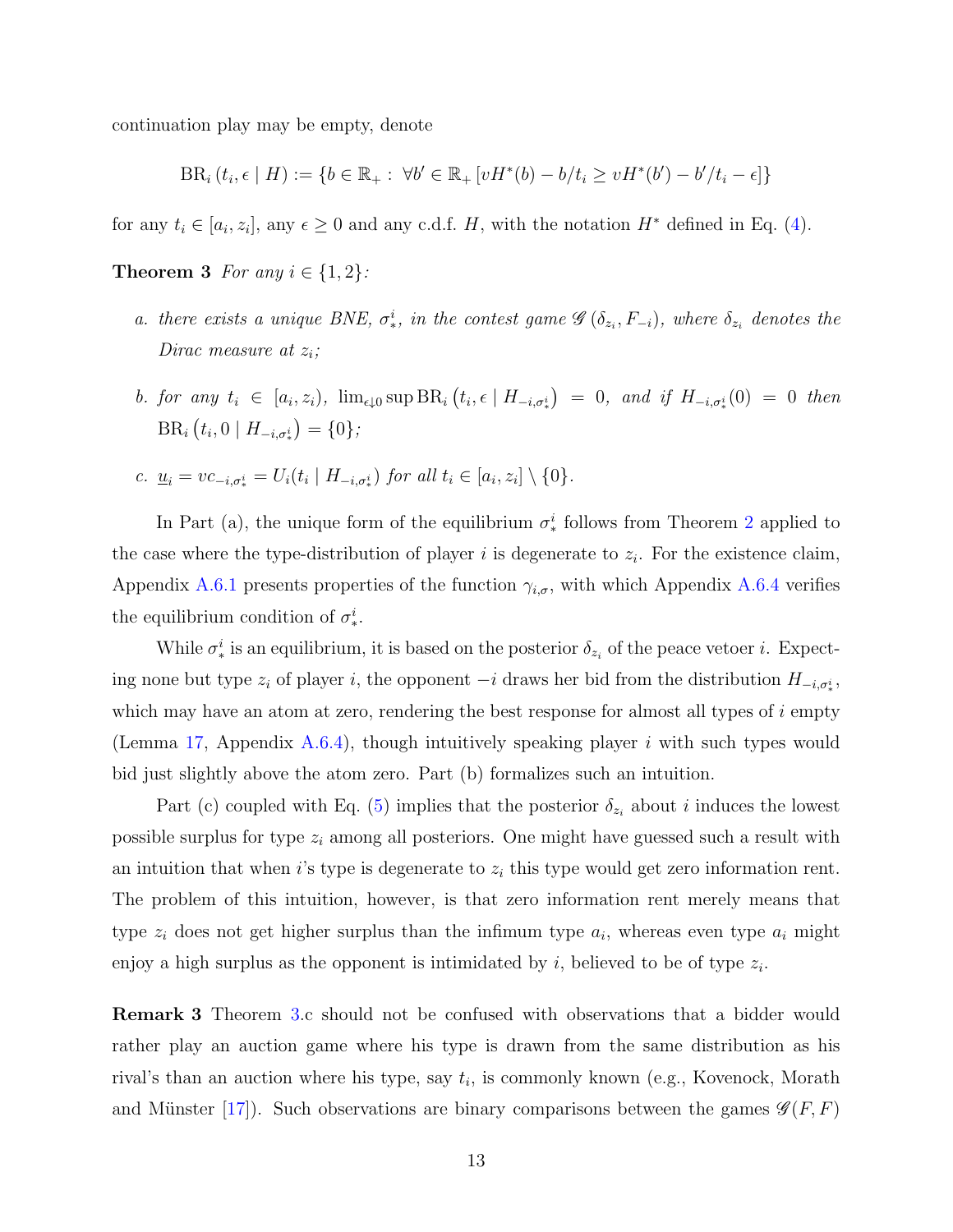and  $\mathscr{G}(\delta_{t_i}, F)$ , and the symmetric distribution in  $\mathscr{G}(F, F)$ , facilitating an explicit solution, is crucial to such observations. The comparison in Theorem [3.](#page-12-0)c, by contrast, is not binary, but rather between the game  $\mathscr{G}(\delta_{z_i}, F_{-i})$  and a continuum of other games  $\mathscr{G}(\tilde{F}_i, F_{-i})$ , with  $\tilde{F}_i$ ranging among all posteriors of i. The theorem does not rely on symmetric distributions.

Crucial in the proof of Part (c) is the next lemma, saying that the type  $z_i$  of player i bids up to a higher supremum  $x_{\sigma^i_*}$  in the equilibrium  $\sigma^*_i$  given the degenerate posterior than in any equilibrium  $\sigma$  given other posteriors. Since bidding such supremum levels guarantees winning, the lemma implies  $U_i(z_i \mid H_{-i,\sigma_i^i}) = v - x_{\sigma_i^i}/z_i \leq v - x_{\sigma}/z_i = U_i(z_i \mid H_{-i,\sigma}).$ 

<span id="page-13-1"></span>**Lemma 6** For any  $i \in \{1,2\}$ , if  $c_{-i,\sigma^i_*} > 0$  then  $x_{\sigma^i_*} \ge x_{\sigma}$  for any posterior distribution  $\tilde{F}_i$ of player i's type and any  $\sigma \in \mathscr{E}_i(\tilde{F}_i)$ .

The lemma results from a subtle linkage between the two players' marginal costs of bids. By our definition of a player's payoff, a player i's marginal cost of bids is equal to  $1/t_i$ when  $t_i$  is supposed to be his type that submits the bid. At the equilibrium  $\sigma_*^i$ , with i's type degenerate to the type supremum  $z_i$ , his marginal cost  $1/z_i$  is less than his marginal cost  $1/t_i$  at any equilibrium say  $\sigma$  given other posteriors. Thus, his marginal revenue of bids at equilibrium  $\sigma_*^i$  is less than that at equilibrium  $\sigma$ . Again by definition of a player's payoff, his marginal revenue of bids is proportional to the slope of his opponent  $-i$ 's biddistribution function. Hence player  $-i$ 's bid distribution  $H_{-i,\sigma^i_*}$  at  $\sigma^i_*$  is less steep than her bid distribution  $H_{-i,\sigma}$  at  $\sigma$ . Consequently, unless  $x_{\sigma^i_*} \geq x_{\sigma}$ ,  $H_{-i,\sigma}$  first-order stochastically dominates  $H_{-i,\sigma_i^i}$ ; thus, for any bid, the type of  $-i$  that submits it at equilibrium  $\sigma_i^i$  is higher than the type of  $-i$  that submits it at  $\sigma$ . In other words, player  $-i$ 's marginal cost of bids, and hence her marginal revenue, are lower at equilibrium  $\sigma_*^i$  than at equilibrium  $\sigma$ . Thus, since her marginal revenue is proportional to the slope of her opponent  $i$ 's bid distribution, player *i*'s bid distribution  $H_{i,\sigma^i_*}$  rises at a lower rate at equilibrium  $\sigma^i_*$  than the bid distribution  $H_{i,\sigma}$  does at  $\sigma$ . Since  $H_{i,\sigma^i}(0) = 0$  (due to the hypothesis  $c_{-i,\sigma^i}(0) = 0$  of the lemma and the fact that the zero bid cannot be an atom for both players),  $H_{i,\sigma^i_*}$  stochastically dominates  $H_{i,\sigma}$ , which implies that at the supremums of their supports,  $x_{\sigma_i^i} \geq x_{\sigma}$ .

<span id="page-13-0"></span>**Remark 4** Theorem [3](#page-12-0) characterizes the limit of off-path expected payoffs not only for type  $z_i$ of player  $i$ , but also for all other positive types, which are not expected in, and may have no best response to, the continuation equilibrium  $\sigma_*^i$  (Lemma [17.](#page-35-1)b, Appendix [A.6.4\)](#page-35-0): this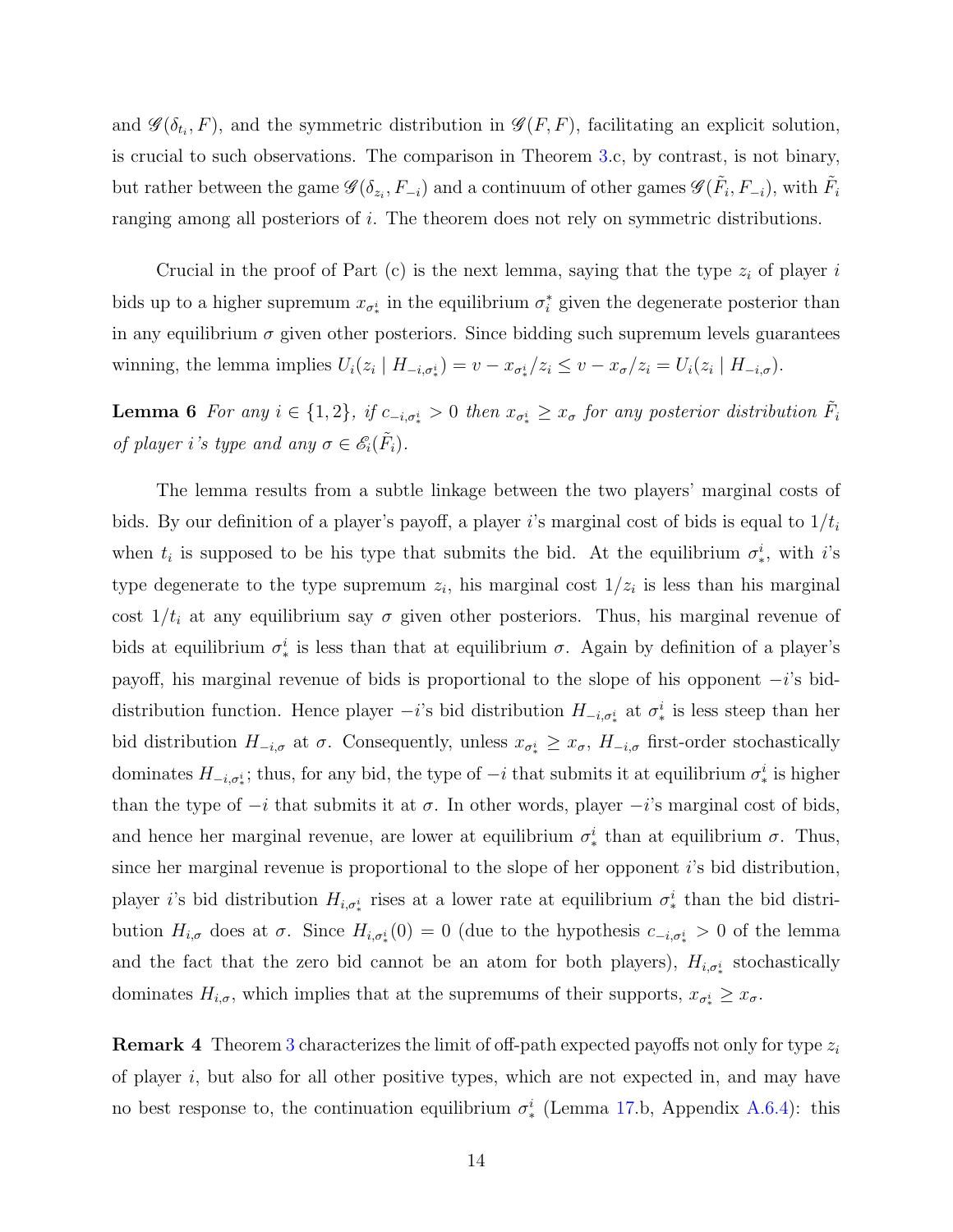off-path surplus is identically  $vc_{-i,\sigma^i_*}$  for all positive types of i. By contrast, in the conflict resolution literature cited in the Introduction, a player's expected payoff from the conflict, modeled as an exogenous lottery there, varies with the player's type. Furthermore, in our model all the types  $t_i \in [a_i, z_i)$  incur a zero or arbitrarily small cost in the conflict (Part (b) of the theorem), whereas in that literature the cost is an exogenous, positive constant.

## 7 The Condition for Peace

The outside option  $vc_{-i,\sigma^i_*}$  identified in Theorem [3](#page-12-0) is determined by the primitives quite straightforwardly according to the next lemma, which uses the notation  $F_i^{-1}$  $i^{-1}$  of generalized inverses and, for notational cleanliness, switches the roles between i and  $-i$  in  $c_{-i, \sigma_i^i}$ .

Lemma 7 For each  $i \in \{1,2\}$ ,

<span id="page-14-5"></span>
$$
c_{i, \sigma_*^{-i}} = c_i^* := \inf \left\{ c_i \in [0, 1] : z_{-i} \int_{c_i}^1 \frac{1}{F_i^{-1}(s)} ds \le 1 \right\}.
$$
 (12)

Theorem [3,](#page-12-0) combined with Lemmas [3](#page-8-0) and [7,](#page-14-3) implies the main result, where the condition [\(13\)](#page-14-4) for peace is purely about the prior distributions  $(F_1, F_2)$  according to Eq. [\(12\)](#page-14-5):

Theorem 4 Peaceful mechanisms exist if and only if

<span id="page-14-4"></span><span id="page-14-3"></span><span id="page-14-1"></span><span id="page-14-0"></span>
$$
c_1^* + c_2^* \le 1. \tag{13}
$$

Although Theorem [4](#page-14-0) characterizes the possibility of peaceful mechanisms without restriction on off-path posterior beliefs, such possibility of peace does not shrink at all when we restrict the posteriors by equilibrium refinements:

**Corollary 3** Theorem  $\frac{1}{4}$  $\frac{1}{4}$  $\frac{1}{4}$  remains true when the equilibrium concept is refined by the intuitive criterion and universal divinity.

This corollary is due to the fact that, among all types of a player  $i$ , type  $z_i$  is most tempted to veto a peace proposal (Lemma [2\)](#page-8-4). Thus, conditional on i's deviation of vetoing peace, it is reasonable to adopt the posterior belief  $\delta_{z_i}$  that i's type is  $z_i$ , which is precisely the one that induces the maximal possibility for the existence of peaceful mechanisms.

<span id="page-14-2"></span>**Remark 5** If the peaceful payoff for player i is equal to  $\underline{u}_i$ , one can show that the posterior belief  $\delta_{z_i}$  in the event of i's unilateral deviation is a credible veto belief in the sense of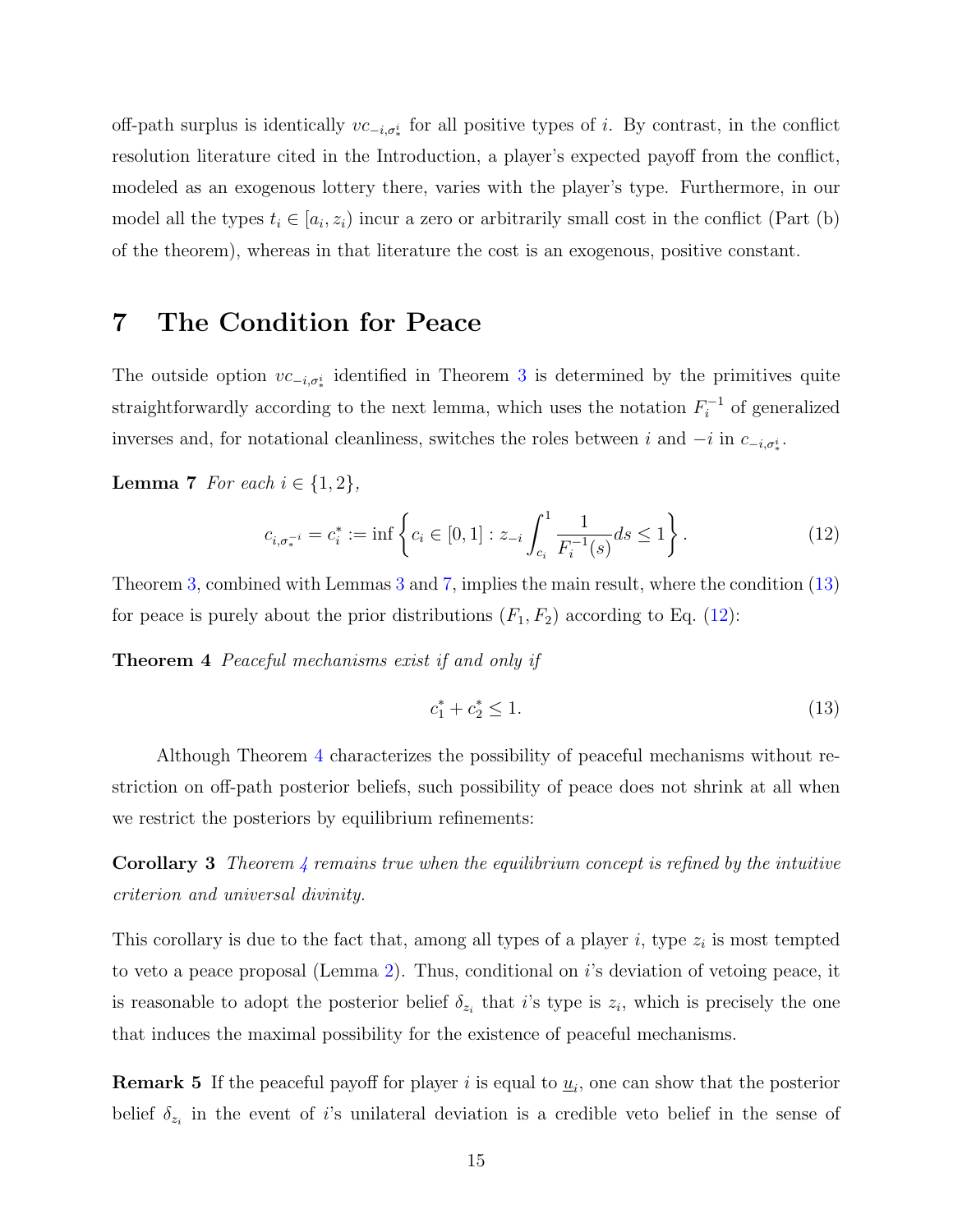Cramton and Palfrey [\[8\]](#page-42-7), and that the continuation equilibrium  $\sigma_*^i$  induced by  $\delta_{z_i}$  makes type  $z_i$ , the support of  $\delta_{z_i}$ , indifferent between vetoing and ratifying the peace proposal. Thus, the peaceful payoff  $\underline{u}_i$  is ratifiable in the sense of Cramton and Palfrey. Consequently, if the mediator can propose peaceful allocations that do not exhaust the value of the prize, then when Condition [\(13\)](#page-14-4) is satisfied the peaceful allocation  $(\underline{u}_1, \underline{u}_2)$  is ratifiable, albeit causing a deadweight loss  $v - \underline{u}_1 - \underline{u}_2$  from the players' viewpoint. Without such flexibility, however, ratifiability of peaceful allocations other than  $(\underline{u}_1, \underline{u}_2)$  is an open question.<sup>[5](#page-15-1)</sup>

<span id="page-15-0"></span>Remark 6 We can think of Condition [\(13\)](#page-14-4) as the limit of the conditions for negotiation mechanisms that result in conflict with positive but arbitrarily small probabilities. For simplicity, suppose that the prior distributions are atomless, gapless and  $a_i = 0$  for both i. Consider a type-independent peaceful split offering payoff  $v_i$  to player i, for each  $i \in \{1, 2\}$ , and let  $\psi_i$  be the ex ante probability with which player i accepts it at equilibrium. Denote  $\sigma(A, R)$  for the continuation equilibrium after i accepts it and  $-i$  rejects it,  $\sigma(R, A)$  after i rejects it and  $-i$  accepts it, and  $\sigma(R, R)$  after both reject it. For any type  $t_i$  of player i, the expected payoff from accepting the proposal is equal to

$$
\psi_{-i}v_i + (1 - \psi_{-i})U_i\left(t_i \mid H_{-i,\sigma(A,R)}\right),
$$

and that from rejecting it equal to

$$
\psi_{-i}U_i(t_i | H_{-i,\sigma(R,A)}) + (1 - \psi_{-i})U_i(t_i | H_{-i,\sigma(R,R)})
$$
.

Hence accepting the proposal is a best response for  $t_i$  if and only if  $v_i \geq W_i(t_i)$ , where

$$
W_i(t_i) := U_i \left( t_i \mid H_{-i, \sigma(R, A)} \right) + \frac{1 - \psi_{-i}}{\psi_{-i}} \left( U_i \left( t_i \mid H_{-i, \sigma(R, R)} \right) - U_i \left( t_i \mid H_{-i, \sigma(A, R)} \right) \right). \tag{14}
$$

By Eq. [\(7\)](#page-10-3),  $\frac{d}{dt_i}W_i(t_i) = \frac{v}{t_i^2} \int_0^{t_i} s d\pi_i(s)$ , where  $\pi_i$  is a signed measure: for any  $s \in [a_i, z_i]$ ,

$$
\pi_i(s) := H_{-i,\sigma(R,A)}\left(\beta_{i,\sigma(R,A)}(s)\right) + \frac{1-\psi_{-i}}{\psi_{-i}}\left(H_{-i,\sigma(R,R)}\left(\beta_{i,\sigma(R,R)}(s)\right) - H_{-i,\sigma(A,R)}\left(\beta_{i,\sigma(A,R)}(s)\right)\right),
$$

<span id="page-15-1"></span><sup>&</sup>lt;sup>5</sup> The complication stems from a fixed-point condition that Cramton and Palfrey require of a credible posterior belief  $\tilde{F}_i$  in the off-path event that i vetoes the peace proposal. Their condition requires that  $\tilde{F}_i$ be Bayesian-consistent to i's optimal choice between ratifying the peace proposal versus vetoing it and then best responding to the off-path continuation equilibrium induced by  $\tilde{F}_i$ . To check ratifiability of a peace proposal, one needs to characterize the entire set of such fixed points.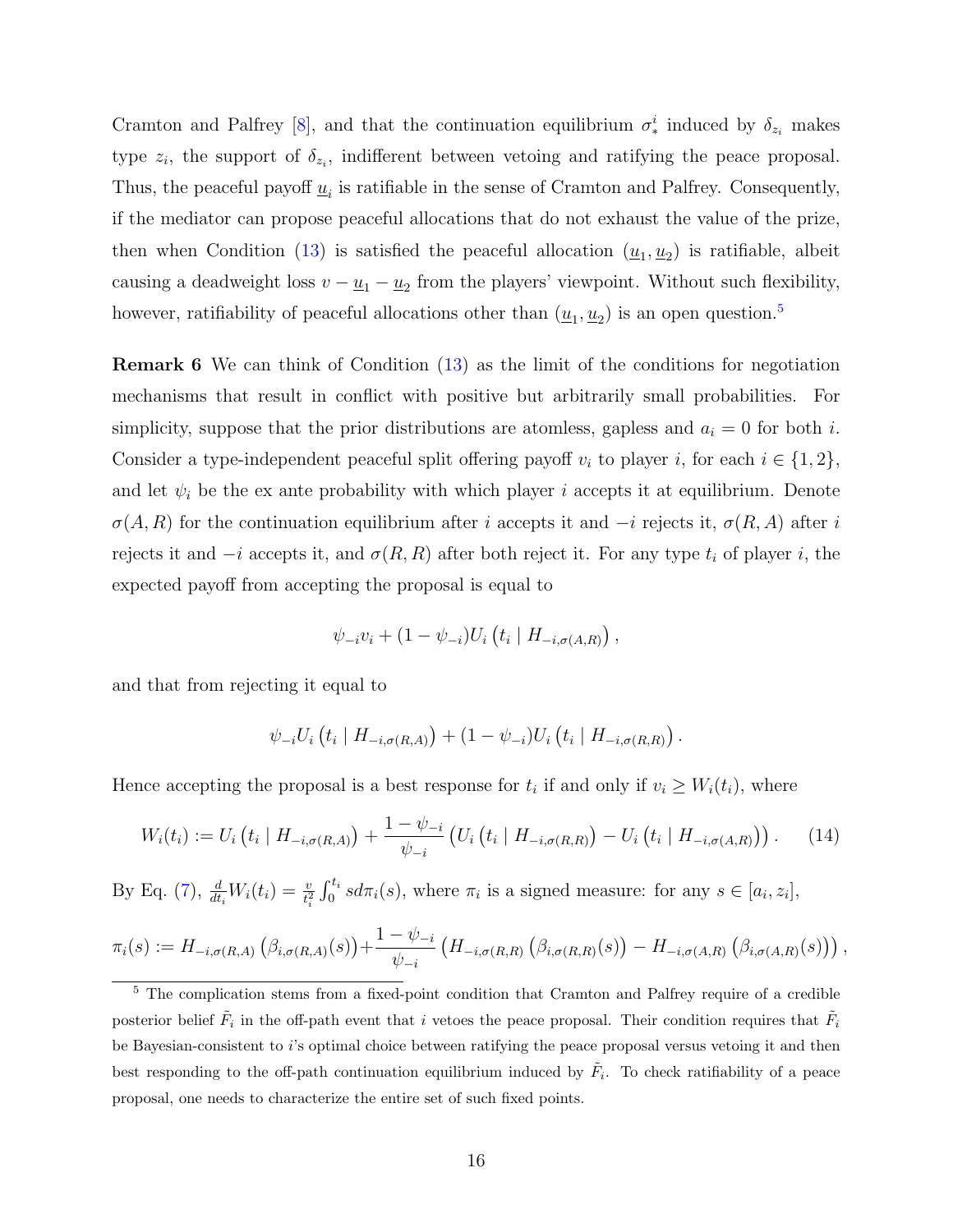with  $\beta_{i,\sigma}$  specified in Corollary [2.](#page-10-4) Thus, if  $\pi_i$  is a positive measure, which is true if  $\psi_{-i}$  is sufficiently small and  $H_{-i,\sigma(R,A)} \circ \beta_{i,\sigma(R,A)} \geq H_{-i,\sigma(A,R)} \circ \beta_{i,\sigma(A,R)}$ , then  $W_i$  is strictly increasing on  $[a_i, z_i]$ , hence there exists  $\tau_i \in [a_i, z_i]$  such that  $v_i \geq W_i(t_i)$  if and only if  $t_i \leq \tau_i$ ; i.e.,  $[\tau_i, z_i]$ is the posterior support of player  $i$ 's type in the event that  $i$  rejects the proposal. Apply the same reasoning to player  $-i$  and we have, if  $\pi_1$  and  $\pi_2$  are positive measures,

<span id="page-16-0"></span>
$$
v \ge v_1 + v_2 \ge W_1(\tau_1) + W_2(\tau_2). \tag{15}
$$

Now suppose there is a sequence of such peace proposals whose corresponding sequence of  $(\psi_1, \psi_2)$  converges to  $(1, 1)$ , then the corresponding sequence of  $(\tau_1, \tau_2)$  converges to  $(z_1, z_2)$ , and that of  $\sigma(R, A)$  converges to the continuation equilibrium  $\sigma_*^i$ , which gives surplus  $c_{-i}^*v$ to player *i*. In short, if  $(\psi_1, \psi_2) \to (1, 1)$  then  $(W_1(\tau_1), W_2(\tau_2)) \to (c_2^* v, c_1^* v)$ . Then Ineq. [\(15\)](#page-16-0) implies  $1 \geq c_2^* + c_1^*$ , which is the peace condition [\(13\)](#page-14-4).

The next corollary and examples illustrate the tractability of the peace condition.

<span id="page-16-2"></span>**Corollary 4** If  $F_1 = F_2 = F$  for some c.d.f. F with z the supremum of supp F, there exists a unique  $c_* \in [0,1)$  such that

<span id="page-16-1"></span>
$$
z \int_{c_*}^{1} \frac{1}{F^{-1}(s)} ds = 1,
$$
\n(16)

and peaceful mechanisms exist if and only if  $c_* \leq 1/2$ .

**Example 1** If  $F_1 = F_2 = F$  and F is the uniform distribution on [a, z], then peaceful mechanisms exist. To see that, note  $F^{-1}(s) = a + (z - a)s$  for any  $s \in [0, 1]$ . Hence the left-hand side of Eq. [\(16\)](#page-16-1) is equal to

$$
z \int_{c_*}^1 (a + (z - a)s)^{-1} ds = \frac{z}{z - a} \ln \frac{z}{a + (z - a)c_*}.
$$

Thus Eq. [\(16\)](#page-16-1) implies

$$
c_* = \frac{e^{-1 + a/z} - a/z}{1 - a/z}.
$$

We claim that  $c_* \leq 1/2$ , which, by the above equation and the fact  $a \leq z$ , is equivalent to

$$
2e^{-1+r} - r \le 1
$$

for all  $r \in [0,1]$ . Since the left-hand side of this inequality is convex in r, it attains its maximum at either  $r = 0$  or  $r = 1$ . When  $r = 0$ ,  $2e^{-1+r} - r = 2/e < 1$ ; when  $r = 1$ ,  $2e^{-1+r} - r = 1$ . Thus,  $2e^{-1+r} - r \le 1$  for all  $r \in [0,1]$ , as claimed.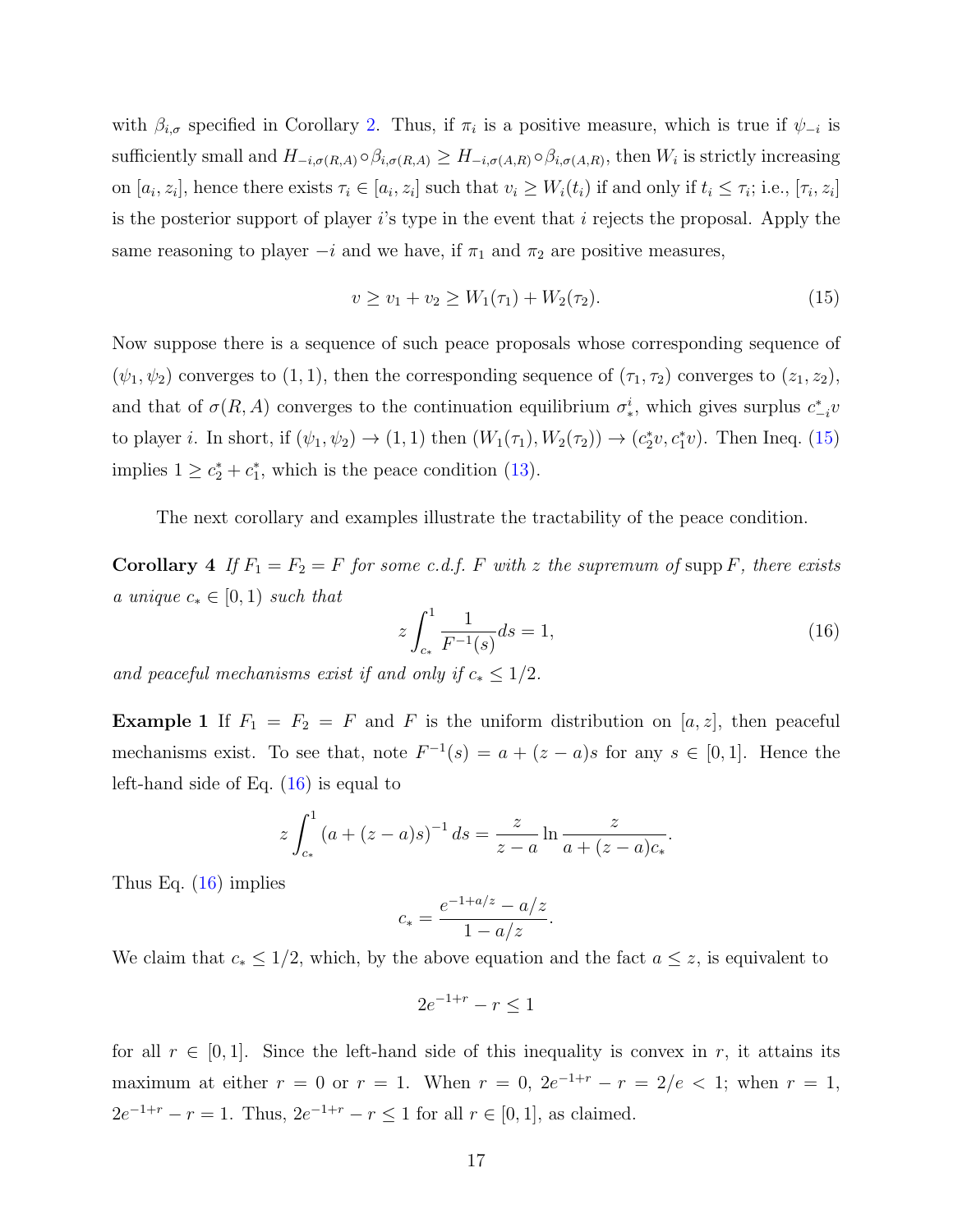**Example 2** The peace condition  $c_* \leq 1/2$  is satisfied when  $F(t) = \sqrt{t}$  for all  $t \in [0, 1]$ , as  $c_* = 1/2$  by Eq. [\(16\)](#page-16-1). By contrast, for the distribution  $F(t) = t^{1/3}$  for all  $t \in [0, 1]$ , Eq. (16) becomes  $\int_{c_*}^1 s^{-3} ds = (c_*^{-2} - 1)/2 = 1$ , i.e.,  $c_* = 1/2$ √  $3 > 1/2$ , violating the peace condition.

Example 3 To underscore the applicability of our result to both continuous and discrete distributions, suppose that the type of each player is independently drawn from the same binary distribution F, supported by  $\{a, z\}$  with  $a < z$ , such that  $F(a) = \theta$  for some  $\theta \in (0, 1)$ . By Eq.  $(10)$ , the generalized inverse of F is

$$
F^{-1}(s) = \begin{cases} z & \text{if } s \in (\theta, 1] \\ a & \text{if } s \in [0, \theta]. \end{cases}
$$

If  $c > \theta$  then  $z \int_c^1$ 1  $\frac{1}{F^{-1}(s)}ds = (z/z)(1-c) < 1;$  if  $c \in [0, \theta],$ 

$$
z \int_c^1 \frac{1}{F^{-1}(s)} ds \le 1 \Longleftrightarrow \frac{z}{z} (1 - \theta) + \frac{z}{a} (\theta - c) \le 1 \Longleftrightarrow c \ge \left(1 - \frac{a}{z}\right) \theta.
$$

Thus,  $c_* = \left(1 - \frac{a}{z}\right)$  $\frac{a}{z}$ )  $\theta$  by Eq. [\(16\)](#page-16-1), and peaceful mechanisms exist if and only if  $\left(1 - \frac{a}{z}\right)$  $\frac{a}{z}$ )  $\theta \leq \frac{1}{2}$  $\frac{1}{2}$ which is satisfied if and only if the probability  $\theta$  of being the weak type a is sufficiently small.

## 8 The Effect of Ex Ante Strength

Obviously the peace condition Ineq. [\(13\)](#page-14-4) is satisfied if at least one of  $c_1^*$  and  $c_2^*$ , the low ends of the contestants' prior distributions that are minimally excluded via Eq. [\(12\)](#page-14-5), is sufficiently small. For  $c_i^*$  to be small, it suffices to have a prior distribution  $F_i$  that ranks high in stochastic dominance:

<span id="page-17-1"></span>**Lemma 8** For each  $i \in \{1, 2\}$ , if  $F_i$  becomes more stochastically dominant while  $z_{-i}$  is either unchanged or lowered, then  $c_i^*$  becomes weakly smaller than before.

Thus peace is guaranteed if at least one contestant becomes ex ante sufficiently strong in the sense of stochastic dominance. To formalize that, for any two distributions  $F$  and  $\widehat{F}$ , write  $\widehat{F} \triangleright F$  if and only if  $\widehat{F}$  first-order stochastically dominates F and supp  $\widehat{F} = \operatorname{supp} F$ .

**Theorem 5** Given any prior distributions  $(F_1, F_2)$  of the contestants' types:

<span id="page-17-0"></span>a. if  $F_i \triangleright F_i$  for each  $i \in \{1,2\}$  then: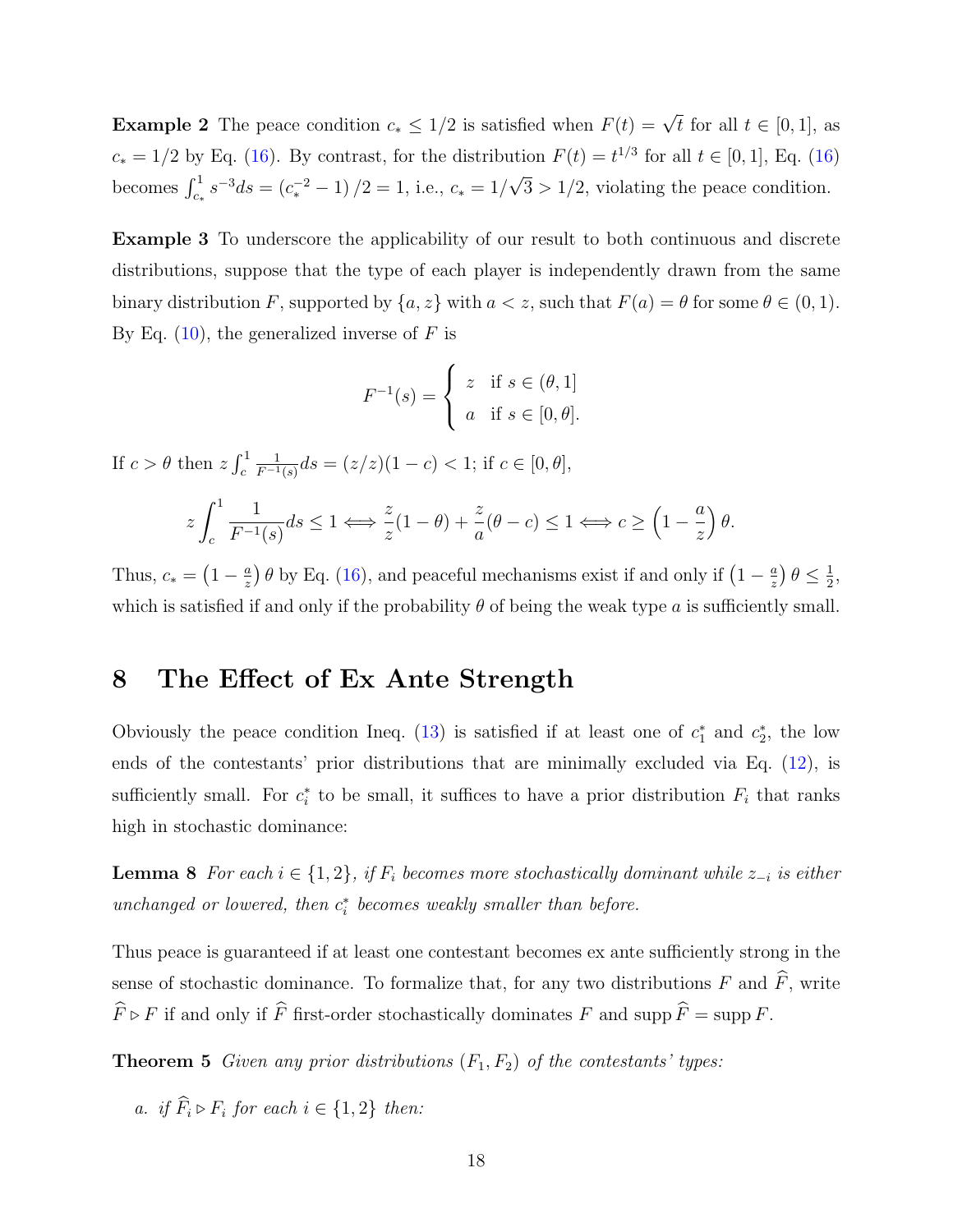- *i.* if  $(F_i)_{i=1}^2$  admits peaceful mechanisms, so does  $(\widehat{F}_i)_{i=1}^2$ ;
- ii. if  $(\widehat{F}_i)_{i=1}^2$  does not admit peaceful mechanisms, neither does  $(F_i)_{i=1}^2$ ;

b. there exists  $(\widehat{F}_i)_{i=1}^2$  that admits peaceful mechanisms and  $\widehat{F}_i \triangleright F_i$  for each  $i \in \{1,2\}$ .

Part (b) of the theorem says that peace is guaranteed if at least one of the contestants becomes ex ante strong. It is worth noting that such guarantee for peace does not require that the other contestant be ex ante weaker than the ex ante strong one. Rather, the prospect of peace can only improve when both contestants become ex ante strong including when they become equally so. One can easily prove a corollary of Theorem [5:](#page-17-0) For any prior distributions  $(F_1, F_2)$  such that supp  $F_1 = \text{supp } F_2$ , there exists F such that  $F \triangleright F_i$  for each  $i \in \{1, 2\}$  and, when  $\widehat{F}_1 = \widehat{F}_2 = \widehat{F}_1$ ,  $(\widehat{F}_i)_{i=1}^2$  admits peaceful mechanisms.

That peace can be ensured without ex ante disparity between the contestants highlights the contrast between the mechanism design problem in conflict resolution and that in bilateral trade, as the Myerson-Satterthwaite theorem on the latter says that full efficiency is impossible when traders' type-supports overlap. Disparity is unnecessary in our setting because the minimal payoff that guarantees acceptance from a contestant is assessed not according to a competition between the prior distributions of the players, nor that between their realized types, but rather between an a priori fixed type of the contestant and the prior distribution of his opponent (Theorem [3\)](#page-12-0). Hence the ex ante strength of one player suffices to deter conflict triggered by the other.<sup>[6](#page-18-1)</sup>

<span id="page-18-0"></span>**Remark 7** The ex ante strengthening of a contestant  $i$  does not necessarily benefit  $i$ , nor require any more efforts from  $-i$  to punish the former should i veto peace. To see that, let the prior distribution  $F_i$  of contestant i be replaced by some  $F_i$  with  $F_i \triangleright F_i$ , while that of  $-i$  unchanged. The replacement shrinks  $c_{i,\sigma_*^{-i}}$  according to Eq. [\(12\)](#page-14-5), whereas the  $c_{-i,\sigma_*^{i}}$ for contestant i, determined by Eq. [\(12\)](#page-14-5) with the roles of i and  $-i$  exchanged, remains the same. By Theorem [3.](#page-12-0)c, therefore, replacing  $F_i$  by  $\tilde{F}_i$  merely reduces the other contestant  $-i$ 's minimal peaceful payoff  $\underline{u}_{-i}$  without increasing i's. Furthermore, in the event that player i

<span id="page-18-1"></span><sup>6</sup> While ex ante disparity is not necessary for peace, peace is guaranteed when such disparity is sufficiently large. One can prove that, for any  $i \in \{1,2\}$  with  $a_i > 0$ , there exists  $\xi_i \in (a_i, z_i)$  such that whenever  $z_{-i} \leq \xi_i$ we have  $c_i^* = 0$ , thereby satisfying the peace condition Ineq. [\(13\)](#page-14-4) because  $c_{-i}^* \in [0,1]$  by definition. Even in this case, however, with  $z_{-i}$  allowed to be above  $a_i$ , such disparity does not require non-overlapping type-supports, nor even that one's type-support be lower in strong-set order than the other's.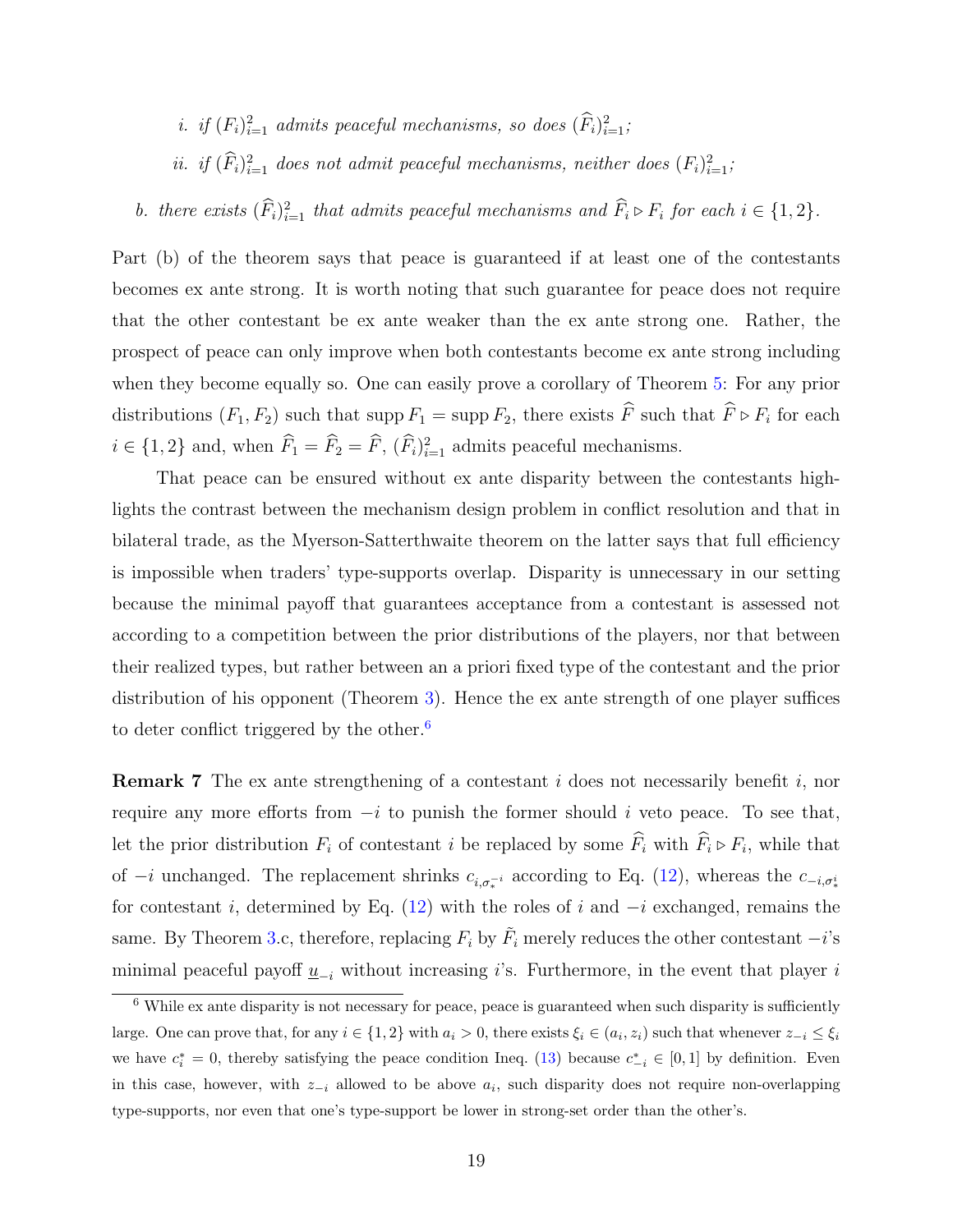vetoes peace so that the other contestant  $-i$  punishes i through the continuation play  $\sigma_*^i$ , the bid distribution  $H_{-i,\sigma^i_*}$  of the punisher, determined by Eq. [\(26\)](#page-34-0), remains unchanged before and after the replacement, as it alters neither  $z_i$  nor  $c_{-i,\sigma^i_*}$ .

## <span id="page-19-0"></span>9 Concluding Remarks

Fundamental to humanity is the question whether conflicts can be preempted by peace settlements. Like its counterpart in bilateral trade, the question concerns the possibility for opposite sides to achieve a socially optimal outcome despite their information asymmetry. Yet the role of private information is different in conflict preemption than in bilateral trade. Whereas a trader's private information determines her on-path payoff, a contestant's private information affects his off-path payoff through a continuation equilibrium of the contest after negotiation fails. Examining a general model of such a relatively new structure, this paper develops a general method to solve the two-player contest game and as a result presents an exact characterization of the possibility of conflict preemption. The peace condition implies that the prospect of social optimums in conflict preemption is not as bleak as in bilateral trade. It also implies explicit predictions regarding the possibilities of conflict preemption given various distributions of private information.

While this paper, motivated by issues about conflict resolution, focuses on all-pay contests, the method developed here can handle cases where the all-pay contest is replaced by other formats of auctions, hence applicable to the study of bidding collusion (Remark [1\)](#page-5-1). In a similar spirit, though relevant to different contexts, is to investigate how various contest mechanisms in the conflict phase may affect the prospect of conflict preemption. This problem is particularly germane, and anticipated by Spier [\[23\]](#page-43-2), when the conflict is litigation, where the fraction of the winner's fees that the loser needs to pay varies with the litigation system. While Klemperer  $|16|$  argues that such fee-shifting rules are irrelevant when the revenue equivalence theorem applies, the theorem is inapplicable to our continuation game because the posteriors, being endogenous, need not be identical between contestants.

A second problem is to calculate the negotiation mechanisms that maximize the social surplus in cases where conflict ensues with strictly positive probability. The primitives for such cases have been characterized by Theorem [4.](#page-14-0) In those cases, while the posterior beliefs during on-path conflicts are determined differently from those in this paper, our general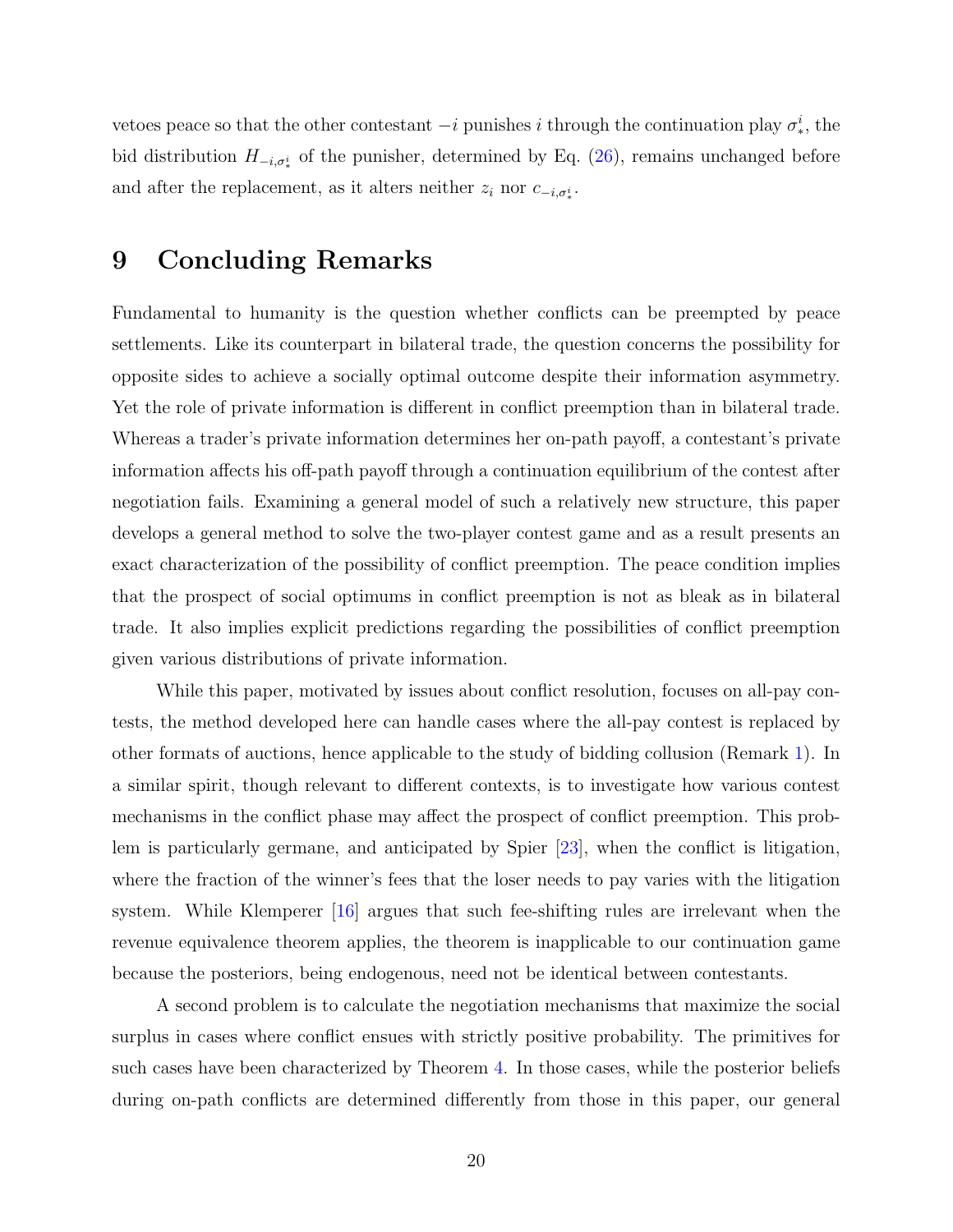solution of the contest game given arbitrary posteriors will still be useful (c.f. Remark  $6$ ).

A potential direction for extension is to consider types correlated between the contestants at the outset. A major change due to such correlation is that an equilibrium in the contest continuation game is no longer necessarily monotone. Moreover, there exist cases with strong correlations that render monotone equilibrium nonexistent.<sup>[7](#page-20-0)</sup>

Another possible extension concerns unmediated environments, where one of the contestants instead of a neutral mediator proposes a negotiation mechanism. The necessity of the peace condition can be easily extended to such cases. The sufficiency of the condition, whereas, is no longer guaranteed. One can construct cases where the condition is satisfied and yet peaceful equilibriums do not exist, as the proposing contestant, like an undersupplying monopolist, would rather undercut the offer to the opponent at the risk of conflict.

## A Proofs

### A.1 Lemma [1](#page-6-1) and Corollary [1](#page-7-0)

#### A.1.1 Augmented Revelation Mechanisms

For each contestant  $i \in \{1,2\}$  let  $T_i := \text{supp } F_i$ , which we identify as i's type space. An augmented revelation mechanism (ARM) is denoted by a tuple  $(q,(p_i,d_i)_{i=1}^2)$  of functions,

$$
q: \Pi_{j=1}^{2} (T_j \cup \{out\}) \to [0, 1],
$$
  
\n
$$
p_i: \Pi_{j=1}^{2} T_j \to [0, v],
$$
  
\n
$$
d_i: \Pi_{j=1}^{2} (T_j \cup \{out\}) \to 2^{T_i} \setminus \{\emptyset\},
$$

such that, for any  $i \in \{1,2\}$  and any  $(t_i, t_{-i}) \in \Pi_{j=1}^2(T_j \cup \{out\}),$ 

$$
q(\text{out}, t_{-i}) = 1,
$$
  
\n
$$
q(t_i, t_{-i}) < 1 \Rightarrow \sum_{i=1}^2 p_i(t_1, t_2) = v,
$$
  
\n
$$
t_i \neq \text{out} \neq t_{-i} \Rightarrow t_i \in d_i(t_i, t_{-i}) \subseteq \{t'_i \in T_i : q(t'_i, t_{-i}) > 0\}.
$$
  
\n
$$
d_i(\text{out}, t_{-i}) = d_i(\text{out}) = d_i(\text{out}, t'_{-i}) \quad \forall t'_{-i} \in T_{-i} \cup \{\text{out}\}.
$$

<span id="page-20-0"></span><sup>7</sup> Nicholas Bedard and this author in a joint work in progress have found a case where monotone equilibrium does not exist. Despite such correlation, we have constructed within a subcase a (non-monotone) equilibrium where peace is ensured.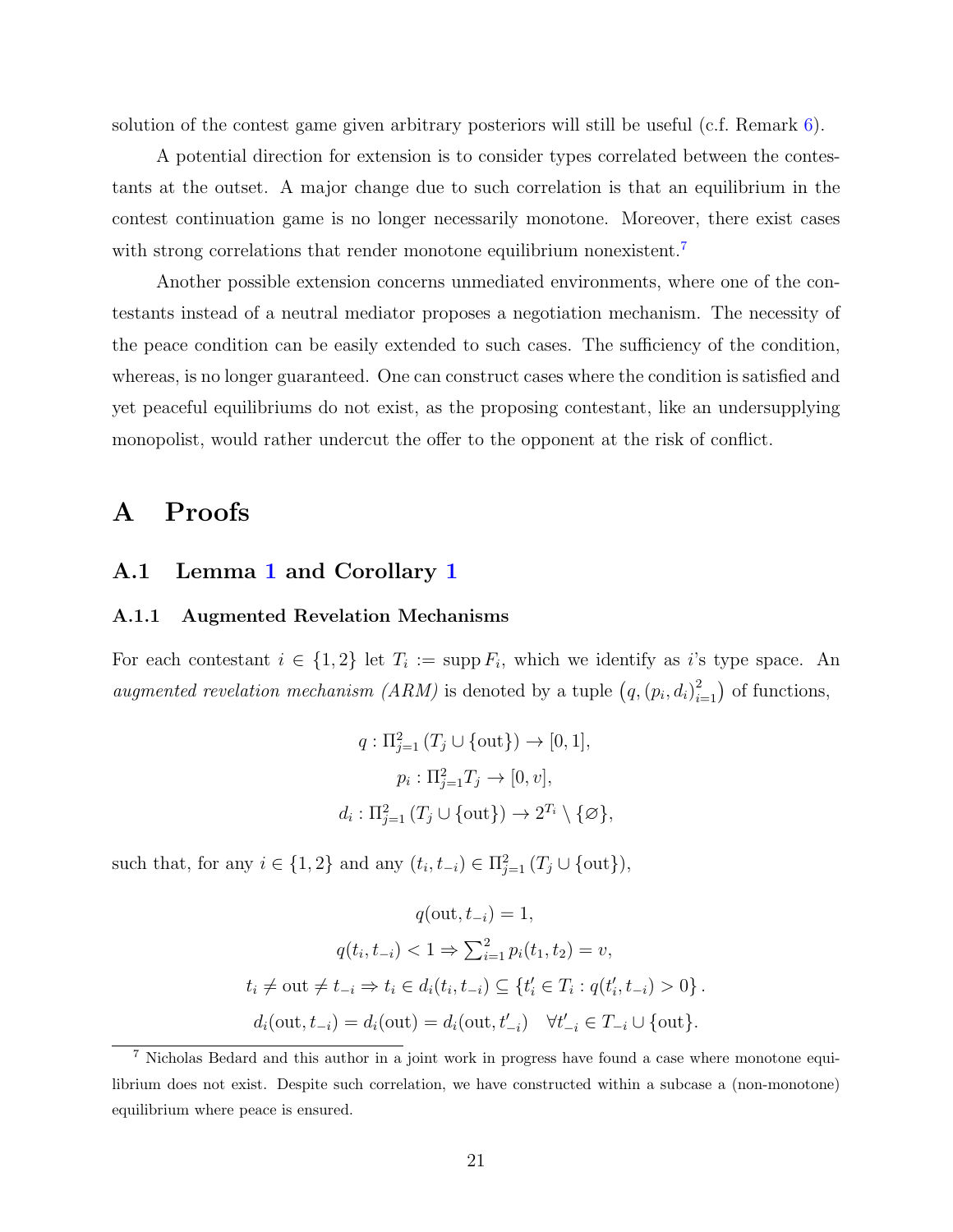The interpretation is:

- i. each player i either announces that he does not participate ("out"), or participates and reports a type confidentially to the mechanism;
- ii.  $q(t_1, t_2)$  is equal to the probability with which conflict is the outcome;
- iii. if the outcome is peace then  $(p_1(t_1, t_2), p_2(t_1, t_2))$  is the split of the prize;
- iv. if both players participate in the mechanism and if the outcome is conflict, then for each  $i \in \{1,2\}$  the fact that player i's message belongs to  $d_i(t_i, t_{-i})$  is confidentially disclosed to player  $-i$  before the contest begins;
- v. what others can infer about a player from his nonparticipation cannot depend on the information revealed by the other player, as nonparticipation shuts down the mechanism for the players to communicate with each other.

Remark 8 "Out" is included in the message space due to the dynamic nature of the negotiation-contest game, in which the action "participate in the mechanism and reject all peace recommendations" is not equivalent to nonparticipation. By the former action the player may obtain through the mechanism some signal from the rival, which may affect the continuation play in the contest; whereas the latter action simply shuts down the mechanism and hence all communication channels. Thus, different from the standard revelation principle, it may lose generality to replace nonparticipation with reporting a type for which nonparticpation is optimal to the player.

Remark 9 Different from a mechanism defined in the model, an ARM does not offer a player an ex post option to reject a peace recommendation. Hence an ARM is binding.

Given any ARM  $(q,(p_i,d_i)_{i=1}^2)$  and any pair  $(\hat{t}_1,\hat{t}_2) \in \Pi_{i=1}^2(T_i \cup \{out\})$  of reports, if the outcome is conflict then the continuation game, denoted by  $\mathscr{C}(\hat{t}_1,\hat{t}_2)$ , is defined by the all-pay contest where player  $-i$ 's posterior belief of player is type is derived from the prior  $F_i$  conditional on the event  $d_i(\hat{t}_1,\hat{t}_2)$  disclosed to player  $-i$ , for each  $i \in \{1,2\}$ . Any BNE  $\sigma(\hat{t}_1,\hat{t}_2)$  of  $\mathscr{C}(\hat{t}_1,\hat{t}_2)$  determines the surplus  $U_i\left(t_i\mid H_{-i,\sigma(\hat{t}_1,\hat{t}_2)}\right)$  for player  $i$  of type  $t_i$  according to Eq. [\(3\)](#page-8-1). Expecting any such a mapping  $\sigma(\cdot)$  from messages to continuation equilibriums,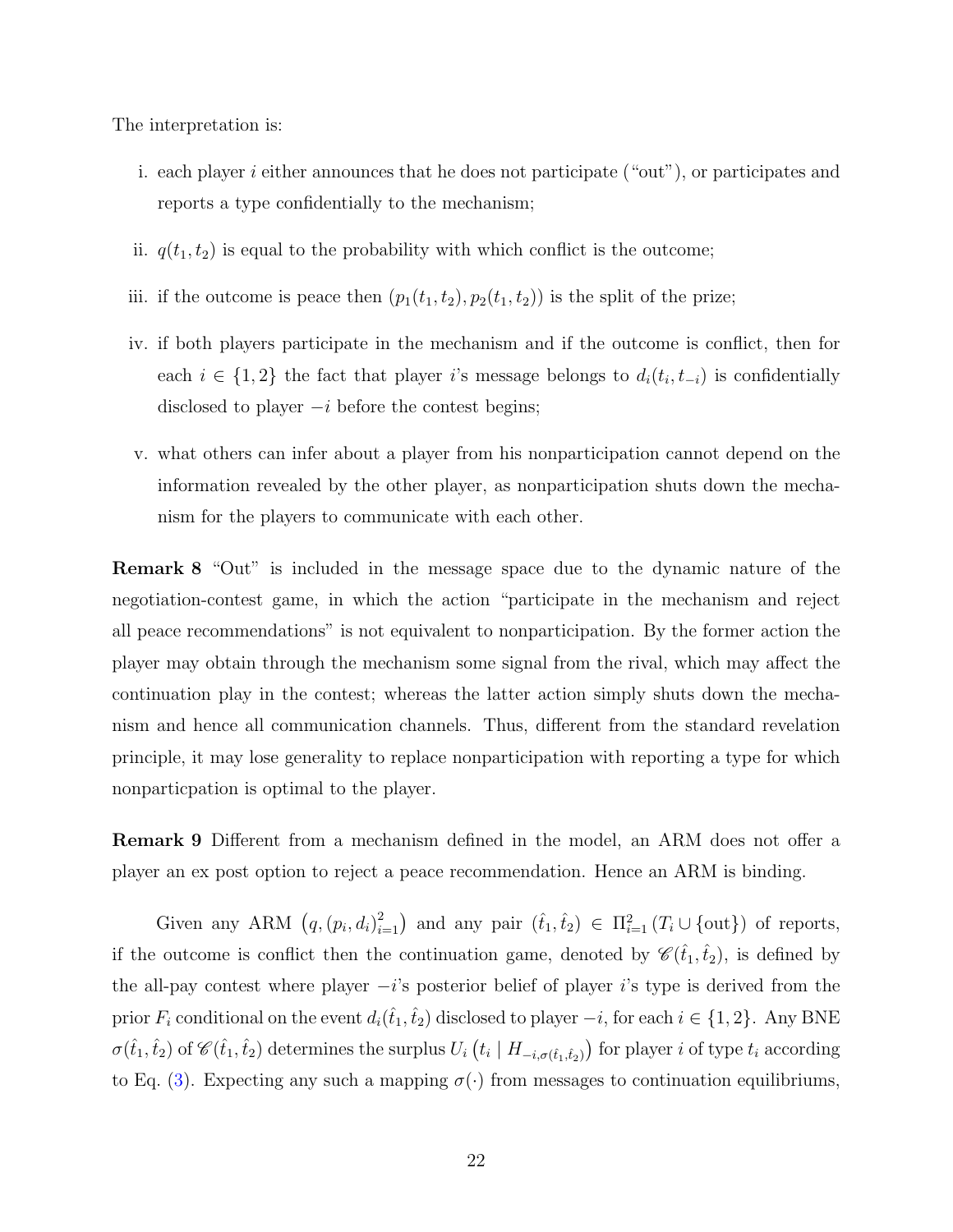if player  $-i$  participates and is truthful almost surely (relative to  $F_{-i}$ ), player i's surplus from reporting  $\hat{t}_i \in T_i \cup \{ \text{out} \}$ , given true type  $t_i$ , is equal to

<span id="page-22-2"></span>
$$
u_i^{\sigma}(\hat{t}_i | t_i) := \mathbb{E}\left[q\left(\hat{t}_i, \bm{t}_{-i}\right) U_i\left(t_i | H_{-i, \sigma(\hat{t}_i, \bm{t}_{-i})}\right)\right] + \mathbb{E}\left[\left(1 - q\left(\hat{t}_i, \bm{t}_{-i}\right)\right) p_i\left(\hat{t}_i, \bm{t}_{-i}\right)\right],\tag{17}
$$

where  $\mathbb{E}[g(t_{-i})]$  denotes the expected value of function g of random variable  $t_{-i}$ , its boldface signifying the randomness, distributed according to the prior  $F_{-i}$ .<sup>[8](#page-22-0)</sup> With continuation plays prescribed by  $\sigma(\cdot)$ , the ARM is *incentive compatible* for player *i* if and only if

$$
u_i^{\sigma}(t_i \mid t_i) \ge u_i^{\sigma}(\hat{t}_i \mid t_i)
$$

for all  $t_i, \hat{t}_i \in T_i$ . The ARM is *individually rational* for player *i* if and only if

$$
u_i^{\sigma}(t_i \mid t_i) \ge u_i^{\sigma}(\text{out} \mid t_i)
$$

for all  $t_i \in T_i \setminus S_i$  such that  $S_i$  is of zero probability according to  $F_i$  and if  $S_i \neq \emptyset$  then  $S_i = d_i(\text{out}).$ 

An ARM is said *incentive feasible* if and only if (i) for any  $(\hat{t}_1, \hat{t}_2) \in \Pi_{j=1}^2 T_j$  there exists a BNE  $\sigma(\hat{t}_1,\hat{t}_2)$  in the contest game  $\mathscr{C}(\hat{t}_1,\hat{t}_2)$  and (ii) with continuation plays prescribed by  $\sigma(\cdot)$  the ARM is incentive compatible and individually rational for each player *i*.

<span id="page-22-1"></span>**Lemma 9** Suppose that, given mechanism M and the prior belief  $(F_i)_{i=1}^2$ , the continuation game admits a PBE  $\mathscr S$  where both players participate in M almost surely on path. Then there exists an incentive feasible ARM such that, when this ARM replaces M, the ARM coupled with participation and truthtelling is outcome- and payoff-equivalent to the pair  $(M, \mathscr{S})$ .

**Proof** First, modify the original  $(M, \mathscr{S})$  by collapsing every player's entire sequence of actions, which includes announcing whether to participate, submitting messages and responding to recommendations, into a one-shot action in which the player submits a contingent message together with his response contingent on the recommendation and the accompanying disclosed information. The modification preserves the equilibrium condition because of the confidentiality of the recommendation and disclosed information. Second, conditional on participation, before playing in accord with the equilibrium in the modified mechanism,

<span id="page-22-0"></span><sup>&</sup>lt;sup>8</sup> The types of player  $-i$  that report "out" are omitted because they constitute a set of zero probability, as this definition is based on the hypothesis that player −i participates and is truthful almost surely. By the same token, in the following we do not bother to spell out the condition for  $d_i(t_i, \text{out})$ .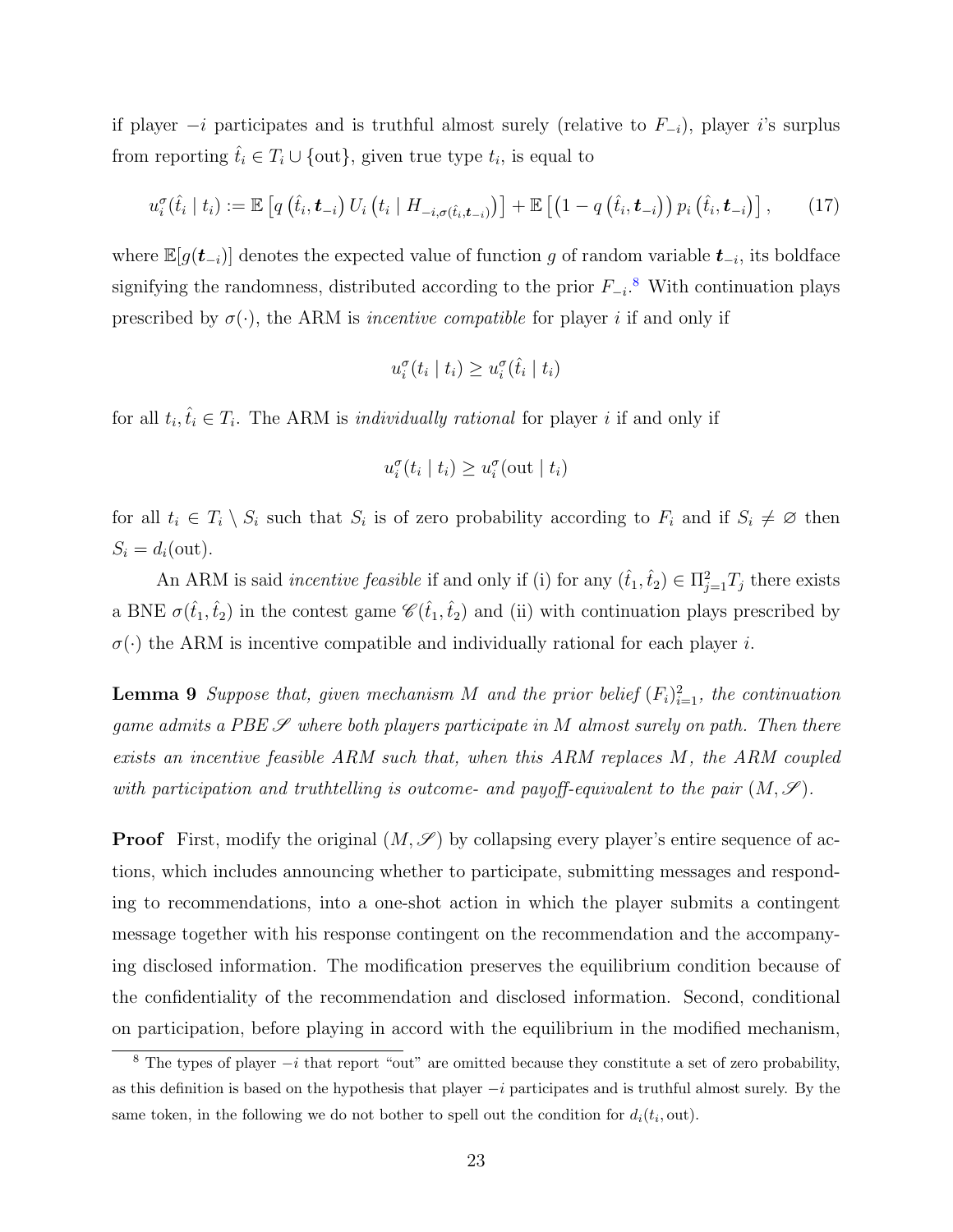each player *i* could have inputted a  $\hat{t}_i \in T_i$  into a proxy for the proxy to play the equilibrium on his behalf as if his true type were  $\hat{t}_i$ . Thus for each player the message space is equivalent to the player's type space augmented with "out" (nonparticipation). The information disclosed or inferred on the path of the equilibrium induces the disclosure policy  $d_i$  for each player. Thus an ARM  $(q, (p_i, d_i)_{i=1}^2)$  is defined. By a player's revealed preference in sending messages to his proxy and the original equilibrium condition, truthtelling is a best response in this ARM. By the hypothesis of full participation in the original  $(M, \mathscr{S})$ , the ARM is also individually rational, and hence incentive feasible.

#### A.1.2 Proof Lemma [1](#page-6-1)

Let M be a peaceful mechanism, and  $\mathscr S$  the associated PBE. Since  $(M, \mathscr S)$  is peaceful, both players participate in M almost surely (relative to the prior) on path of  $\mathscr{S}$ . Thus Lemma [9](#page-22-1) applies; we need only to consider any ARM  $(q,(p_i,d_i)_{i=1}^2)$  that is incentive feasible and, with its associated continuation equilibrium prescribed by a mapping  $\sigma(\cdot)$  in case of conflict, induces peace settlement on path almost surely. With the expectation operator E defined after  $(17)$ , let

$$
\begin{array}{rcl} \overline{U}_i\left(\hat{t}_i,t_i\right) &:=& \mathbb{E}\left[q\left(\hat{t}_i,\bm{t}_{-i}\right)U_i\left(t_i\mid H_{-i,\sigma(\hat{t}_i,\bm{t}_{-i})}\right)\right],\\ \overline{P}_i\left(\hat{t}_i\right) &:=& \mathbb{E}\left[\left(1-q\left(\hat{t}_i,\bm{t}_{-i}\right)\right)p_i\left(\hat{t}_i,\bm{t}_{-i}\right)\right]. \end{array}
$$

Hence player *i*'s surplus in reporting  $\hat{t}_i$  in this ARM, given true type  $t_i$ , is equal to

$$
u_i^{\sigma}(\hat{t} \mid t_i) = \overline{U}_i(\hat{t}_i, t_i) + \overline{P}_i(\hat{t}_i).
$$

Since the ARM is peaceful, for any  $i \in \{1,2\}$  there exists an  $A_i \subseteq \text{supp } F_i$ , with full probability measure relative to  $F_i$ , such that, for any  $t_i \in A_i$ , the type  $t_i$  of player i weakly prefers reporting  $t_i$  over "out" in the ARM, and  $q(t_i, \cdot) = 0$  almost surely (relative to  $F_{-i}$ ). Thus, for any  $\hat{t}_i \in A_i$ ,  $q(\hat{t}_i, \cdot) = 0$  almost surely, hence the definition of  $\overline{U}_i(\hat{t}_i, t_i)$  implies

<span id="page-23-0"></span>
$$
\forall \hat{t}_i \in A_i \,\,\forall t_i \in \text{supp}\, F_i: u_i^{\sigma}(\hat{t}_i \mid t_i) = \overline{P}_i(\hat{t}_i). \tag{18}
$$

To complete the proof, suppose  $\overline{P}_i(t'_i) > \overline{P}_i(t''_i)$  for some types  $t'_i, t''_i \in A_i$ . By Eq. [\(18\)](#page-23-0),  $u_i^{\sigma}(t'_i)$  $t''_i = \overline{P}_i(t'_i) > \overline{P}_i(t''_i) = u_i^{\sigma}(t''_i \mid t''_i)$ , hence the type- $t''_i$  player i would rather misrepresent his type as  $t'_i$ , a contradiction. Hence  $\overline{P}_i$  is equal to some constant  $k_i \in \mathbb{R}$  on  $A_i$ .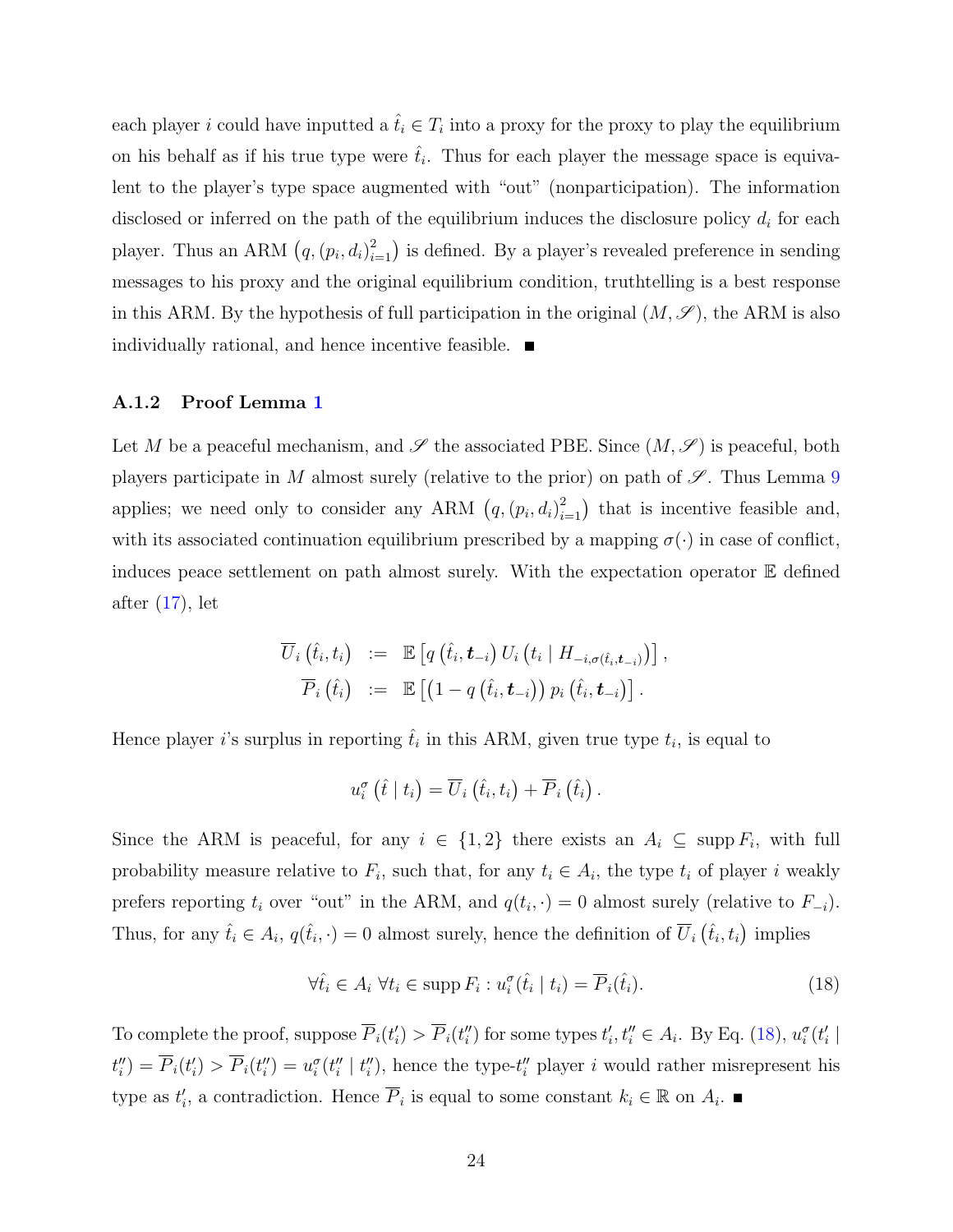#### A.1.3 Proof of Corollary [1](#page-7-0)

Let M be a peaceful mechanism, and  $\mathscr S$  its associated PBE. By Lemma [1,](#page-6-1) for each player i there exists an  $A_i \subseteq \text{supp } F_i$  and constant  $k_i \in \mathbb{R}_+$  such that  $A_i$  is of full  $F_i$ -probability measure and i's equilibrium expected payoff is equal to  $k_i$  on  $A_i$ . For each  $i \in \{1,2\}$  pick any  $t_i^* \in A_i$ . With the notations  $p_i$  and  $\overline{P}_i$  defined in the proof of Lemma [1,](#page-6-1)

$$
k_i = \mathbb{E}\left[p_i(t_i^*, \bm{t}_{-i})\right] = \int_{A_i} \mathbb{E}\left[p_i(t_i^*, \bm{t}_{-i})\right] dF_i(t_i) = \int_{A_i} \mathbb{E}\left[p_i(t_i, \bm{t}_{-i})\right] dF_i(t_i) = \mathbb{E}\left[p_i(\bm{t}_i, \bm{t}_{-i})\right],
$$

where the first and third equalities are due to the fact  $P_i = k_i$  on  $A_i$ , and the second and the last equalities due to the fact that  $A_i$  is of full probability measure. Hence

$$
k_1 + k_2 = \mathbb{E}[p_1(t_1, t_2)] + \mathbb{E}[p_2(t_1, t_2)] = \mathbb{E}[p_1(t_1, t_2) + p_2(t_1, t_2)] = v.
$$

Thus, the on-path payoff allocation of the original  $(M, \mathscr{S})$  is almost surely equal to a type-independent proposal of a peaceful split  $(k_1, k_2)$ . To complete the proof it suffices to show that if M is replaced by this proposal  $(k_1, k_2)$  then there is a PBE where all types of  $A_i$ , for both players i, accept the proposal. To this end, for each  $i \in \{1,2\}$  let the continuation equilibrium in the event that player  $i$  unilaterally rejects the proposal be the continuation equilibrium  $\sigma(\hat{t}_i = \text{out})$  according to  $\mathscr S$  in the event that player i chooses "out" unilaterally. Since  $(M, \mathscr{S})$  is individually rational for *i*, for any  $t_i \in A_i$  we have

$$
u_i^{\sigma}(\text{out} \mid t_i) \leq u_i(t_i \mid t_i) \stackrel{(18)}{=} \overline{P}_i(t_i) = k_i.
$$

Thus, given our construction of the continuation equilibrium for the type-independent proposal, the type- $t_i$  player i's surplus from rejecting the proposal does not exceed his share  $k_i$ of the prize. Therefore, for each player i and given any type in  $A_i$ , which is of full probability measure, player i weakly prefers having the peaceful payoff  $k_i$  rather than rejecting the proposal. This being true for each i, the proposal is mutually acceptable, as desired.  $\blacksquare$ 

### A.2 Lemmas [2](#page-8-4) and [3](#page-8-0)

#### A.2.1 Lemma [2](#page-8-4)

Let  $t_i > t_i$ . If  $t_i = 0$  then bidding zero is the best response for player i (see the definition of the cost of zero bid given zero type in the model) and so  $U_i(t_i | H) = 0$ . Thus  $U_i(t'_i | H) \ge$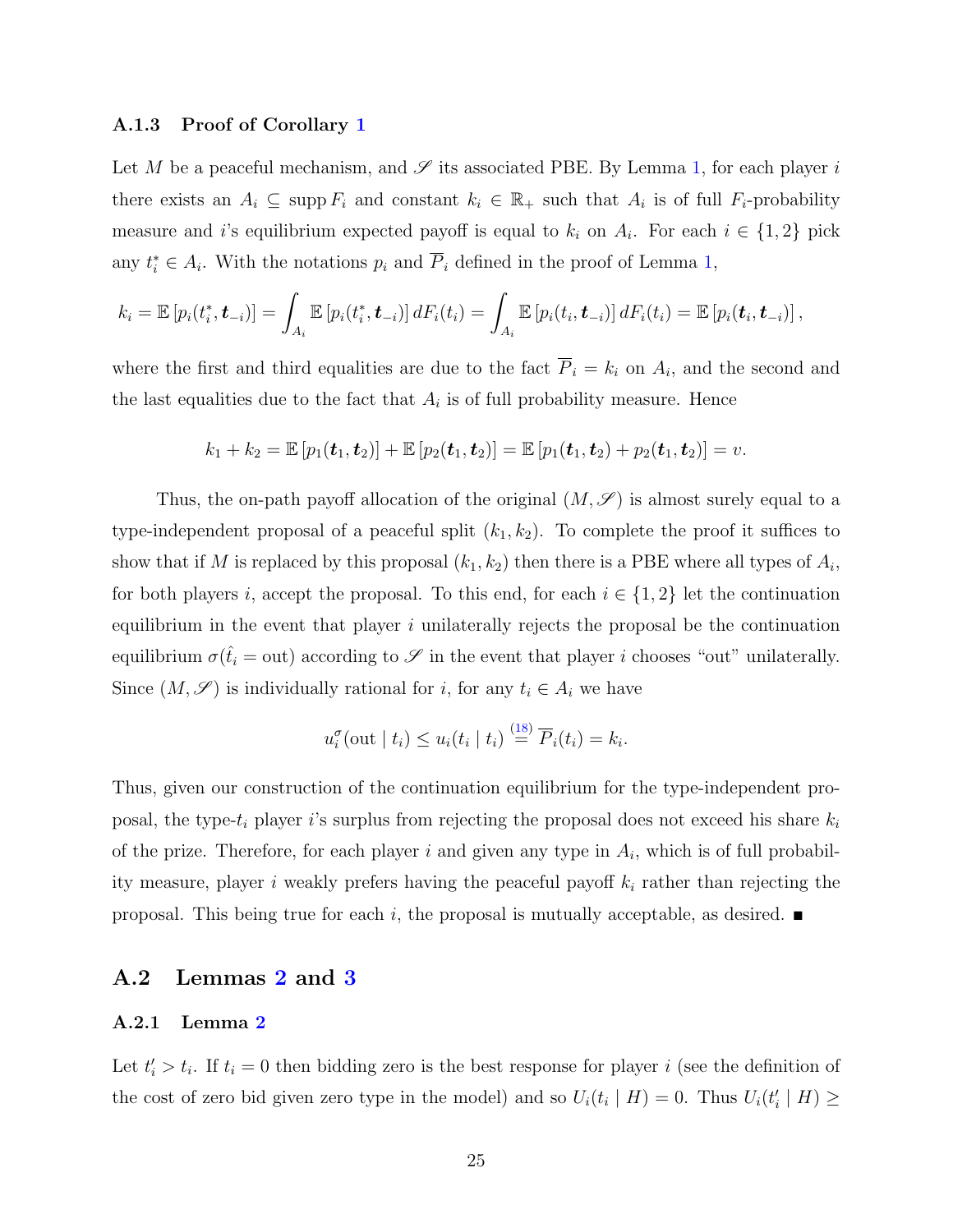$U_i(t_i | H) = 0$  because type  $t'_i$  can alway ensure zero payoff by bidding zero. Hence assume that  $t_i > 0$ . Then  $vH(b) - b/t'_i \ge vH(b) - b/t_i$  for any  $b \in \mathbb{R}_+$ . Consequently,

$$
U_i(t'_i \mid H) = \sup_{b \in \mathbb{R}_+} vH(b) - b/t'_i \ge \sup_{b \in \mathbb{R}_+} vH(b) - b/t_i = U_i(t_i \mid H).
$$

#### A.2.2 Lemma [3](#page-8-0)

<span id="page-25-0"></span>**Lemma 10** Suppose the hypotheses of Lemma [3.](#page-8-0) Given any peaceful mechanism (coupled with its associated PBE) and any  $i \in \{1,2\}$ , there exists a unique  $k_i \in \mathbb{R}_+$  such that player i's on-path expected payoff is equal to  $k_i$  on an  $F_i$ -probability-one subset of supp  $F_i$  and  $k_i \ge \underline{u}_i$ .

**Proof** The constant  $k_i$  and the for-sure constancy of player is on-path expected payoff follow Lemma [1.](#page-6-1) To prove the rest of the claim, suppose, to the contrary, that  $k_i < \underline{u}_i$  for some  $i \in \{1, 2\}$ . According to the associated PBE, consider the continuation equilibrium, say  $\sigma$ , in the event where player i deviates to nonparticipation. With the mechanism peaceful, the other player  $-i$  participates almost surely and hence the posterior of player  $-i$ 's type remains to be the prior. Thus, player i in making such deviation expects a distribution  $H_{-i,\sigma}$ of bids from the rival  $-i$ , hence the supremum among i's expected payoffs from the deviation, with his bids ranging in  $\mathbb{R}_+$ , is equal to  $U_i(t_i \mid H_{-i,\sigma})$ . By definition of  $\underline{u}_i$ ,  $U_i(z_i \mid H_{-i,\sigma}) \ge \underline{u}_i$ . Hence  $U_i(z_i \mid H_{-i,\sigma}) > k_i$ . Thus, with  $U_i(\cdot \mid H_{-i,\sigma})$  continuous by hypothesis of the lemma, this strict inequality is preserved when  $z_i$  is replaced by  $t_i$  sufficiently near to  $z_i$ . Given any such type  $t_i$ , by definition of  $U_i$  in Eq. [\(3\)](#page-8-1), player i can submit a bid against  $H_{-i,\sigma}$  such that his expected payoff is arbitrarily close to  $U_i(t_i \mid H_{-i,\sigma})$  and hence strictly greater than  $k_i$ . Hence player i with type  $t_i$  strictly prefers to deviate by nonparticipation. Thus, there is a set of *i*'s types, of strictly positive  $F_i$ -probability, that strictly prefer to deviate: If  $z_i$  is an atom of  $F_i$  then  $\{z_i\}$  is such a set; else, with  $z_i = \sup \sup F_i$ ,  $(z_i - \delta, z_i]$  is such a set for some  $\delta > 0$ . Hence we have obtained the desired contradiction.

**Proof Lemma [3](#page-8-0)** To prove the "only if" part of the lemma, consider any peaceful mech-anism. By Lemma [10,](#page-25-0) for each player i there exists a constant  $k_i \in \mathbb{R}_+$  such that  $k_i \geq \underline{u}_i$ , and player is on-path expected payoff in the mechanism is equal to  $k_i$  almost surely. By feasibility of peaceful splits,  $k_1 + k_2 = v$ . Thus,  $v \ge \underline{u}_1 + \underline{u}_2$ .

To prove the "if" part of the lemma, suppose that  $\underline{u}_1+\underline{u}_2 \leq v$ . Then there exists  $(k_1, k_2)$ such that  $k_1 + k_2 = v$  and  $k_i \geq \underline{u}_i$  for each i. By hypothesis of the lemma, for each  $i \in \{1, 2\}$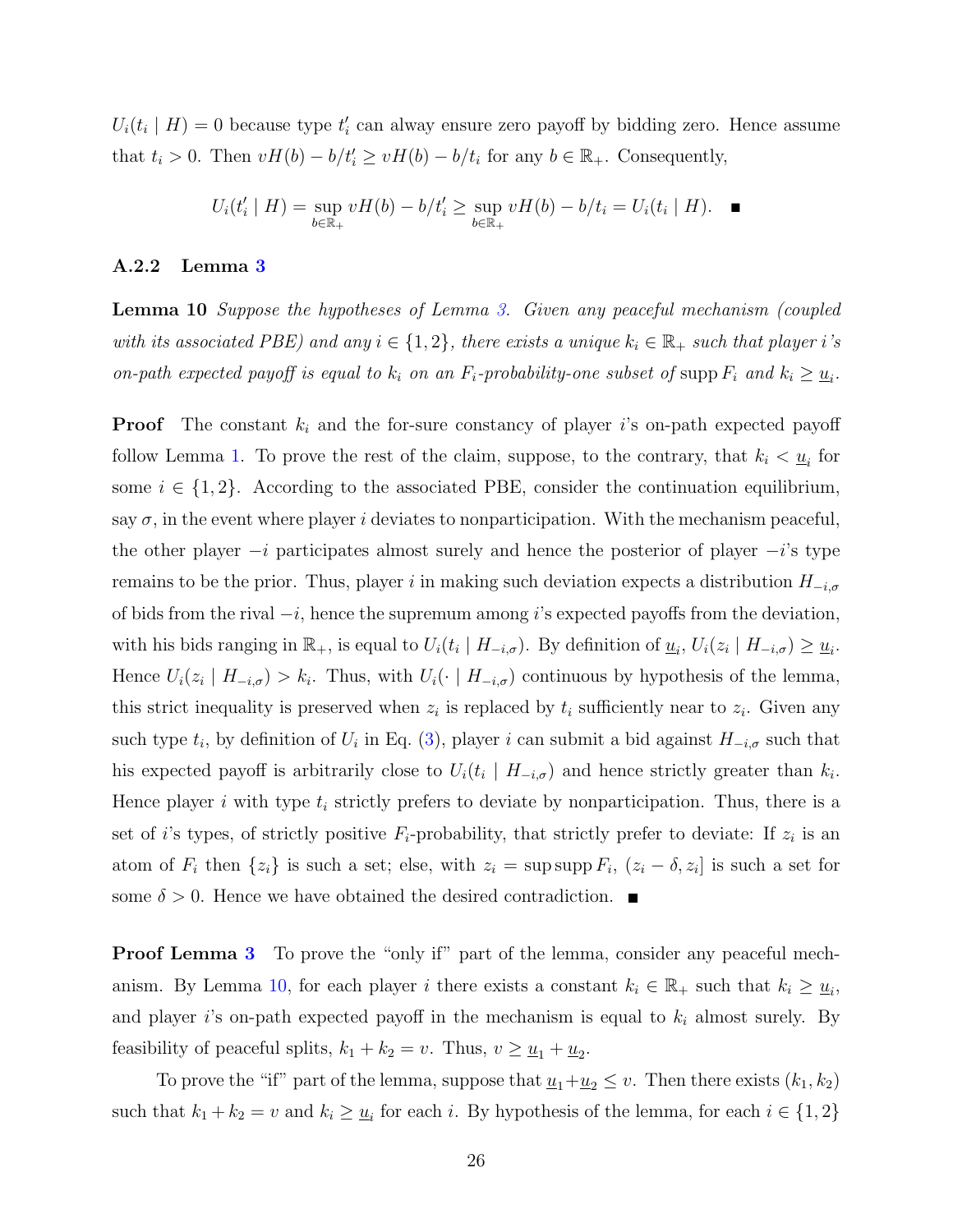let  $\underline{u}_i$  be attained by an equilibrium  $\sigma^i_*$  of the contest game, with  $\tilde{F}^i_i$  the posterior distribution of i's type. Consider the game where the mechanism is the type-independent proposal that offers payoff  $k_i \geq \underline{u}_i$  to player i, for each  $i \in \{1,2\}$ . It suffices to construct a PBE of this game where every type of each player best replies by accepting the proposal. To that end, for each  $i \in \{1,2\}$  let the posterior belief in the off-path event where player i unilaterally rejects the proposal be the  $\tilde{F}^i_i$ , and  $\sigma^i_*$  the continuation equilibrium. By Lemma [2,](#page-8-4) for any  $t_i \in \mathrm{supp}\, F_i, t_i \leq z_i$  and hence

$$
U_i(t_i \mid H_{-i, \sigma^i_*}) \leq U_i(z_i \mid H_{-i, \sigma^i_*}) = \underline{u}_i \leq k_i.
$$

Thus, by definition of  $U_i$  in [\(3\)](#page-8-1), no type of player i can profit from vetoing the proposal.

### A.3 Lemma [4:](#page-9-1) The No-Gap, No-Atom and Monotone Arguments

Claim (a): The supremum of the support of  $H_{i,\sigma}$  exists by individual rationality, with the size  $v$  of the prize finite. By the payment rule of an all-pay auction and the equilibrium condition, this supremum is the same between the two players, and  $H_{i,\sigma}$  has no gap in  $[0, x_{\sigma}]$ . To prove the no-atom claim, pick any  $b \in (0, x_{\sigma}]$ . We have noted that  $H_{-i,\sigma}$  has no gap, hence for any  $\epsilon > 0$  there exists a strictly positive mass of player  $-i$ 's equilibrium bids belonging to  $(b - \epsilon, b)$ . Thus, if b is an atom of  $H_{i,\sigma}$ , those types  $t_{-i}$  of  $-i$  that submit such bids would deviate from such bids to a bid slightly above b when  $\epsilon$  is sufficiently small, as the incremental revenue  $v(H_{i,\sigma}(b+\epsilon) - H_{i,\sigma}(b-\epsilon))$  outweighs the incremental cost  $2\epsilon/t_{-i}$ . This contradiction to the equilibrium condition implies that b is not an atom of  $H_{i,\sigma}$ .

Claim (b): We need only to prove that, for any  $t'_i, t''_i \in \text{supp }\tilde{F}_i$ , if  $t'_i < t''_i$ ,  $b' \in$  $\text{supp }\sigma_i(\cdot, t'_i)$  and  $b'' \in \text{supp }\sigma_i(\cdot, t''_i)$ , then  $b' \leq b''$ . Since  $b' \in \text{supp }\sigma_i(\cdot, t'_i)$ ,  $b'$  best replies  $H_{-i, \sigma}$ for the type  $t'$  of player i. Thus, by revealed preference and Eq.  $(3)$ ,

$$
vH_{-i,\sigma}^*(b') - b'/t'_i \ge vH_{-i,\sigma}^*(b'') - b''/t'_i.
$$

The same reasoning applied to  $b'' \in \text{supp } \sigma_i(\cdot, t''_i)$  yields

$$
vH_{-i,\sigma}^*(b'') - b''/t''_i \ge vH_{-i,\sigma}^*(b') - b'/t''_i.
$$

Sum these two inequalities to obtain  $(b'' - b')/t'_i \ge (b'' - b')/t''_i$ . Thus,  $b'' - b' < 0 \Rightarrow 1/t'_i \le$  $1/t''_i \Rightarrow t'_i \geq t''_i$ , which is the contrapositive of the claim. ■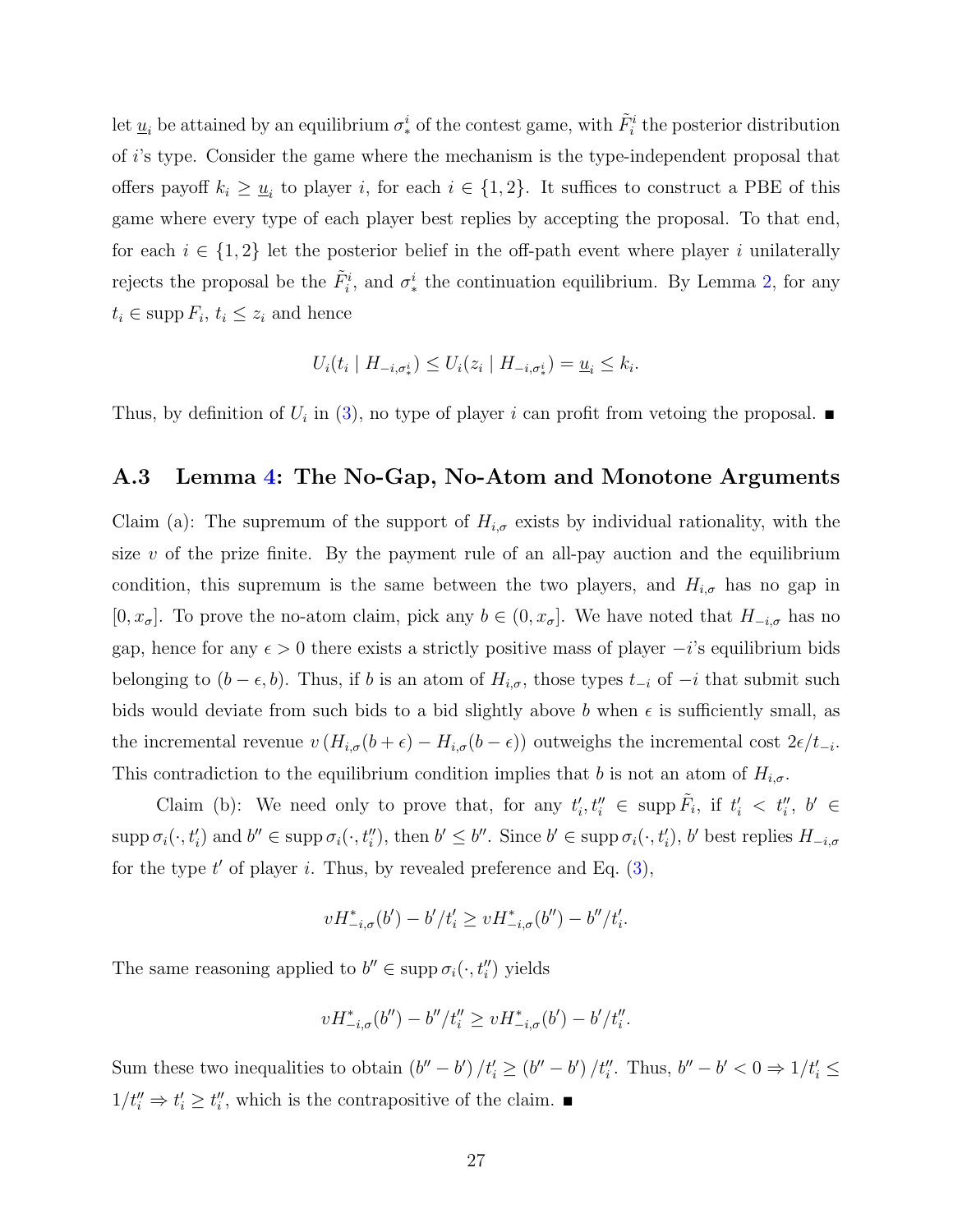### A.4 Theorem [1](#page-9-0) and Corollary [2](#page-10-4)

**Theorem [1](#page-9-0)** With  $\sigma$  an equilibrium of the contest game, Lemma [4.](#page-9-1)a says that the bid distribution  $H_{-i,\sigma}$  has no atom except possibly at the zero bid. Thus, by Eq. [\(4\)](#page-8-3),  $H_{-i,\sigma}^*(b)$  =  $H_{-i,\sigma}(b)$  for all  $b \in \mathbb{R}_+ \setminus \{0\}$ , and by the uniform tie-breaking rule  $H_{-i,\sigma}^*(0) = H_{-i,\sigma}(0)/2$ . Thus, for any  $t_i \in [a_i, z_i] \setminus \{0\},\$ 

<span id="page-27-0"></span>
$$
U_{i}(t_{i} | H_{-i,\sigma}) \stackrel{(3)}{=} \sup_{b \in \{0\} \cup \mathbb{R}_{++}} vH_{-i,\sigma}^{*}(b) - b/t_{i}
$$
  
\n
$$
= \max \left\{ vH_{-i,\sigma}(0)/2, \lim_{b \downarrow 0} vH_{-i,\sigma}(b) - b/t_{i}, \sup_{b \in \mathbb{R}_{++}} vH_{-i,\sigma}(b) - b/t_{i} \right\}
$$
  
\n
$$
= \max \left\{ vH_{-i,\sigma}(0), \sup_{b \in \mathbb{R}_{++}} vH_{-i,\sigma}(b) - b/t_{i} \right\}
$$
  
\n
$$
= \sup_{b \in \mathbb{R}_{+}} vH_{-i,\sigma}(b) - b/t_{i}.
$$
 (19)

Since  $H_{-i,\sigma}$ , a c.d.f., is upper semicontinuous and its only possible discontinuous point is zero (Lemma [4.](#page-9-1)a),  $H_{-i,\sigma}$  restricted to  $\mathbb{R}_+$  is continuous. This, combined with the fact that the domain for b in the problem [\(19\)](#page-27-0) can be bounded without loss by  $[0, vz_i]$ , implies that the maximum in [\(19\)](#page-27-0) is attained. Thus  $U_i(t_i \mid H_{-i,\sigma}) = \max_{b \in \mathbb{R}_+} v H_{-i,\sigma}(b) - b/t_i$  for all  $t_i \in [a_i, z_i] \setminus \{0\}$ . Since  $\max_{b \in \mathbb{R}_+} v H_{-i, \sigma}(b) - b/t_i$  is continuous in  $t_i$  for all  $t_i \in \mathbb{R}_{++}$  by the theorem of maximum,  $U_i(t_i \mid H_{-i,\sigma})$  is continuous in  $t_i$  for all  $t_i \in [a_i, z_i] \setminus \{0\}$ .

**Corollary [2](#page-10-4)** Let  $\beta_i$  be any upper semicontinuous function  $\beta_{i,\sigma} : [a_i, z_i] \to \mathbb{R}_+$  such that  $\beta_{i,\sigma}(t_i) \in \arg \max_{b \in \mathbb{R}_+} v H_{-i,\sigma}(b) - b/t_i$  for all  $t_i \in [a_i, z_i] \setminus \{0\}$ . For any  $t_i \in [a_i, z_i]$ , define

<span id="page-27-2"></span>
$$
\tilde{U}_i(t_i) := \max_{\hat{t}_i \in [a_i, z_i]} vt_i H_{-i, \sigma} \left( \beta_i(\hat{t}_i) \right) - \beta_i(\hat{t}_i). \tag{20}
$$

By the envelope theorem,  $\tilde{U}_i(t_i) = \int_{a_i}^{t_i} v H_{-i,\sigma}(\beta_i(s)) ds + \tilde{U}_i(a_i)$  for any  $t_i \in [a_i, z_i]$ . Consequently, for every  $t_i > 0$ , Theorem [1](#page-9-0) implies  $U_i(t_i | H_{-i,\sigma}) = \tilde{U}_i(t_i)/t_i$  and hence

<span id="page-27-1"></span>
$$
U_i(t_i \mid H_{-i,\sigma}) = \frac{1}{t_i} \left( \int_{a_i}^{t_i} v H_{-i,\sigma} \left( \beta_i(s) \right) ds + \tilde{U}_i(a_i) \right). \tag{21}
$$

Differentiability of  $U_i(\cdot \mid H_{-i,\sigma})$  follows from Eq. [\(21\)](#page-27-1), as  $vH_{-i,\sigma}$  in the integrand is uniformly bounded. To prove the rest of the claim, denote  $\pi_i(s_i) := H_{-i,\sigma}(\beta_i(s_i))$ . One readily sees that  $\beta_i$  is weakly increasing. Thus, with  $\beta_i$  also upper semicontinuous,  $\pi_i$  is a distribution, whose support is contained in  $[a_i, z_i]$ . Now pick any  $t_i \in (a_i, z_i)$ . By Eq. [\(21\)](#page-27-1),

$$
\frac{d}{dt_i}U_i(t_i \mid H_{-i,\sigma}) = \frac{1}{t_i}\left(v\pi_i(t_i) - \frac{1}{t_i}\tilde{U}_i(a_i) - \frac{1}{t_i}\int_{a_i}^{t_i}v\pi_i(s)ds\right).
$$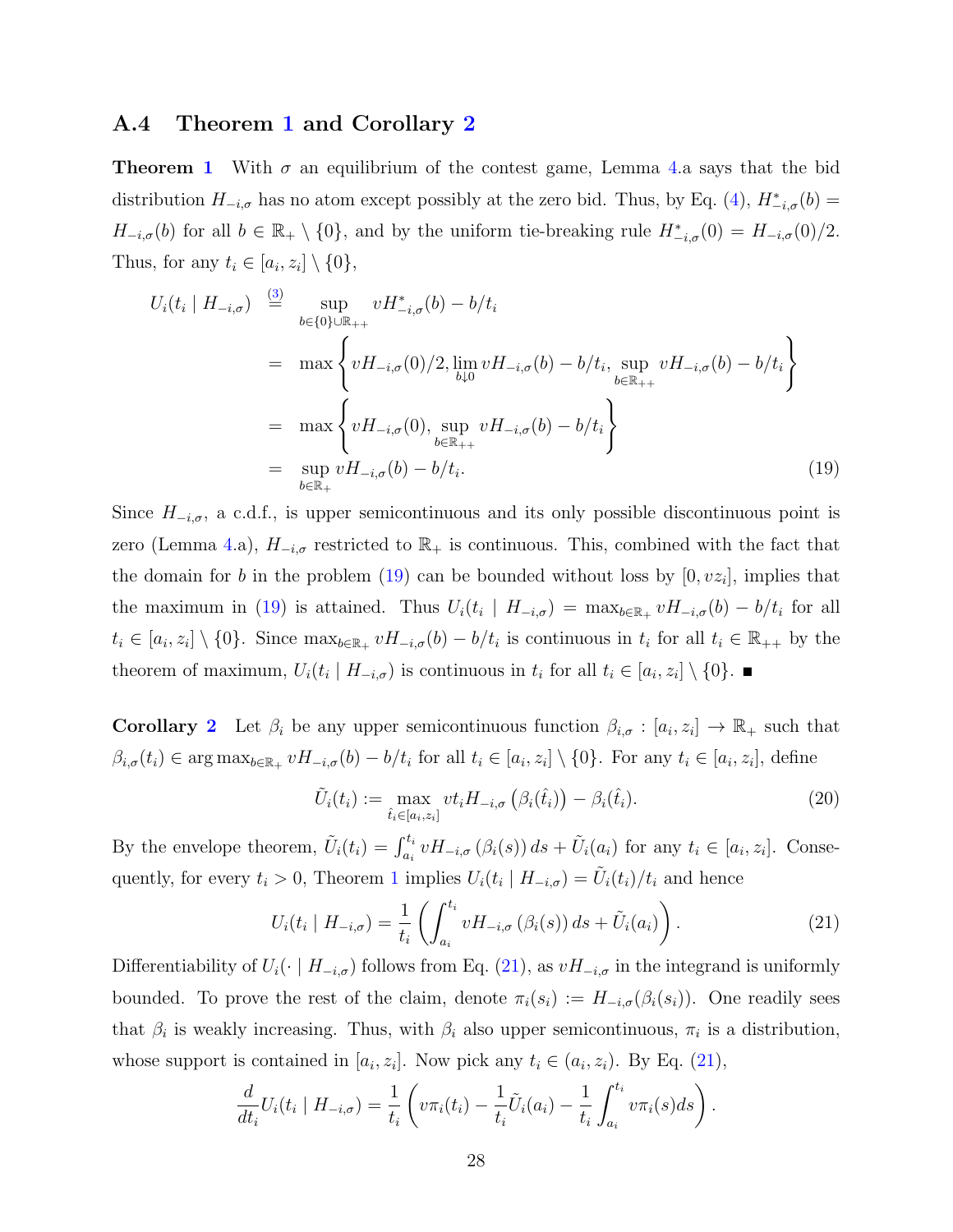To the last integral on the right-hand side, apply integration by parts (Border [\[5,](#page-42-11) Corollary 8]), which is valid because both mappings  $\pi_i$  and  $s \mapsto s$  are distributions, with the latter also continuous, hence

$$
\frac{d}{dt_i} U_i(t_i \mid H_{-i,\sigma}) = \frac{1}{t_i} \left( v \pi_i(t_i) - \frac{1}{t_i} \tilde{U}_i(a_i) - \frac{v t_i \pi_i(t_i) - v \pi_i(a_i) a_i}{t_i} + \frac{1}{t_i} \int_{a_i}^{t_i} v s d\pi_i(s) \right)
$$
\n
$$
= \frac{v}{t_i^2} \int_{a_i}^{t_i} s d\pi_i(s) + \frac{1}{t_i^2} \left( \pi_i(a_i) v a_i - \tilde{U}_i(a_i) \right).
$$

When  $a_i = 0$ , the second term on the last line equals zero, with  $\tilde{U}_i(0) = 0$  by Eq. [\(20\)](#page-27-2). Hence Eq.  $(7)$ .

### A.5 Theorem [2](#page-11-2) and Lemma [5](#page-11-3)

#### A.5.1 Preparation for Theorem [2](#page-11-2)

Lemma [11](#page-28-0) says that  $\gamma_{i,\sigma}(b)$ , defined in Eq. [\(9\)](#page-10-0), is essentially the supremum of player i's types whose bids do not exceed b at equilibrium  $\sigma$ . This cutoff type, Lemma [12](#page-29-0) further observes, is almost surely the unique type for i to bid b at  $\sigma$ . Thus the first-order condition, Eq. [\(8\)](#page-10-2), becomes a differential equation that yields the absolutely continuous part of the equilibrium bid distribution. Lemma [13](#page-30-0) then justifies assembling this absolutely continuous part with the possible atom at zero, thereby obtaining the equilibrium bid distribution.

<span id="page-28-0"></span>**Lemma 11** Given any c.d.f. F and  $\sigma : \mathbb{R}_+ \times \text{supp } F \to [0,1]$ , let  $H(b) := \int_{\mathbb{R}} \int_0^b \sigma(dr, t) dF(t)$ and  $\gamma(b) := F^{-1}(H(b))$  for all  $b \in \mathbb{R}_+$ . If H has neither gap nor atom in  $(0, x]$ , with  $[0, x]$ its support, and  $\sigma$  is monotone, then for any  $b \in [0, x]$  and any  $t, t' \in \text{supp } F$  such that  $t < \gamma(b) < t'$ :

- a. for any  $b \in [0, x]$ ,  $F(\gamma(b)) > H(b)$ ;
- b. sup supp  $\sigma(\cdot, t) \leq b \leq \inf \operatorname{supp} \sigma(\cdot, t')$ ;
- c. if  $b \in \text{supp }\sigma(\cdot,t'),$  then  $(\gamma(b), t')$  is a gap of F;
- d.  $b \in \text{supp }\sigma(\cdot, \gamma(b)).$

**Proof** Claim (a): By Eq. [\(10\)](#page-11-0) and the definition  $\gamma(b) := F^{-1}(H(b))$  ( $\forall b$ ),

<span id="page-28-1"></span>
$$
\gamma(b) = \inf \{ \tau \in \operatorname{supp} F : F(\tau) \ge H(b) \}.
$$
\n(22)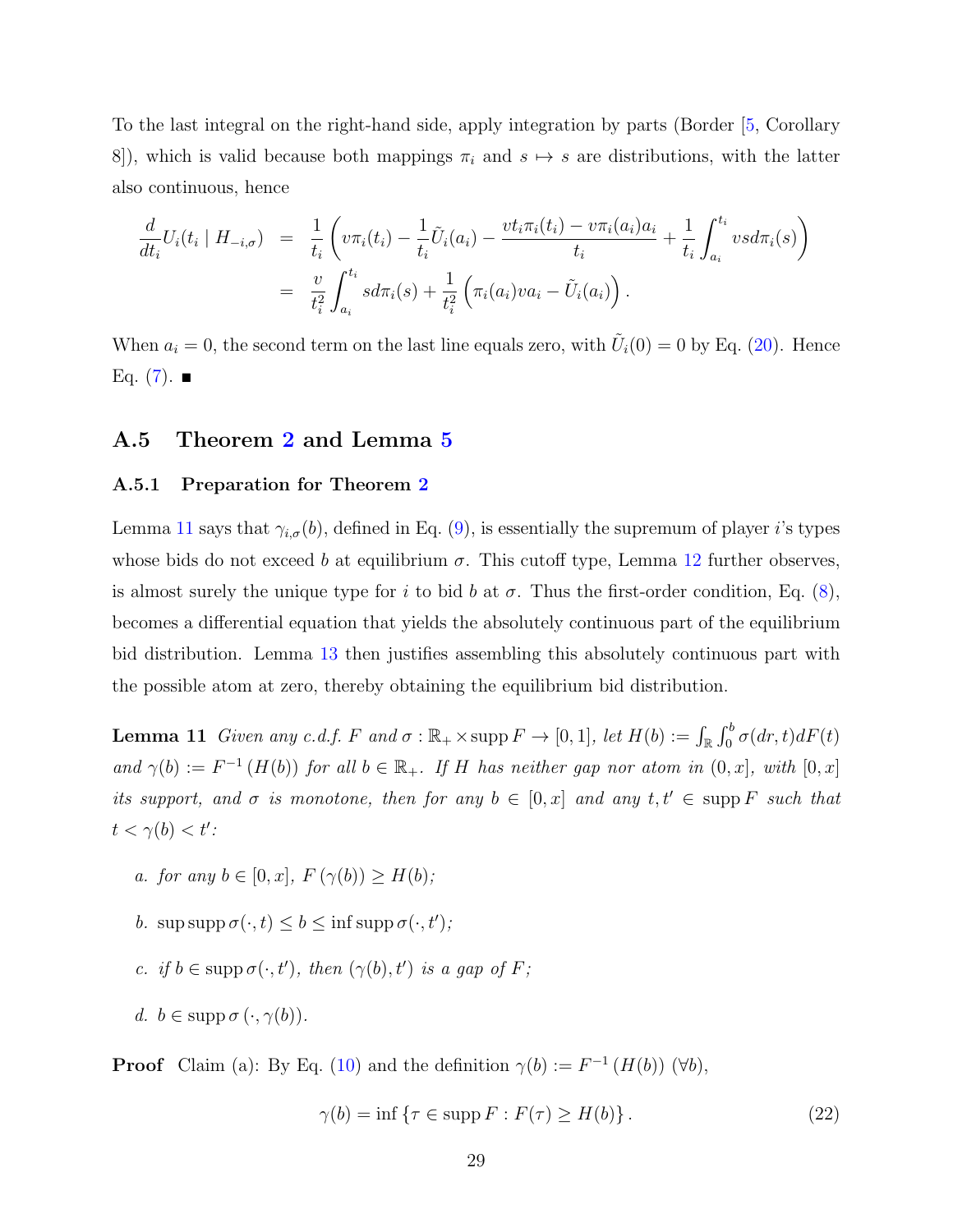Thus Claim (a) follows from the upper semicontinuity of any distribution.

Claim (b): By Eq. [\(22\)](#page-28-1) and  $t < \gamma(b)$ ,  $F(t) < H(b)$ . If sup supp  $\sigma(\cdot, t) > b$ , then by monotonicity of  $\sigma$  no type above t would bid b, hence  $H(b) \leq F(t)$ , contradiction. To prove the second inequality of Claim (b), suppose, to the contrary, that  $b > \inf \operatorname{supp} \sigma(\cdot, t') =: b'.$ By monotonicity of  $\sigma$ , no type below t' bids above b', hence  $H(b') \geq \lim_{\tau \uparrow t'} F(\tau)$ . Thus

$$
H(b) > H(b') \ge \lim_{\tau \uparrow t'} F(\tau) \ge F(\gamma(b)) \ge H(b),
$$

with the strict inequality due to the gapless H, the second last inequality due to  $\gamma(b) < t'$ , and the last due to Claim (a). The contradiction implies Claim (b).

Claim (c): First, we note that  $b \leq \sup \sup \sigma(\cdot, \gamma(b))$ . Otherwise,  $b > \sup \sup \sigma(\cdot, \gamma(b))$ . This, combined with the monotonicity of  $\sigma$  and the second inequality in Claim (b) for all  $t' > \gamma(b)$ , means that H has a gap between sup supp  $\sigma(\cdot, \gamma(b))$  and b, contradiction. Thus, if  $b \in \text{supp }\sigma(\cdot, t')$ , and hence  $b \geq \inf \text{supp }\sigma(\cdot, t')$ , we have for any  $\tau \in (\gamma(b), t')$ 

 $b \leq \sup \sup \sigma(\cdot, \gamma(b)) \leq \inf \sup \sigma(\cdot, \tau) \leq \sup \sup \sigma(\cdot, \tau) \leq \inf \sup \sigma(\cdot, t') \leq b$ 

by monotonicity of  $\sigma$ . Consequently,

$$
\lim_{\tau \uparrow t'} F(\tau) \le H(b) \stackrel{(22)}{\le} F(\gamma(b)) \le \lim_{\tau \uparrow t'} F(\tau).
$$

Thus  $\lim_{\tau \uparrow t'} F(\tau) = F(\gamma(b))$  for all  $\tau \in (\gamma(b), t')$ . I.e.,  $(\gamma(b), t')$  is a gap of F.

Claim (d): Note  $b \ge \inf \operatorname{supp} \sigma(\cdot, \gamma(b))$ , which, like  $b \le \sup \operatorname{supp} \sigma(\cdot, \gamma(b))$  proved above, follows from the first inequality in Claim (b), the gapless H and monotone  $\sigma$ . Thus

$$
\inf \operatorname{supp} \sigma \left( \cdot, \gamma(b) \right) \le b \le \operatorname{sup} \operatorname{supp} \sigma \left( \cdot, \gamma(b) \right).
$$

<span id="page-29-0"></span>Thus, supp  $\sigma(\cdot, \gamma(b))$ , convex due to the gapless H and monotone  $\sigma$ , contains b.

**Lemma 12** For any  $\mathscr{G}(\tilde{F}_1, \tilde{F}_2)$ , any BNE  $\sigma$  of  $\mathscr{G}(\tilde{F}_1, \tilde{F}_2)$  and any  $i \in \{1, 2\}$ , for almost every  $b \in [0, x_{\sigma}], H_{-i, \sigma}$  is differentiable at b and  $\{\gamma_{i,\sigma}(b)\} = \{t_j \in [a_j, z_j] : b \in \text{supp } \sigma_j(\cdot, t_j)\}.$ 

**Proof** Denote  $\Gamma_{i,\sigma}(b) := \{t_j \in [a_j, z_j] : b \in \text{supp }\sigma_j(\cdot, t_j)\}\.$  A monotone function,  $H_{-i,\sigma}$  is differentiable almost everywhere on  $[0, x_{\sigma}]$ ; with zero not an atom of  $F_{-i}$  by assumption,  $\{0\} \not\supseteq \Gamma_{i,\sigma}(b)$  for almost all such differentiable points b. For any such b, let  $t_i \in \Gamma_{i,\sigma}(b) \setminus \{0\};$ the first-order necessary condition for  $b$  to be a best reply for the type  $t_i$  of player i implies that the derivative of his expected payoff at  $b$  is

$$
vH'_{-i,\sigma}(b) - 1/t_i \ge 0,
$$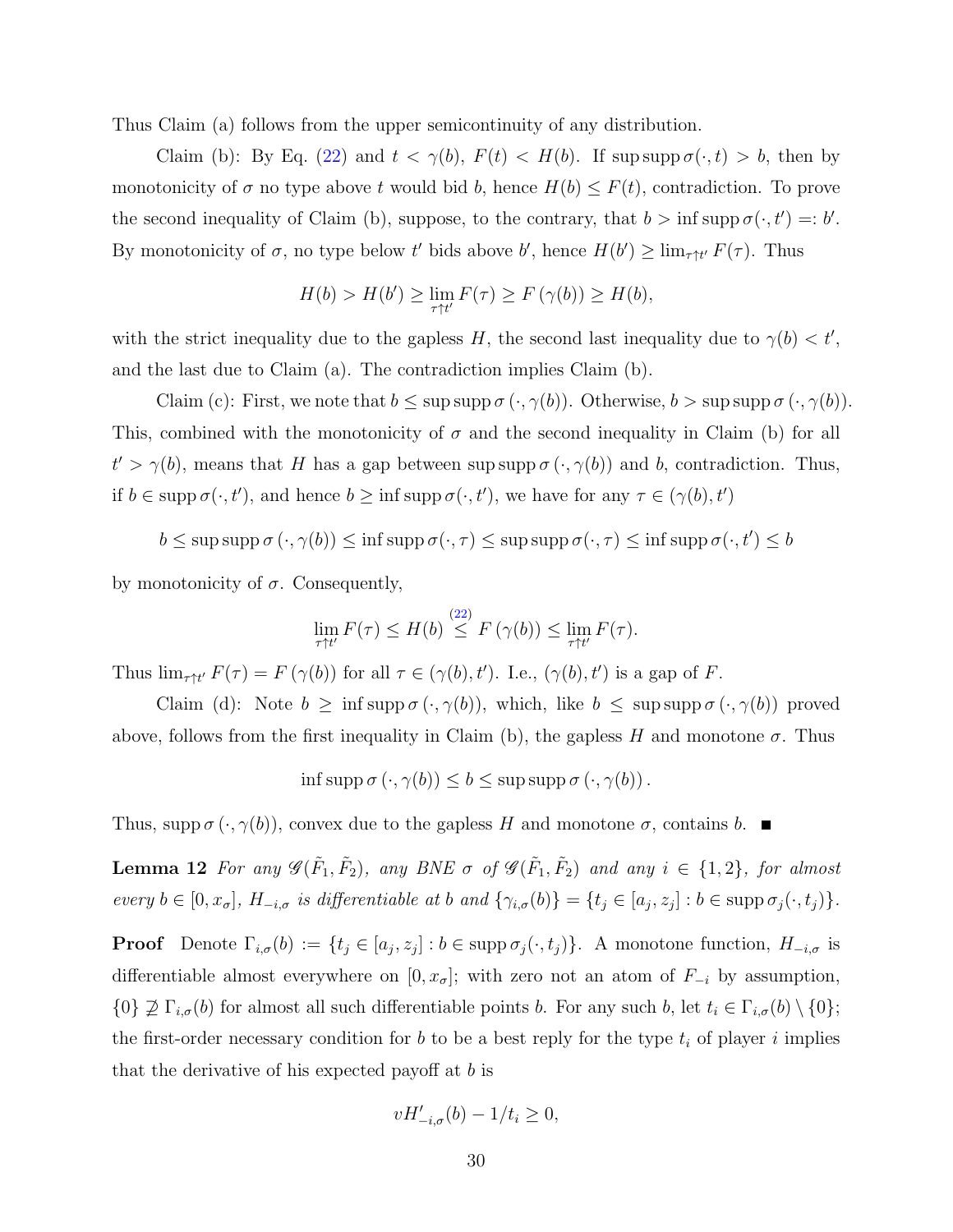which in turn implies, for any  $t'_{i} > t_{i}$ , that  $vH'_{-i,\sigma}(b) - 1/t'_{i} > 0$  and hence b cannot be a best reply for the type  $t'_i$ . Thus,  $\Gamma_{i,\sigma}(b)$  cannot contain both  $t_i$  and  $t'_i$ . Hence the singleton  $\Gamma_{i,\sigma}(b)$ can only contain  $\gamma_{i,\sigma}(b)$ , which belongs to  $\Gamma_{i,\sigma}(b)$  by Lemma [11.](#page-28-0)d.

<span id="page-30-0"></span>**Lemma 13** For any  $\mathscr{G}(\tilde{F}_1, \tilde{F}_2)$ , any BNE  $\sigma$  of  $\mathscr{G}(\tilde{F}_1, \tilde{F}_2)$  and any  $i \in \{1, 2\}$ , there exists a unique  $c_{i,\sigma} \in [0,1]$  and a unique function  $\tilde{H}_{i,\sigma} : [0, x_{\sigma}] \to [0,1]$  such that  $\tilde{H}_{i,\sigma}$  is absolutely continuous,  $\tilde{H}_{i,\sigma}(0) = 0$  and, for any  $b \in [0, x_{\sigma}],$ 

<span id="page-30-1"></span>
$$
H_{i,\sigma}(b) = \tilde{H}_{i,\sigma}(b) + c_{i,\sigma};\tag{23}
$$

furthermore,  $c_{1,\sigma}c_{2,\sigma}=0$ .

**Proof** Since  $H_{i,\sigma}$  is a c.d.f., its corresponding probability measure, say  $\mu$ , can be uniquely decomposed into the sum of two measures  $\nu_0$  and  $\nu_1$ , with  $\mu = \nu_0 + \nu_1$ , such that  $\nu_1$  is absolutely continuous, and  $\nu_0$  singular, to the Lebesgue measure (Lebesuge decomposition theorem). By Lemma [4.](#page-9-1)a, the only possible atom of  $H_{i,\sigma}$  is  $\{0\}$ , which is therefore the only possible support of the singular measure  $\nu_0$ , and  $\nu_0({0})$  is equal to the mass of  ${0}$  assigned by  $H_{i,\sigma}$ . Denote  $c_{i,\sigma}$  for  $\nu_0(\{0\})$ , and  $\tilde{H}_{i,\sigma}$  for the c.d.f. derived from  $\nu_1$ . Then Eq. [\(23\)](#page-30-1) follows from  $\mu = \nu_0 + \nu_1$ , and  $\tilde{H}_{i,\sigma}$  is absolutely continuous since  $\nu_1$  is so. With  $\nu_0$  and  $\nu_1$ mutually singular,  $\nu_1(\{0\}) = 0$ , hence  $\tilde{H}_{i,\sigma}(0) = 0$ . Finally,  $c_{1,\sigma}c_{2,\sigma} = 0$  because  $\{0\}$  cannot be an atom of both players' equilibrium bid distributions, otherwise such nonzero measure of either player's zero-bidding types would deviate to a bid slightly above zero.

#### A.5.2 Proofs of Theorem [2](#page-11-2) and Lemma [5](#page-11-3)

**Theorem [2](#page-11-2)** Given equilibrium  $\sigma$ , the supremum  $x_{\sigma}$  of bids and each player i's bid distribution  $H_{i,\sigma}$  are uniquely defined by Eqs. [\(1\)](#page-8-5) and [\(2\)](#page-8-5). By definition of  $x_{\sigma}$ ,  $H_{i,\sigma}(x_{\sigma}) = 1$ . By Lemma [12,](#page-29-0) at almost every  $b \in (0, x_{\sigma})$ ,  $H_{i,\sigma}$  is differentiable and  $b \in \text{supp } \sigma_i(\cdot, \gamma_{i,\sigma}(b))$ for each  $i \in \{1,2\}$ . Thus, for any such b, the first-order necessary condition for b to best reply  $H_{i,\sigma}$  for the type  $\gamma_{-i,\sigma}(b)$  of player  $-i$  holds. This condition is

$$
\frac{d}{db}H_{i,\sigma}(b) = \frac{d}{db}\tilde{H}_{i,\sigma}(b) = \frac{1}{\nu\gamma_{-i,\sigma}(b)},
$$

by Eq. [\(23\)](#page-30-1) and the fact that the player's expected payoff is equal to  $vH_{i,\sigma}(b') - b'/\gamma_{-i,\sigma}(b)$  if he bids  $b'$  nearby  $b$ . From the second equality in the above-displayed equation and the fact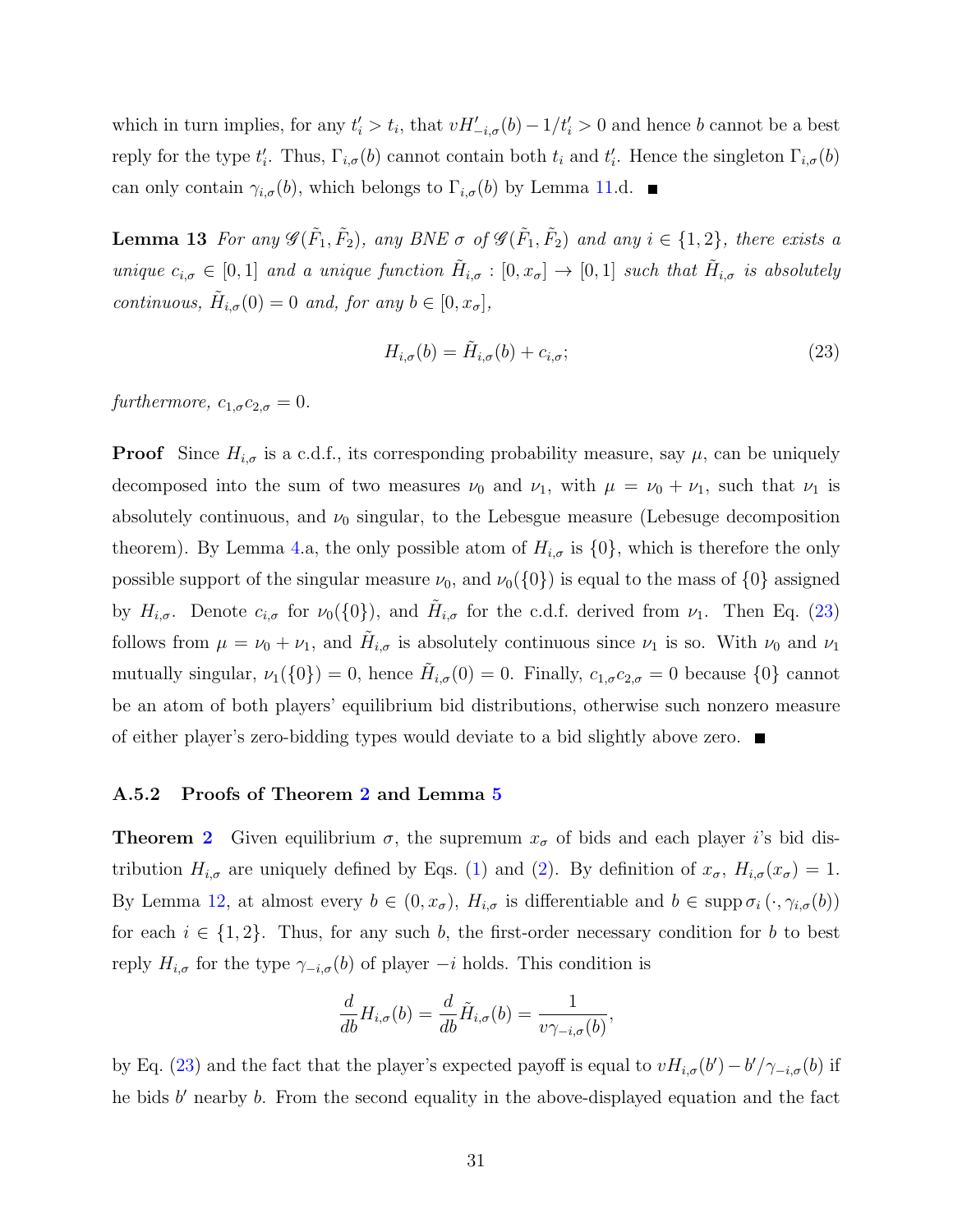that  $\tilde{H}_{i,\sigma}$  is absolutely continuous and  $\tilde{H}_{i,\sigma}(0) = 0$  (Lemma [13\)](#page-30-0), we have

$$
\tilde{H}_{i,\sigma}(b) = \int_0^b \frac{1}{v\gamma_{-i,\sigma}(y)} dy
$$

for all  $b \in [0, x_{\sigma}]$ . Then Eq. [\(11\)](#page-11-4) follows from [\(23\)](#page-30-1). The rest of the theorem,  $c_{1,\sigma}c_{2,\sigma} = 0$ , is simply the last statement of Lemma [13.](#page-30-0)  $\blacksquare$ 

**Lemma [5](#page-11-3)** Define  $\gamma(b) := F^{-1}(H(b))$  for all  $b \in \mathbb{R}_+$ . Then Eq. [\(22\)](#page-28-1) holds and, by Lemma [11.](#page-28-0)a,  $F(\gamma(b)) \ge H(b)$ . Hence  $H(b) = \int_{\mathbb{R}} \int_0^b \sigma(dr, t) dF(t)$  becomes

$$
H(b) = \int_{\mathbb{R}} \left( \mathbf{1}_{t < \gamma(b)} + \mathbf{1}_{t = \gamma(b)} \sigma(b, t) \right) dF(t)
$$
  
= 
$$
\lim_{t \uparrow \gamma(b)} F(t) + \sigma(b, \gamma(b)) \left( F(\gamma(b)) - \lim_{t \uparrow \gamma(b)} F(t) \right).
$$

By monotonicity of  $\sigma$ ,  $\lim_{t\uparrow \gamma(b)} F(t) = H(\beta_*(b))$  where  $\beta_*(b) := \inf \text{supp } \sigma(\cdot, \gamma(b))$ , hence

<span id="page-31-0"></span>
$$
H(b) = H(\beta_*(b)) + \sigma(b, \gamma(b)) (F(\gamma(b)) - H((\beta_*(b))). \qquad (24)
$$

If  $\gamma(b)$  is an atom of F, its mass is equal to  $F(\gamma(b)) - H(\beta_*(b))$  and  $\sigma(b, \gamma(b))$  is uniquely determined by Eq. [\(24\)](#page-31-0); else Eq. (24) is reduced to  $H(b) = H(\beta_*(b))$ , which by strict monotonicity of H means  $\beta_*(b) = b$  and supp  $\sigma(\cdot, \gamma(b)) = {\beta_*(b)} = {b}.$ 

To pin down  $\sigma$  completely, consider those  $t \in \text{supp } F \setminus \text{range } \gamma$ . Since H is a continuous, one-to-one and onto function from  $[0, x]$  to  $[H(0), 1]$ , for any such t, either (i)  $F(t) < H(0)$ or (ii)  $F(t) = H(b)$  for a unique  $b \in [0, x]$ . In Case (i),  $t < \gamma(0)$   $(F(\gamma(0)) \geq H(0)$  by Lemma [11.](#page-28-0)a), hence monotonicity of  $\sigma$  implies that  $\sigma(\cdot, t)$  is the Dirac measure at zero. In Case (ii), the fact  $t \neq \gamma(b)$  implies, by Eq. [\(22\)](#page-28-1), that  $t > \gamma(b)$ . Then Lemma [11.](#page-28-0)a implies

$$
F(\gamma(b)) \ge H(b) = F(t) \ge F(\gamma(b)),
$$

hence t is not an atom of F. Thus, with H gapless, supp  $\sigma(\cdot, t)$  is singleton. Consequently,  $\sigma$  cannot prescribe to t a bid  $b' < b$ ; otherwise, some types above t would be prescribed to bid in  $(b', b)$  since H has no gap and  $\sigma$  is monotone, but then  $H(b) > F(t)$ , contradiction. By the same token,  $\sigma$  cannot prescribe to t a bid above b. Thus,  $\sigma(\cdot, t)$  is the Dirac measure at b. All t in supp F considered, strategy  $\sigma$  is thus uniquely pinned down.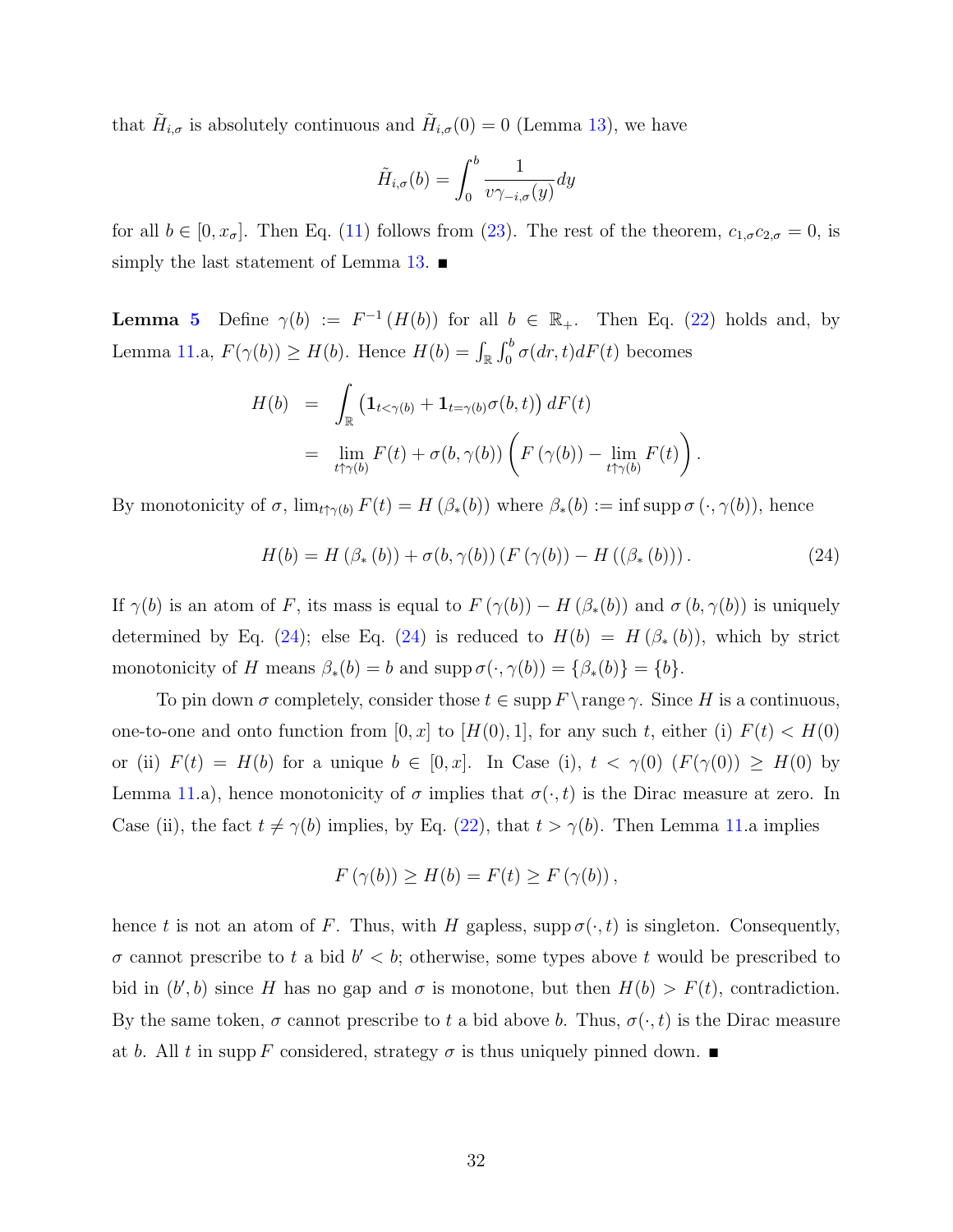### A.6 Theorem [3](#page-12-0) and Lemma [6](#page-13-1)

### <span id="page-32-0"></span>A.6.1 Preparation: Properties of Strategy  $\sigma$  and its Generalized Inverse  $\gamma_{i,\sigma}$

<span id="page-32-1"></span>**Lemma 14** Suppose that H is a c.d.f. that has neither gap nor atom in  $(0, x]$ , with  $[0, x]$  its support. For any c.d.f. F let  $\gamma(b) := F^{-1}(H(b))$  for all  $b \in [0, x]$ . Then-

- a.  $\gamma$  is weakly increasing on [0, x];
- b.  $[\gamma(b) = t = \gamma(b') \text{ and } b \neq b'] \Leftrightarrow [t \text{ is an atom of } F];$
- c. if there is a unique  $b \in [0, x]$  such that  $\gamma(b) = t$ , then  $F(t) = H(b)$ ;
- d. if  $t \in \text{supp } F \setminus \text{range } \gamma$  then either (i)  $F(t) < H(0)$  and  $t < \gamma(0)$ , or (ii) there exists a unique  $b \in [0, x]$  such that  $F(t) = H(b)$  and  $F(\gamma(b)) = F(t)$ .

**Proof** Claim (a): By the definition of  $\gamma$  and Eq. [\(10\)](#page-11-0), Eq. [\(22\)](#page-28-1) holds. Let  $b' > b$ . By Lemma [11.](#page-28-0)a,  $F(\gamma(b')) \ge H(b')$ ; hence  $F(\gamma(b')) \ge H(b)$  as H is increasing. Thus  $\gamma(b') \ge \gamma(b)$ by Eq.  $(22)$ .

Claim (b): Let  $b' \ge b$  and  $\gamma(b) = t = \gamma(b')$ . By Lemma [11.](#page-28-0)a,  $F(t) \ge H(b')$ . By Eq. [\(22\)](#page-28-1),  $F(t') < H(b)$  for any  $t' < t$  such that  $t' \in \text{supp } F$ , hence  $\lim_{t' \uparrow t: t' \in \text{supp } F} F(t') \leq H(b)$ . Thus,

$$
F(t) - \lim_{t' \uparrow t: t' \in \text{supp } F} F(t') \ge H(b') - H(b).
$$

Since H has no gap,  $H(b') - H(b) > 0 \Leftrightarrow b' > b$ . Thus,  $b' > b$  if and only if  $F(t)$  $\lim_{t' \uparrow t: t' \in \text{supp } F} F(t') > 0$ , i.e., t is an atom of F.

Claim (c): Since  $\gamma(b) = t$ ,  $F(t) \geq H(b)$  (Lemma [11.](#page-28-0)a). Suppose  $F(t) > H(b)$ . Then there exists  $b' > b$  for which  $F(t) \geq H(b')$ , as H has no gap. Thus, for any  $t' \in \text{supp } F$  such that  $t' < t$ ,  $F(t') < H(b')$ , otherwise  $F(t') \geq H(b') \geq H(b)$  and hence by Eq. [\(22\)](#page-28-1)  $\gamma(b) \neq t$ , contradiction. Now that  $F(t') < H(b')$  for all such t', by definition of  $\gamma(b')$  we have  $\gamma(b') = t$ , contradicting the uniqueness of b. Hence  $F(t) \leq H(b)$ , as desired.

Claim (d) is implied by the second paragraph of the proof of Lemma [5.](#page-11-3)  $\blacksquare$ 

Given any c.d.f. F, a c.d.f.  $H : \mathbb{R}_+ \to [0,1]$  is said generated by strategy  $\sigma : \mathbb{R}_+ \times$  $\text{supp } F \to [0,1]$  if and only if  $H(b) = \int_{\mathbb{R}} \int_0^b \sigma(dr, t) dF(t)$  for any  $b \in \mathbb{R}_+$ .

<span id="page-32-2"></span>**Lemma 15** Suppose that H is a c.d.f. that has neither gap nor atom in  $(0, x]$ , with  $[0, x]$  its support. For any c.d.f. F let  $\gamma(b) := F^{-1}(H(b))$  for all  $b \in [0, x]$ . Then-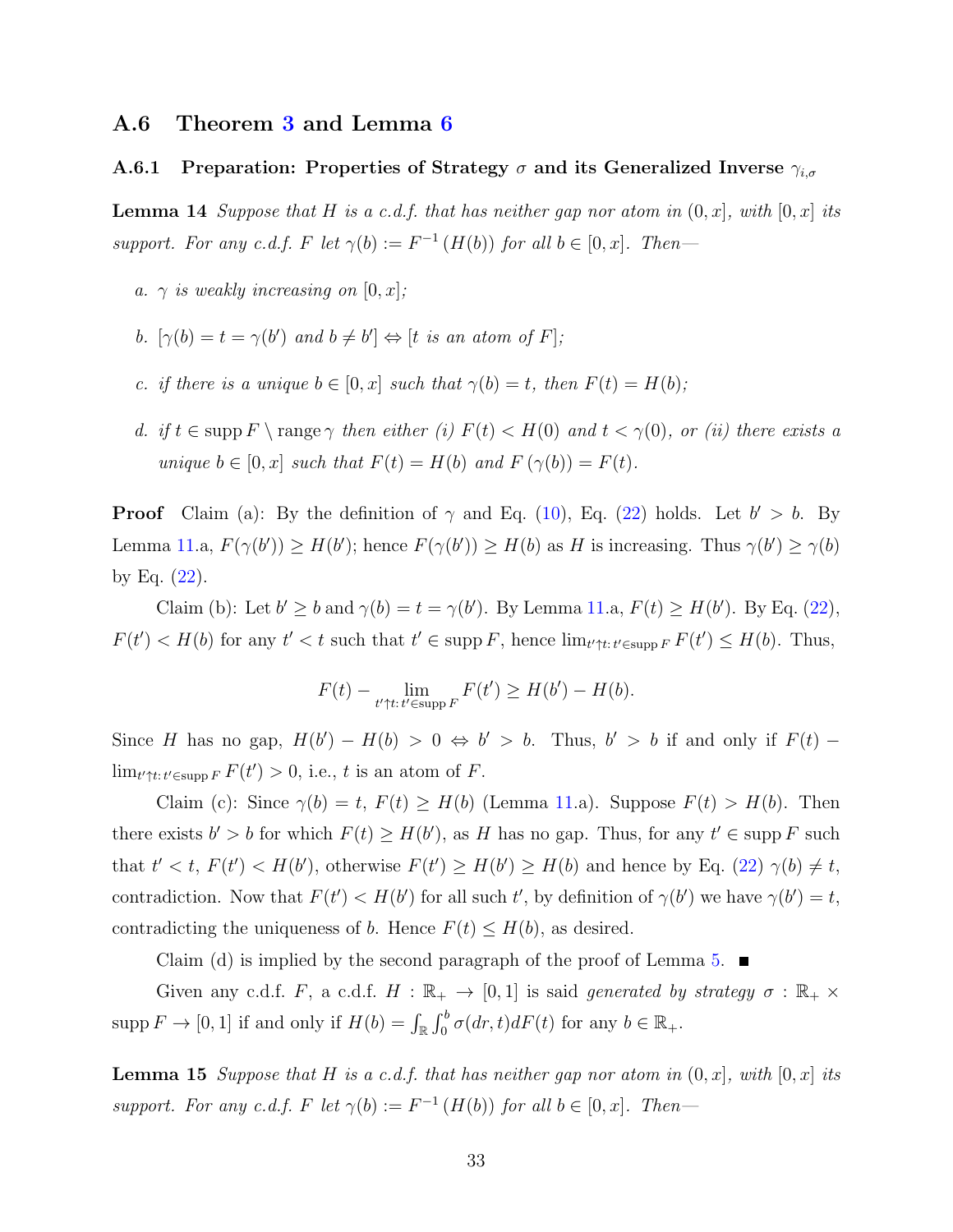- a. there exists a monotone strategy  $\sigma : \mathbb{R}_+ \times \text{supp } F \to [0,1]$  that generates H;
- b. if H is generated by a monotone strategy  $\sigma : \mathbb{R}_+ \times \text{supp } F \to [0,1]$ , then
	- i. [supp  $\sigma(\cdot, t)$  is not singleton]  $\iff t$  is an atom of F;
	- ii. for any  $t \in \text{supp } F$ , if  $t \ge \gamma(0)$  then either  $\text{supp }\sigma(\cdot,t) \subseteq \{b : \gamma(b) = t\}$  or  $\text{supp }\sigma(\cdot,t)=\{b\}$  for which  $F(t)=H(b)$  (and  $(\gamma(b),t)$  is a gap of F); if  $t<\gamma(0)$ then supp  $\sigma(\cdot, t) = \{0\}.$

**Proof** Claim (a): First, construct a strategy  $\sigma$ : For any  $t \in \text{supp } F$  such that  $t = \gamma(b)$ for some  $b \in \mathbb{R}_+$ , if t is an atom of F then define a c.d.f.  $\sigma(\cdot, t)$  according to Eq. [\(24\)](#page-31-0); else define  $\sigma(\cdot, t)$  to be the Dirac measure at b. For any  $t \in \text{supp } F$  that does not belong to the range of  $\gamma$ , if  $t < \gamma(0)$  then let  $\sigma(\cdot, t)$  be the Dirac measure at 0; else there exists a unique  $b \in [0, x]$  for which  $F(t) = H(b)$ , and we let  $\sigma(\cdot, t)$  be the Dirac measure at b.

We show that the  $\sigma$  constructed above is monotone. Since  $\gamma$  is weakly increasing (Lemma [14.](#page-32-1)a),  $\sigma$  restricted to the range of  $\gamma$  is monotone by construction (note that when t is an atom of F the support of  $\sigma(\cdot, t)$ , by Eq. [\(24\)](#page-31-0), is the closure of  $\{b : \gamma(b) = t\}$ . To show that monotonicity is preserved when the types  $t \in \text{supp } F \setminus \text{range } \gamma$  are also included, pick any such t. By Lemma [14.](#page-32-1)d, either (i)  $F(t) < H(0)$  and  $t < \gamma(0)$ , in which case our  $\sigma$ prescribes to t the zero bid, or (ii)  $t > \gamma(b)$  and  $F(t) = F(\gamma(b))$  for a unique b, in which case  $\sigma$  prescribes the bid b. In Case (i), as zero is the lowest possible bid and  $t < \gamma(0)$ ,  $\sigma(\cdot, t)$ does not violate monotonicity. In Case (ii),  $\sigma$  prescribes to t the same bid b as to  $\gamma(b)$  and  $(\gamma(b), t)$  is a gap of F. Then there is no type between them for which  $\sigma$  needs to prescribe a bid; any type below  $\gamma(b)$  that belongs to range  $\gamma$  is prescribed by  $\sigma$  a bid no higher than b, by monotonicity of  $\sigma$  restricted to range  $\gamma$ ; likewise, any type above t belonging to range  $\gamma$ is prescribed by  $\sigma$  a bid higher than or equal to sup supp  $\sigma(\cdot, \gamma(b))$ , which is at least as high as b. Thus, the monotonicity of  $\sigma$  is preserved when such t is included. This being true for all  $t \in \text{supp } F \setminus \text{range } \gamma$ , we have extended the monotonicity of  $\sigma$  to the entire supp F.

Finally, note from monotonicity of  $\sigma$  that Eq. [\(24\)](#page-31-0) holds for all b. Again by monotonicity of  $\sigma$ , the proof of Lemma [5](#page-11-3) has shown that Eq. [\(24\)](#page-31-0) is equivalent to  $H(b)$  =  $\int_{\mathbb{R}} \int_0^b \sigma(dr, t) dF(t)$ , i.e., the  $\sigma$  constructed above generates H. Hence Claim (a) is proved.

Claim (b): By Lemma [5,](#page-11-3) any monotone strategy that generates H is equal to the  $\sigma$ constructed above. Thus properties (i)–(ii) in the claim follow by construction of  $\sigma$ .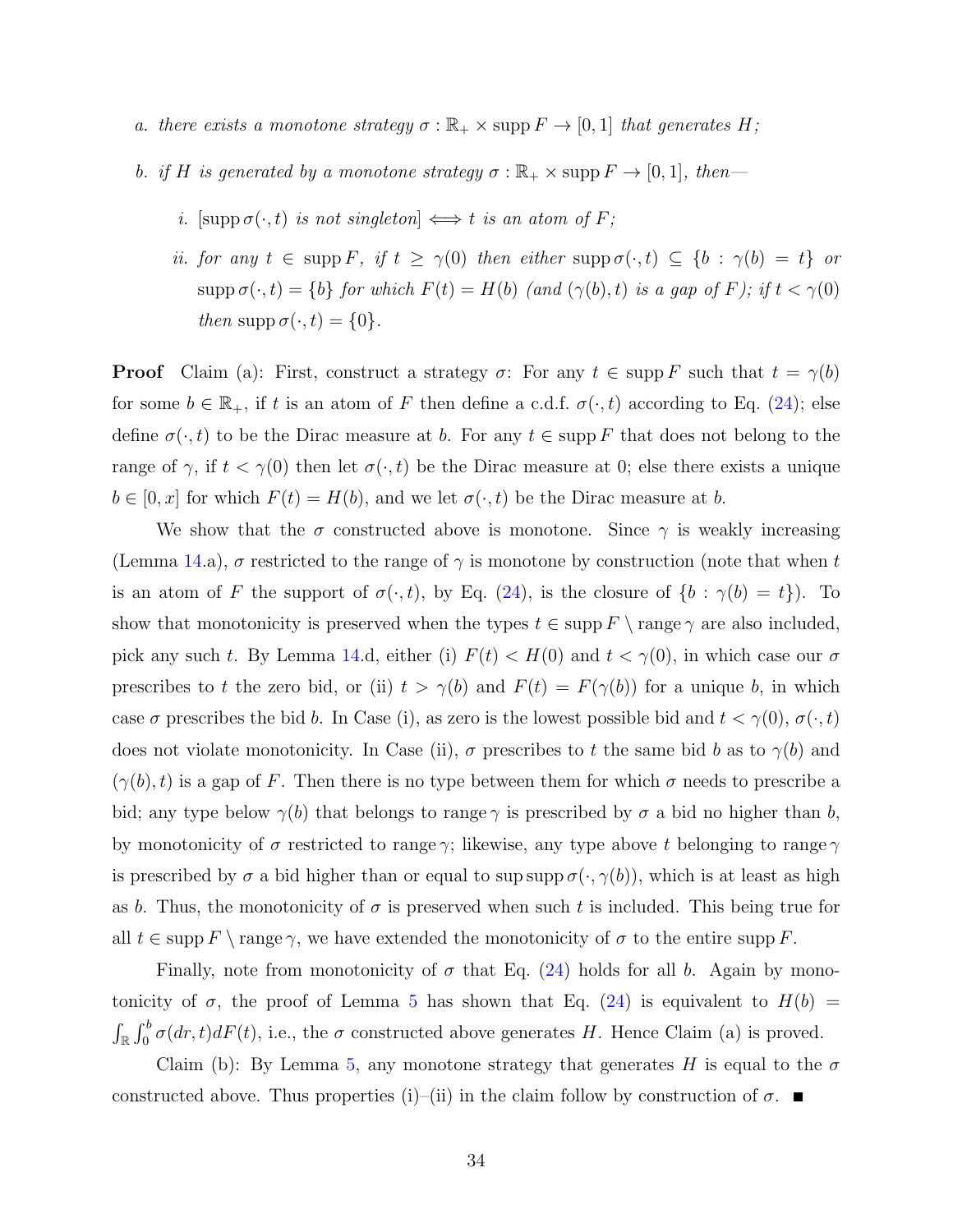### A.6.2 The Equilibrium  $\sigma_*^i$  Given the Degenerate Posterior at  $z_i$

For any  $i \in \{1,2\}$ , let  $\delta_{z_i}$  denote the Dirac measure at  $z_i$ , and  $\mathscr{E}_i(\delta_{z_i})$  the set of all BNEs of the all-pay contest game where the distribution of i's type is  $\delta_{z_i}$ , and that of  $-i$ 's type is the prior  $F_{-i}$ .

<span id="page-34-2"></span>**Lemma 16** For each  $i \in \{1,2\}$ ,  $\mathscr{E}_i(\delta_{z_i})$  is singleton and, with  $\sigma_*^i$  being its unique element,

<span id="page-34-0"></span>
$$
\forall b \in [0, x_{\sigma_*^i}] : \quad H_{i, \sigma_*^i}(b) = c_{i, \sigma_*^i} + \frac{1}{v} \int_0^b \left( F_{-i}^{-1} \left( \frac{b'}{v z_i} + c_{-i, \sigma_*^i} \right) \right)^{-1} db', \tag{25}
$$

$$
\forall b \in [0, x_{\sigma_*^i}] : \quad H_{-i, \sigma_*^i}(b) = \frac{b}{v z_i} + c_{-i, \sigma_*^i}, \tag{26}
$$

$$
c_{i, \sigma_*^i} c_{-i, \sigma_*^i} = 0, \tag{27}
$$

$$
x_{\sigma_*^i}/z_i = v(1 - c_{-i, \sigma_*^i}), \tag{28}
$$

$$
1 - c_{i, \sigma_*^i} = z_i \int_{c_{-i, \sigma_*^i}}^1 \frac{1}{F_{-i}^{-1}(s)} ds.
$$
 (29)

The lemma is proved in two steps. Section [A.6.3](#page-34-1) proves the uniqueness of the equilibrium in  $\mathscr{E}_i(\delta_{z_i})$ , and Section [A.6.4,](#page-35-0) its existence.

#### <span id="page-34-1"></span>A.6.3 The Uniqueness Proof for Lemma [16](#page-34-2)

Pick any  $\sigma \in \mathscr{E}_i(\delta_{z_i})$  and denote  $(H_{i,\sigma}, H_{-i,\sigma}, c_{i,\sigma}, c_{-i,\sigma}, x_{\sigma})$  for the associated tuple of bid distributions, masses of  $\{0\}$  and bid supremum. We shall show that  $\sigma$  is unique. By definition of  $\delta_{z_i}$ , supp  $\tilde{F}_i = \{z_i\}$  if  $\tilde{F}_i$  denotes the c.d.f. corresponding to  $\delta_{z_i}$ . Hence  $\gamma_{i,\sigma} = z_i$  on  $[0, x_{\sigma}]$ by Eq. [\(9\)](#page-10-0). Thus, Eq. [\(11\)](#page-11-4), where the role of i is played by  $-i$  here, implies that

$$
H_{-i,\sigma}(b) = \frac{b}{v z_i} + c_{-i,\sigma}
$$

for all  $b \in [0, x_{\sigma}],$  i.e., Eq. [\(26\)](#page-34-0) is satisfied. By definition of  $\gamma_{-i,\sigma}$ , for all  $b \in [0, x_{\sigma}],$ 

$$
\gamma_{-i,\sigma}(b) = F_{-i}^{-1} (H_{-i,\sigma}(b)) = F_{-i}^{-1} \left( \frac{b}{v z_i} + c_{-i,\sigma} \right).
$$

Then again Eq. [\(11\)](#page-11-4) implies that, for all  $b \in [0, x_{\sigma}],$ 

$$
H_{i,\sigma}(b) = c_{i,\sigma} + \frac{1}{v} \int_0^b \left( F_{-i}^{-1} \left( \frac{b'}{v z_i} + c_{-i,\sigma} \right) \right)^{-1} db'.
$$

Hence Eq. [\(25\)](#page-34-0) follows. Eq. [\(27\)](#page-34-0) is also satisfied due to Lemma [13.](#page-30-0) Apply Eq. [\(26\)](#page-34-0) to the supremum  $x_{\sigma}$  of the bid distribution  $H_{-i,\sigma}$  to obtain  $1 = x_{\sigma}/(vz_i) + c_{-i,\sigma}$ , i.e., Eq. [\(28\)](#page-34-0). And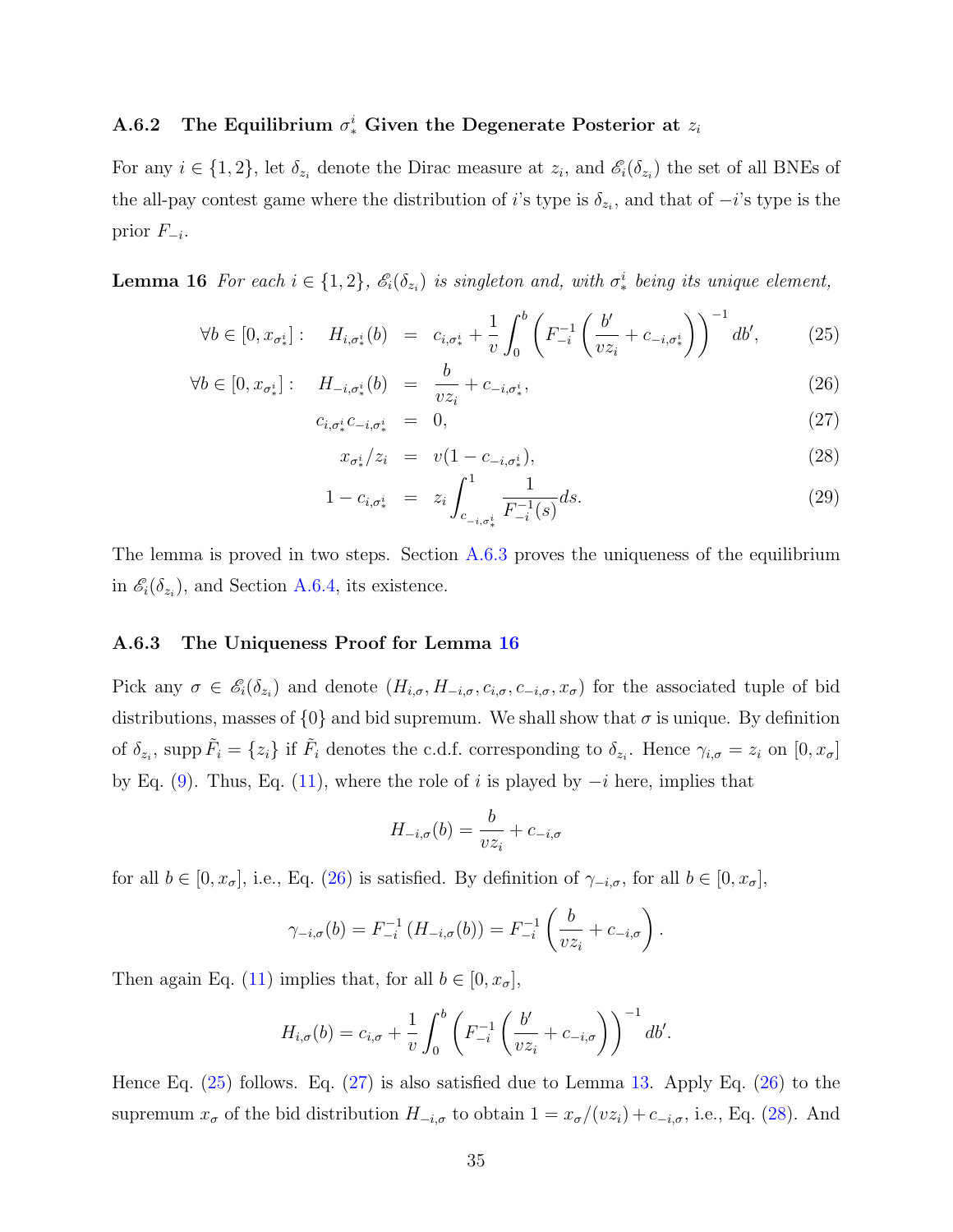apply Eq. [\(25\)](#page-34-0) to the supremum  $x_{\sigma}$  to get

$$
1 - c_{i,\sigma} = \frac{1}{v} \int_0^{x_{\sigma}} \left( F_{-i}^{-1} \left( \frac{b'}{v z_i} + c_{-i,\sigma} \right) \right)^{-1} db' = z_i \int_{c_{-i,\sigma}}^{x_{\sigma}/(v z_i) + c_{-i,\sigma}} \left( F_{-i}^{-1}(s) \right)^{-1} ds,
$$

with the second equality due to the change of variables  $s := b/(vz_i) + c_{-i,\sigma}$ . This equation coupled with Eq. [\(28\)](#page-34-0) gives Eq. [\(29\)](#page-34-0), which for any  $c_{i,\sigma}$  admits at most one solution for  $c_{-i,\sigma}$ , with the right-hand side strictly decreasing in  $c_{-i,\sigma}$ . Consequently, Eqs. [\(27\)](#page-34-0) and [\(29\)](#page-34-0) together determine uniquely  $(c_{i,\sigma}, c_{-i,\sigma})$ , hence Eq. [\(28\)](#page-34-0) determines  $x_{\sigma}$  uniquely, and so  $H_{i,\sigma}$ and  $H_{-i,\sigma}$  are each uniquely determined by Eqs. [\(25\)](#page-34-0) and [\(26\)](#page-34-0). Note from Eqs. (25)–[\(27\)](#page-34-0) that both bid distributions  $H_{i,\sigma}$  and  $H_{-i,\sigma}$  are gapless and atomless on  $(0, x_{\sigma}]$ . This coupled with the monotonicity of any BNE of the contest game (Lemma [4.](#page-9-1)b) implies that Lemma [5](#page-11-3) is applicable. Hence  $\sigma$  is unique as  $(H_{i,\sigma}, H_{-i,\sigma})$  is unique.

#### <span id="page-35-0"></span>A.6.4 The Existence Proof for Lemma [16](#page-34-2)

**Step 1: Construction** Clearly, Eqs.  $(27)-(29)$  $(27)-(29)$  together admit a unique solution for  $(c_{i,\sigma_i}, c_{-i,\sigma_i}, x_{\sigma_i}) \in [0,1]^2 \times \mathbb{R}_+$ . Plugging this solution into Eq. [\(25\)](#page-34-0)–[\(26\)](#page-34-0), we obtain a pair  $(H_{i,\sigma^i_*}, H_{-i,\sigma^i_*})$ , each being a c.d.f. on  $[0, x_{\sigma^i_*}]$  due to Eqs. [\(28\)](#page-34-0) and [\(29\)](#page-34-0). Let us suppress the symbol  $\sigma_*^i$  in the subscripts and write the tuple as  $(H_i, H_{-i}, c_i, c_{-i}, x)$ , which we shall prove constitutes an equilibrium in  $\mathscr{E}_i(\delta_{z_i})$ . Let  $\gamma_{-i}(b) := F_{-i}^{-1}$  $\int_{-i}^{i-1} (H_{-i}(b))$  for all b.

<span id="page-35-1"></span>**Lemma 17** For any  $t_i \in [a_i, z_i] \setminus \{0\}$ : (a)  $U_i(t_i | H_{-i}) = vc_{-i}$ ; (b) if  $c_{-i} = 0$  then  $b = 0$  is a best reply to  $H_{-i}$ ; if  $c_{-i} > 0$  then player i's best reply to  $H_{-i}$  is null when  $t_i < z_i$ ; (c) if  $t_i = z_i$  then any bid in  $(0, x]$  is a best reply; (d) if  $c_{-i} > 0$  and  $t_i < z_i$  then  $\lim_{\epsilon \downarrow 0} \sup BR_i (t_i, \epsilon | H_{-i, \sigma_i^i}) = 0$ .

**Proof** Player i has no incentive to bid outside the support  $[0, x]$  of  $H_{-i}$ . In bidding any  $b \in (0, x]$ , given any type  $t_i \in [a_i, z_i] \setminus \{0\}$ , player i's expected payoff is equal to, by Eq. [\(26\)](#page-34-0),

$$
v\left(\frac{b}{v z_i} + c_{-i}\right) - \frac{b}{t_i} = v c_{-i} + b\left(\frac{1}{z_i} - \frac{1}{t_i}\right) \le v c_{-i},
$$

<span id="page-35-2"></span>where the weak inequality becomes equality if  $t_i = z_i$ . If he bids zero, because of the equal-probability tie-breaking rule, i's expected payoff is equal to  $vc_{-i}/2$ . Thus, Claims (b) and (c) are true. Taking the limit of the above equation when  $b \downarrow 0$ , coupled with the definition of  $U_i(t_i \mid H_{-i})$  in Eq. [\(3\)](#page-8-1), we also obtain Claim (a). To prove (d), simply note that  $BR_i\left(t_i, \epsilon | H_{-i,\sigma_*^i}\right) = \left(0, \epsilon / \left(1/t_i - 1/z_i\right)\right]$  for any  $t_i < z_i$  and any  $\epsilon > 0$ .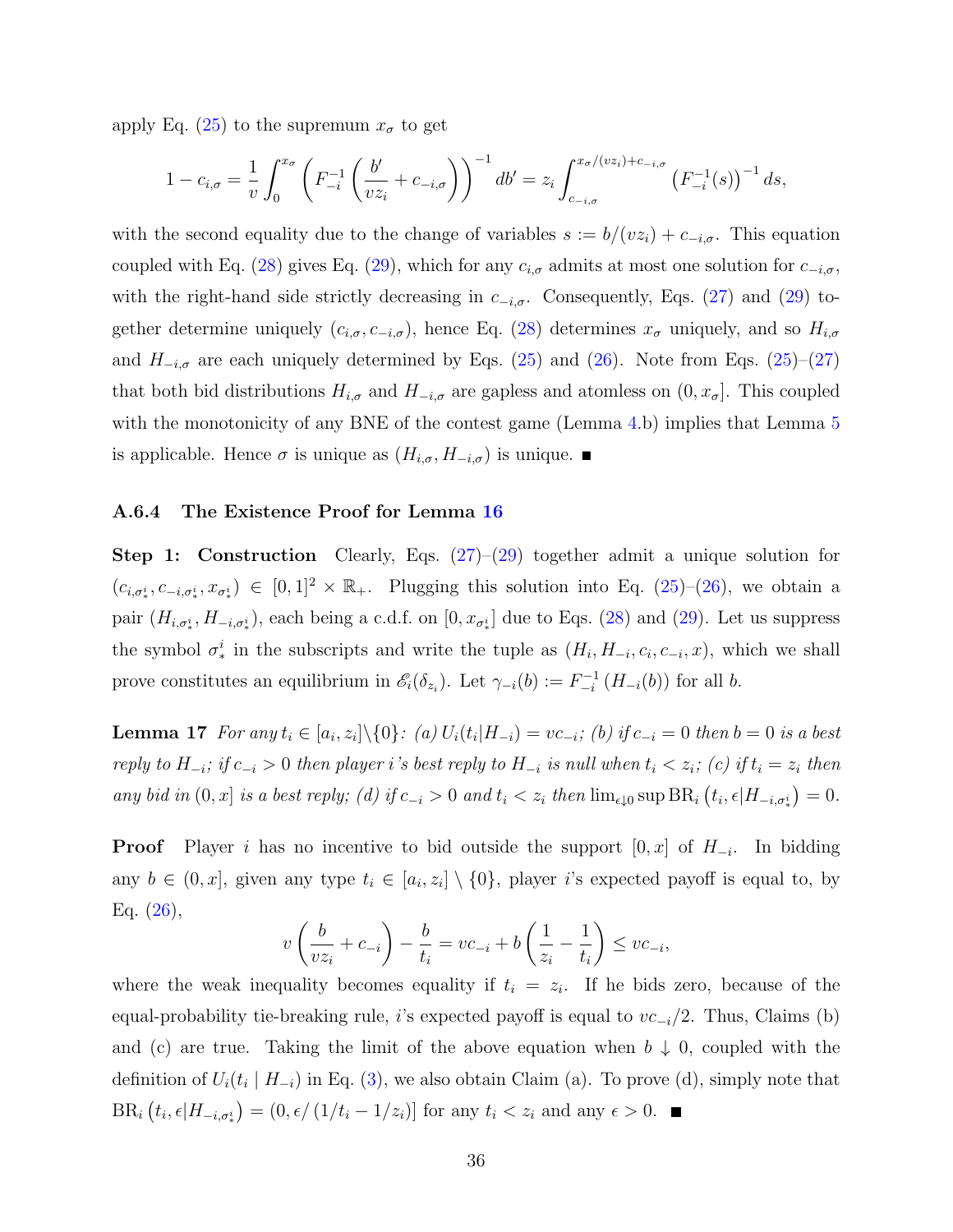**Lemma 18** For any  $t_{-i} \in \text{supp } F_{-i}$ , define for any  $b \in [0, x]$ 

<span id="page-36-1"></span>
$$
u_{-i}(b, t_{-i}) := \begin{cases} vt_{-i}H_i(b) - b & \text{if } b > 0\\ vt_{-i}H_i(0)/2 & \text{if } b = 0. \end{cases}
$$
 (30)

Then  $u_{-i}(\cdot, t_{-i})$  is concave on  $(0, x]$  and, if  $H_i(0) = 0$ , also on  $[0, x]$ ; furthermore, if  $u_{-i}(\cdot, t_{-i})$ is differentiable at b, then  $\frac{\partial}{\partial b}u_{-i}(b, t_{-i})$ , denoted by  $D_1u_{-i}(b, t_{-i})$ , satisfies

<span id="page-36-0"></span>
$$
D_1 u_{-i}(b, t_{-i}) = \frac{t_{-i}}{\gamma_{-i}(b)} - 1.
$$
\n(31)

**Proof** By the definition of  $u_{-i}$ , to prove concavity of  $u_{-i}(\cdot, t_{-i})$  on  $(0, x]$  it suffices to show that  $H_i$  is concave on [0, x]. By Eq. [\(25\)](#page-34-0),  $H_i$  restricted to [0, x] is absolutely continuous; thus, we need only to show that the left-derivative of  $H_i$  is never smaller than the right-derivative and that, whenever the two coincide, the derivative is weakly decreasing. To that end, pick any  $b \in [0, x)$ . By Eq. [\(25\)](#page-34-0), the right-derivative of  $H_i$  at b is

$$
D_{+}H_{i}(b) = \frac{1}{v} \lim_{b'' \downarrow b} \frac{1}{b'' - b} \int_{b}^{b''} \left( F_{-i}^{-1} \left( \frac{b'}{v z_{i}} + c_{-i} \right) \right)^{-1} db' = \frac{1}{v} \lim_{b'' \downarrow b} \left( F_{-i}^{-1} \left( \frac{\xi(b, b'')}{v z_{i}} + c_{-i} \right) \right)^{-1},
$$

with  $b \leq \xi(b, b'') \leq b''$  by the intermediate-value theorem. Thus, with  $F_{-i}^{-1}$  weakly increasing,

$$
D_{+}H_{i}(b) \leq \frac{1}{v} \left( F_{-i}^{-1} \left( \frac{b}{v z_{i}} + c_{-i} \right) \right)^{-1}.
$$

Analogously, the left-derivative at any  $b \in (0, x]$  is

$$
D_{-}H_{i}(b) = \frac{1}{v} \lim_{b'' \uparrow b} \frac{1}{b - b''} \int_{b''}^{b} \left( F_{-i}^{-1} \left( \frac{b'}{v z_{i}} + c_{-i} \right) \right)^{-1} db' \geq \frac{1}{v} \left( F_{-i}^{-1} \left( \frac{b}{v z_{i}} + c_{-i} \right) \right)^{-1}.
$$

Thus, for any  $b \in (0, x)$ ,  $D_{-}H_i(b) \ge D_{+}H_i(b)$  and, when they coincide,

$$
\frac{d}{db}H_i(b) = D_+H_i(b) = D_-H_i(b) = \frac{1}{v}\left(F_{-i}^{-1}\left(\frac{b}{vz_i} + c_{-i}\right)\right)^{-1} = \frac{1}{v\gamma_{-i}(b)},
$$

with the last equality due to the definition of  $\gamma_{-i}$  and Eq. [\(26\)](#page-34-0). Thus, by Lemma [14.](#page-32-1)a,  $\frac{d}{db}H_i(b)$  is weakly decreasing. Hence  $u_{-i}(\cdot, t_{-i})$  is concave on  $(0, x]$ , and Eq. [\(31\)](#page-36-0) holds. If  $H_i(0) = 0$  then  $u_{-i}(\cdot, t_{-i})$  by Eq. [\(30\)](#page-36-1) is continuous at zero, hence also concave on [0, x]. ■

**Step 2: Verification** By Parts (b) and (c) of Lemma [17,](#page-35-1) as well as the fact that  $H_i(0) = 0$ unless  $c_{-i} = 0$ , bidding according to  $H_i$  is a best response for the type- $z_i$  player i. Thus the rest of the proof concerns the best response for player  $-i$ . By Lemmas [5](#page-11-3) and [15.](#page-32-2)a, there is a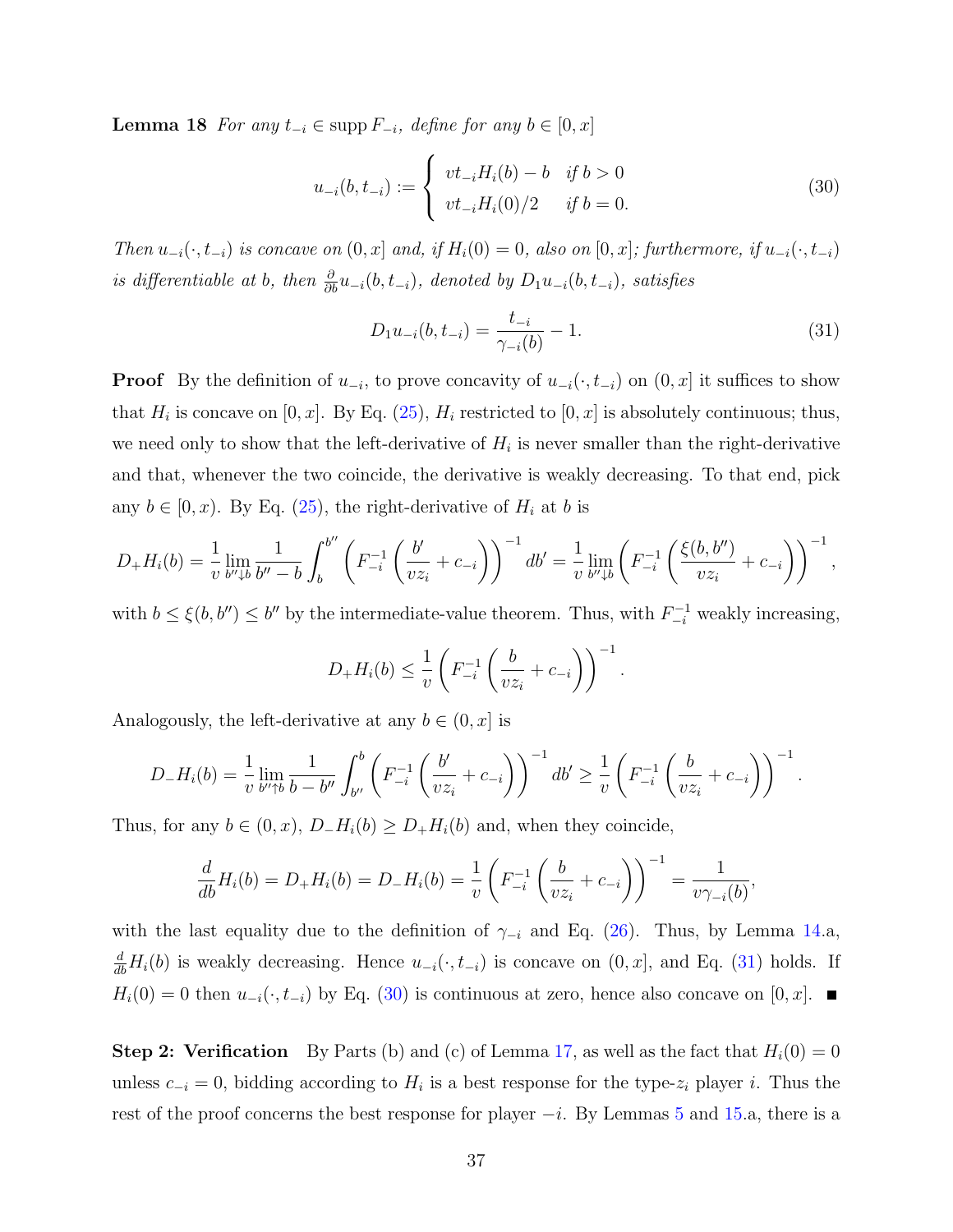unique strategy  $\sigma_{-i}$  that generates  $H_{-i}$  given  $F_{-i}$ . We shall show that  $\sigma_{-i}$  is player  $-i$ 's best response to  $H_i$  for all types but a set of zero  $F_{-i}$ -measure. Since  $F_{-i}(0) = 0$  by assumption, we may assume without loss that  $t_{-i} > 0$ . Thus, player  $-i$ 's decision in the contest is equivalent to maximizing  $u_{-i}(\cdot, t_{-i})$ , defined in Eq. [\(30\)](#page-36-1).

Hence pick any  $t_{-i} \in \text{supp } F_{-i}$  such that  $t_{-i} > 0$ . To prove that  $\sigma_{-i}(\cdot, t_{-i})$  is a best response for player i of type  $t_{-i}$ , it suffices to prove that every element of supp  $\sigma_{-i}(\cdot, t_{-i})$ , except a set of zero  $\sigma_{-i}(\cdot, t_{-i})$ -measure, is such a best response. Thus, consider any  $b \in$ supp  $\sigma_{-i}(\cdot, t_{-i})$  with the condition that either  $b > 0$  or " $b = 0$  and  $H_i(0) = 0$ " holds. This condition of b causes no loss of generality because if  $H_i(0) > 0$  then by the construction in Step 1 we have  $H_{-i}(0) = 0$ , which means that either the type  $t_{-i}$  belongs to the zeromeasure set of types that bid zero according to  $\sigma_{-i}$  and hence can be omitted, or the bid zero is assigned zero weight according to  $\sigma_{-i}(\cdot, t_{-i})$  and hence can be omitted.

First, consider the case where  $b > 0$ . With  $b \in \text{supp } \sigma_{-i}(\cdot, t_{-i})$  and  $\sigma_{-i}$  mono-tone (Lemma [4.](#page-9-1)b),  $F_{-i}(t_{-i}) \geq H_{-i}(b) > H_{-i}(0)$ . Thus by Eq. [\(22\)](#page-28-1)  $t_{-i} \geq \gamma_{-i}(0)$ . By Lemma [15.](#page-32-2)b.ii, either (A)  $\gamma_{-i}(b) = t_{-i}$  or (B)  $F_{-i}(t_{-i}) = H_{-i}(b)$  and  $(\gamma_{-i}(b), t_{-i})$  is a gap of  $F_{-i}$ . Pick any  $b'' > b$ . In Case (A), monotonicity of  $\gamma_{-i}$  (Lemma [14.](#page-32-1)a) implies  $\gamma_{-i}(b'') \geq \gamma_{-i}(b) = t_{-i}$ . In Case (B), by Lemma [11.](#page-28-0)a and the gapless  $H_{-i}$ ,

$$
F_{-i}(\gamma_{-i}(b'')) \ge H_{-i}(b'') > H_{-i}(b) = F_{-i}(t_{-i}),
$$

hence  $\gamma_{-i}(b'') \geq t_{-i}$ . Thus  $\gamma_{-i}(b'') \geq t_{-i} \geq \gamma_{-i}(b)$  in each case. This, again coupled with the monotonicity of  $\gamma_{-i}$ , implies that in each case

$$
b' < b < b'' \Longrightarrow \gamma_{-i}(b') \le t_{-i} \le \gamma_{-i}(b'').
$$

Thus, for any  $b' < b < b''$  such that  $u_{-i}(\cdot, t_{-i})$  is differentiable at b' and b'', Eq. [\(31\)](#page-36-0) implies

$$
D_1 u_{-i}(b', t_{-i}) = \frac{t_{-i}}{\gamma_{-i}(b')} - 1 \ge 0 \ge \frac{t_{-i}}{\gamma_{-i}(b'')} - 1 = D_1 u_{-i}(b'', t_{-i}).
$$
\n(32)

Hence, since  $u_{-i}(\cdot, t_{-i})$  is concave on  $(0, x]$  and, by Eq.  $(30)$ ,  $u_{-i}(0, t_{-i}) \le \lim_{b \to 0} u_{-i}(b', t_{-i})$ , b is a global maximum of  $u_{-i}(\cdot, t_{-i})$ .

Second, consider the case where  $b = 0$ . Thus, as explained above,  $H_i(0) = 0$ . Hence  $u_{-i}(\cdot, t_{-i})$  is concave on [0, x] (Lemma [18\)](#page-35-2). For any  $b'' > 0$  at which  $u_{-i}(\cdot, t_{-i})$  is differentiable,  $t_{-i} \leq \gamma_{-i}(b'')$  by monotonicity of  $\sigma_{-i}$  (Lemma [14.](#page-32-1)a) and the fact  $b'' \in \text{supp } \sigma_{-i}(\cdot, \gamma_{-i}(b''))$ (Lemma  $11.d$  $11.d$ ), and Eq.  $(31)$  implies

$$
D_1 u_{-i} (b'', t_{-i}) = \frac{t_{-i}}{\gamma_{-i}(b'')} - 1 \le 0.
$$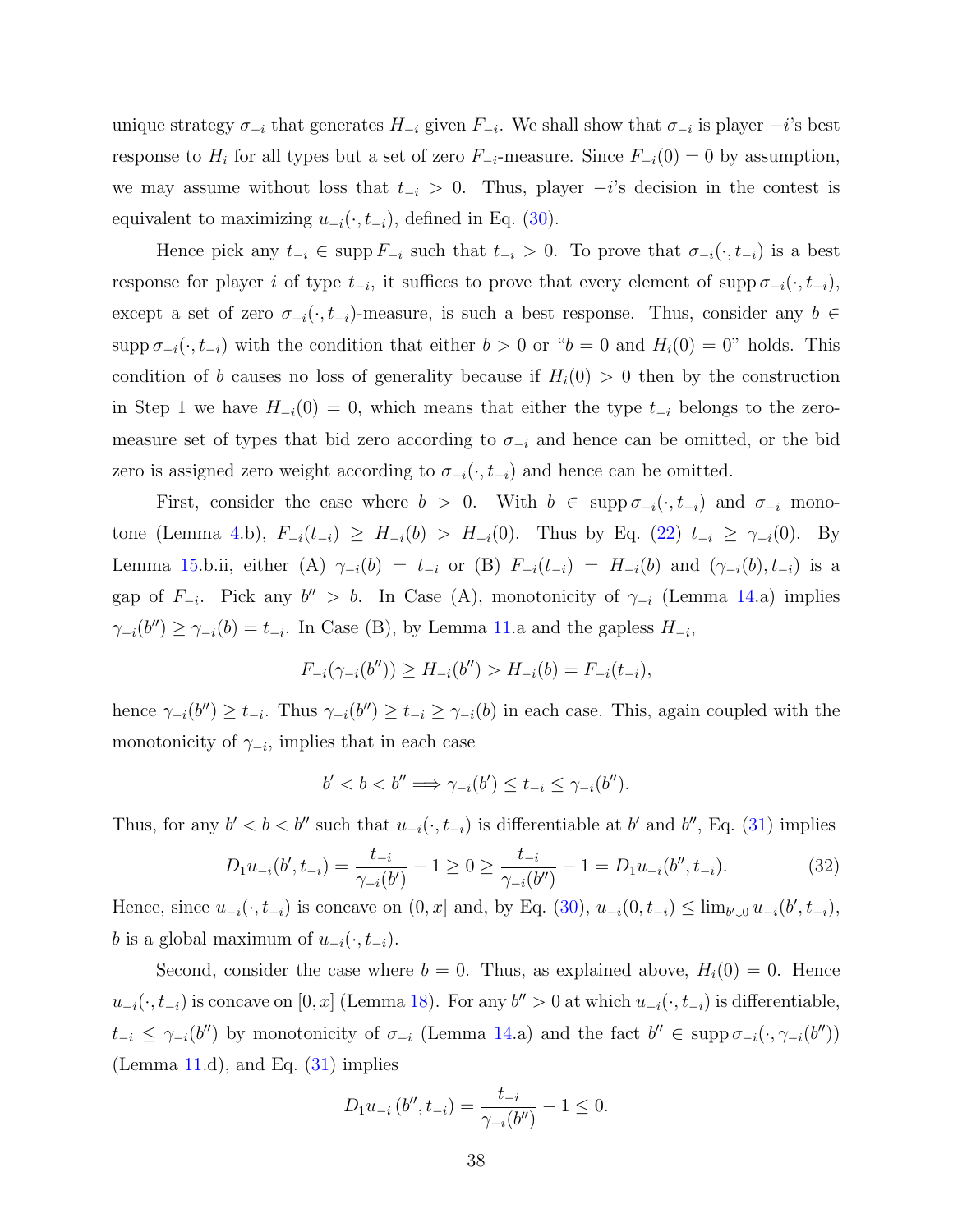This, combined with the fact that zero is the left corner of the domain of bids and that  $u_{-i}(\cdot, t_{-i})$  concave on  $[0, x]$ , implies that zero  $(= b)$  is a best response for type  $t_{-i}$ . All cases considered,  $\sigma_{-i}$  best responds  $H_i$  for all types of player  $-i$ .

#### A.6.5 Proof of Lemma [6:](#page-13-1) Linkage between the Players' Marginal Costs of Bids

Given any c.d.f.  $\tilde{F}_i$  with support contained in  $[a_i, z_i]$ , pick any equilibrium  $\sigma \in \mathscr{E}_i(\tilde{F}_i)$ . We shall prove that  $x_{\sigma} \leq x_{\sigma_*^i}$ . It suffices to prove  $x_{\sigma} \geq x_{\sigma_*^i} \Rightarrow x_{\sigma} \leq x_{\sigma_*^i}$ , as its contrapositive implies that  $x_{\sigma} > x_{\sigma_*^i}$  leads to a contradiction. Hence suppose  $x_{\sigma} \geq x_{\sigma_*^i}$ . Define  $\gamma_{i,\sigma}$ by Eq. [\(9\)](#page-10-0), and likewise for  $\gamma_{i,\sigma_i^i}$ ,  $\gamma_{-i,\sigma}$  and  $\gamma_{-i,\sigma_i^i}$ . Since i's type in the equilibrium  $\sigma_i^i$  is degenerate to  $z_i$ ,  $\gamma_{i,\sigma^i_*} = z_i$ . Eq. [\(11\)](#page-11-4), with the roles of i and  $-i$  switched, implies

$$
\frac{d}{db}H_{-i,\sigma}(b) = \frac{1}{\nu \gamma_{i,\sigma}(b)} \ge \frac{1}{\nu z_i} = \frac{1}{\nu \gamma_{i,\sigma_*^i}(b)} = \frac{d}{db}H_{-i,\sigma_*^i}(b)
$$

for almost every b. This, combined with the fact  $H_{-i,\sigma}(x_{\sigma}) = 1 = H_{-i,\sigma^i_*}(x_{\sigma^i_*})$ , the supposition  $x_{\sigma} \geq x_{\sigma_*^i}$ , and the absolute continuity of  $H_{-i}$  except at zero, implies  $H_{-i,\sigma} \leq H_{-i,\sigma_*^i}$ . Since the generalized inverse  $F^{-1}$  of any c.d.f. F, defined in Eq. [\(10\)](#page-11-0), is weakly increasing,

$$
\gamma_{-i,\sigma}(b) = F_{-i}^{-1}(H_{-i,\sigma}(b)) \leq F_{-i}^{-1}(H_{-i,\sigma_*^i}(b)) = \gamma_{-i,\sigma_*^i}(b)
$$

for all b. Thus, Eq.  $(11)$  implies that, for almost every b,

$$
\frac{d}{db}H_{i,\sigma}(b)=\frac{1}{\upsilon\gamma_{-i,\sigma}(b)}\geq \frac{1}{\upsilon\gamma_{-i,\sigma^i_*(b)}}=\frac{d}{db}H_{i,\sigma^i_*(b).
$$

With the hypothesis  $c_{-i,\sigma^i_*} > 0$ ,  $H_{i,\sigma^i_*}(0) = c_{i,\sigma^i_*} = 0$  by Eq. [\(27\)](#page-34-0). Hence  $H_{i,\sigma}(0) \geq H_{i,\sigma^i_*}(0)$ . Then the above-displayed inequality implies  $H_{i,\sigma}(x_{\sigma^i}) \geq H_{i,\sigma^i}(x_{\sigma^i}) = 1$ . Thus,  $x_{\sigma} \leq x_{\sigma^i}$ . We have hence proved  $x_{\sigma} \geq x_{\sigma_*^i} \Rightarrow x_{\sigma} \leq x_{\sigma_*^i}$ , as desired.

### A.6.6 Proof of Theorem [3](#page-12-0)

Part (a) of the theorem is Lemma [16,](#page-34-2) and Part (b) a summary of Claims (b) and (d) of Lemma [17.](#page-35-1) For Part (c), note that the second equality there,  $vc_{-i,\sigma^i_*} = U_i(t_i \mid H_{-i,\sigma^i_*})$  for all  $t_i \in [a_i, z_i]$ , is simply Lemma [17.](#page-35-1)a. This equality also implies  $\underline{u}_i \leq v c_{-i, \sigma^i_*}$  by definition of  $\underline{u}_i$ . Thus, we need only to prove  $\underline{u}_i \geq vc_{-i,\sigma_*^i}$ , i.e., for any c.d.f.  $\tilde{F}_i$  and any BNE  $\sigma$  in  $\mathscr{E}_i(\tilde{F}_i)$ ,  $U_i(z_i \mid H_{-i,\sigma}) \geq vc_{-i,\sigma_*^i}$ . The case where  $c_{-i,\sigma_*^i} = 0$  is trivial, as  $U_i(z_i \mid H_{-i,\sigma}) \geq 0$  by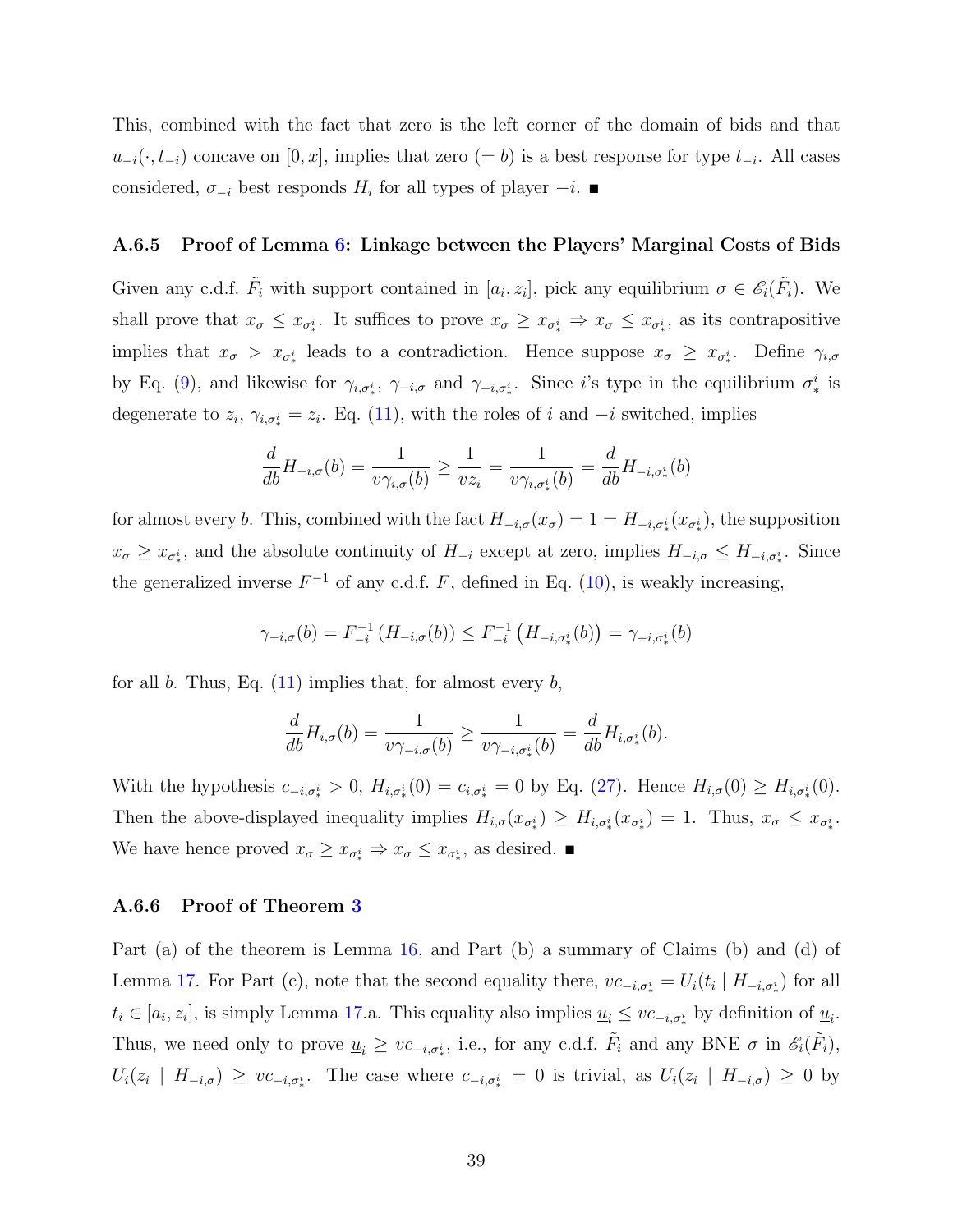individual rationality of *i*. Hence suppose  $c_{-i,\sigma^i_*} > 0$ . By Lemma [6,](#page-13-1)  $x_{\sigma} \leq x_{\sigma^i_*}$ . With  $H_{-i,\sigma}$ atomless at its supremum  $x_{\sigma}$  (Lemma [4.](#page-9-1)a), by bidding  $x_{\sigma}$  player i wins for sure, hence

$$
U_i(z_i \mid H_{-i,\sigma}) \ge v - x_{\sigma}/z_i \ge v - x_{\sigma_*^i}/z_i = v c_{-i,\sigma_*^i},
$$

with the last equality due to Eq. [\(28\)](#page-34-0). Thus,  $\underline{u}_i \geq v c_{-i,\sigma_i^i}$ , as desired. ■

### A.7 Lemma [7,](#page-14-3) Theorem [4](#page-14-0) and Corollaries [3](#page-14-1) and [4](#page-16-2)

**Lemma [7](#page-14-3)** For each  $i \in \{1, 2\}$  denote  $\phi_i(c_i) := z_{-i} \int_{c_i}^1$ 1  $\frac{1}{F_i^{-1}(s)}$ ds. Note that  $\phi$  is continuous and strictly decreasing on [0, 1], with  $\phi_i(1) = 0$ . Thus, the set in Eq. [\(12\)](#page-14-5) is nonempty,  $c_i^* \in [0,1]$ , and  $\phi_i(c_i) = 1$  admits at most one solution for  $c_i$ . To prove the lemma, consider first the case  $c_{i,\sigma_*^{-i}} = 0$ . Eq. [\(29\)](#page-34-0), with the roles of i and  $-i$  switched, implies

$$
1 \ge 1 - c_{-i, \sigma_*^{-i}} = z_{-i} \int_{c_{i, \sigma_*^{-i}}}^{1} (1/F_i^{-1}(s)) ds = z_{-i} \int_0^1 (1/F_i^{-1}(s)) ds,
$$

which by Eq. [\(12\)](#page-14-5) implies  $c_i^* = 0 = c_{i, \sigma_i^{-i}}$ . Next consider the other case, where  $c_{i, \sigma_i^{-i}} > 0$ . We have  $c_{-i,\sigma_*^{-i}} = 0$  by Eq. [\(27\)](#page-34-0). Thus, Eq. [\(29\)](#page-34-0) implies

$$
1 = 1 - c_{-i, \sigma_*^{-i}} = z_{-i} \int_{c_{i, \sigma_*^{-i}}}^{1} (1/F_i^{-1}(s)) ds,
$$

i.e.,  $\phi_i(c_{i,\sigma_*^{-i}}) = 1$ . Since  $\phi_i(c) = 1$  admits at most one solution for c, we have  $c_i^* = c_{i,\sigma_*^{-i}}$ .

**Theorem [4](#page-14-0)** It follows directly from Lemmas [3](#page-8-0) and [7](#page-14-3) and Theorem [3.](#page-12-0) ■

**Corollary [3](#page-14-1)** By Lemma [3,](#page-8-0) it suffices to show, for each  $i \in \{1,2\}$ , that the equilibrium refinement does not increase the lowest deviation payoff  $\underline{u}_i$  for type  $z_i$  of contestant i in the off-path event  $E^i$  where i deviates to vetoing the peace proposal. As  $\underline{u}_i$  is generated by the off-path posterior  $\delta_{z_i}$ , the Dirac measure at  $z_i$ , coupled with the continuation equilibrium  $\sigma_*^i$ (Theorem [3\)](#page-12-0), we need only to show that  $\delta_{z_i}$  satisfies both refinement criteria.<sup>[9](#page-39-0)</sup>

To verify universal divinity, recall from Lemma [2](#page-8-4) that given any distribution  $H$  of bids from the opponent  $-i$  in event  $E^i$  the supremum expected payoff  $U_i(z_i \mid H)$  for type  $z_i$  is highest among  $U_i(t_i | H)$  for all types  $t_i$  of i. Thus, for any posterior belief  $\tilde{F}_i$  of i and any continuation equilibrium  $\sigma$  induced by  $\tilde{F}_i$  in the off-path event  $E^i$ , if the off-path assessment

<span id="page-39-0"></span> $9 \text{ A convenient reference to these criteria is Fudenberg and Tirole}$  [\[11,](#page-42-10) p448, p452].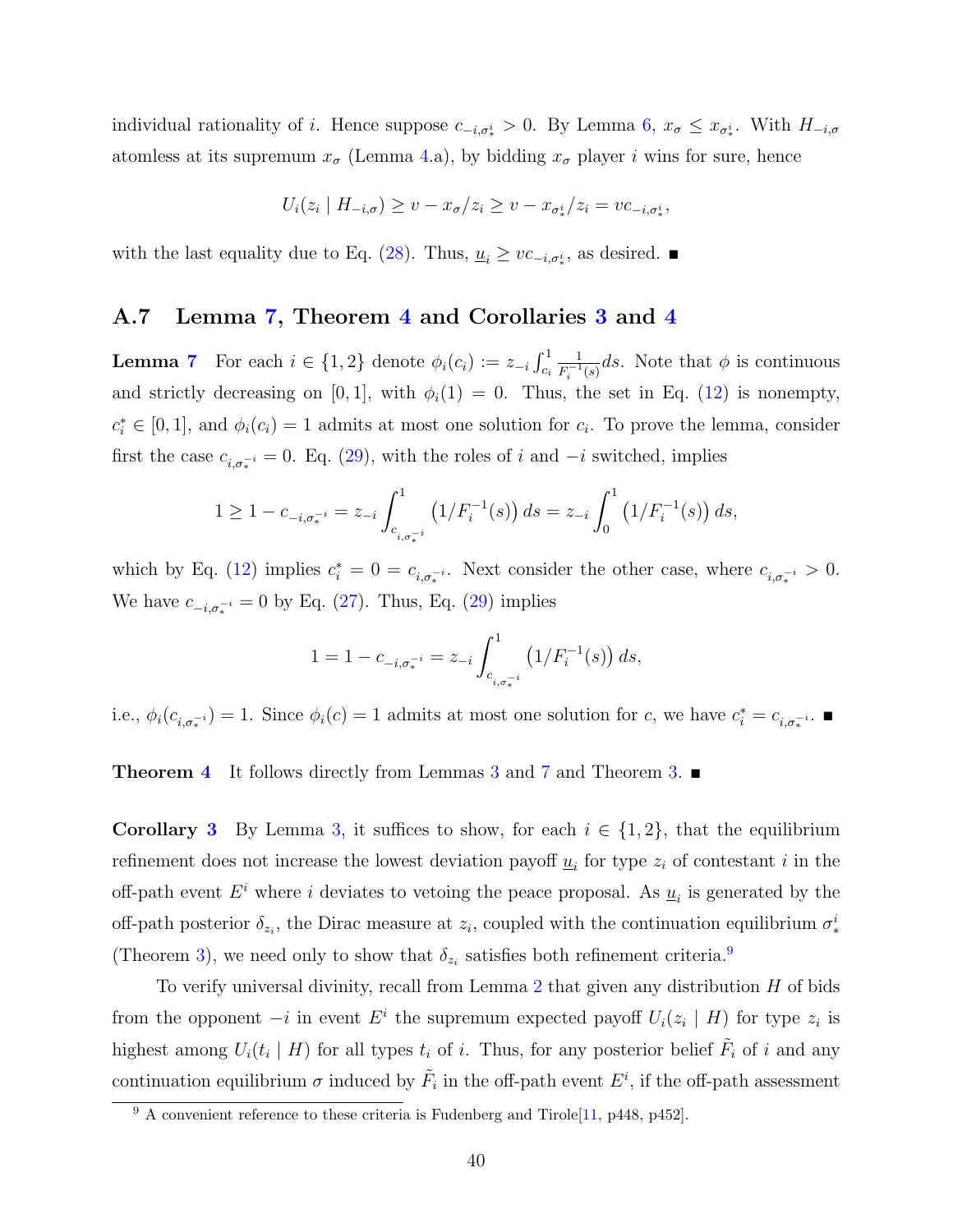$(\tilde{F}_i, \sigma)$  makes some type of i strictly prefer to deviate (to veto peace) then it also makes type  $z_i$  strictly prefer to deviate. Hence  $z_i$  survives any iterative elimination by the divinity criterion. Thus  $\delta_{z_i}$ , whose support is  $\{z_i\}$ , passes the universal divinity test.

To verify the intuitive criterion, pick any peaceful equilibrium  $\mathscr{S}_*$  with  $\sigma_*^i$  being the continuation equilibrium in the off-path event  $E^i$ . By Lemmas [1](#page-6-1) and [10,](#page-25-0) there is no loss of generality to assume that the peaceful equilibrium  $\mathscr{S}_*$  gives a constant payoff  $k_i$  to every type  $t_i$  of contestant i and  $k_i \geq \underline{u}_i$ . This, coupled with Lemma [2,](#page-8-4) implies that if type  $z_i$ strictly prefers the peaceful outcome  $k_i$  to deviation then so does every type of i. Thus, type  $z_i$  is not excluded from the family  $\mathscr F$  of reasonable posterior beliefs in the off-path event  $E^i$ . Hence  $\delta_{z_i}$  belongs to  $\mathscr{F}$ . Since  $\delta_{z_i}$  rationalizes player  $-i$ 's bid distribution  $H_{-i,\sigma^i_*}$ in the continuation equilibrium  $\sigma_*^i$  given event  $E^i$ , and since  $\underline{u}_i = U_i(t_i \mid H_{-i,\sigma_*^i})$  for any type  $t_i$  of player i (Theorem [3.](#page-12-0)c),

$$
k_i \ge \underline{u}_i = U_i(t_i \mid H_{-i, \sigma_*^i}) \ge \inf \left\{ U_i(t_i \mid H_{-i, \sigma}) : \sigma \in \mathscr{E}_i(\tilde{F}_i); \tilde{F}_i \in \mathscr{F} \right\}
$$

for any  $t_i \in [a_i, z_i]$ . It follows that  $\mathscr{S}_*$  satisfies the intuitive criterion.

Corollary [4](#page-16-2) With  $F_1 = F_2 = F$ , Eq. [\(12\)](#page-14-5) becomes  $c_i^* := \inf\{c_i \in [0,1] : \phi(c_i) \leq 1\}$ such that  $\phi(c) = z \int_c^1$ 1  $\frac{1}{F^{-1}(s)}ds$ . Note that  $\phi$  is continuous and strictly decreasing, and that  $\phi(1) = 0$ , and  $\phi(0) = z/F^{-1}(\xi)$  for some  $\xi \in [0,1]$ , hence  $\phi(0) \ge 1$  since  $F^{-1}(\xi) \le z$ . Thus, a solution in  $\phi(c) = 1$  for c exists and, by the strict monotonicity of  $\phi$ , is unique, hence denote it by  $c_*$ . Thus,  $c_i^* = c_*$  for each  $i \in \{1, 2\}$ , and the conclusion follows from Theorem [4.](#page-14-0) ■

### A.8 Lemma [8](#page-17-1) and Theorem [5](#page-17-0)

<span id="page-40-0"></span>**Lemma 19** If  $\widehat{F}$  and F are each a c.d.f. and  $\widehat{F}(t) \leq F(t)$  for all  $t \in \mathbb{R}$ , then  $\widehat{F}^{-1}(s) \geq$  $F^{-1}(s)$  for all  $s \in [0,1]$ .

**Proof** For any  $s \in [0, 1]$ , apply the hypothesis  $F \geq \overline{F}$  to the type  $\overline{F}^{-1}(s)$  to obtain

$$
F\left(\widehat{F}^{-1}(s)\right) \ge \widehat{F}\left(\widehat{F}^{-1}(s)\right) \ge s,
$$

with the second inequality due to the definition of  $\widehat{F}^{-1}(s)$ , Eq. [\(10\)](#page-11-0), and the upper semicontinuity of any c.d.f. Now that  $F\left(\widehat{F}^{-1}(s)\right) \geq s$ , Eq. [\(10\)](#page-11-0) applied to F implies that  $\widehat{F}^{-1}(s) \geq F^{-1}(s).$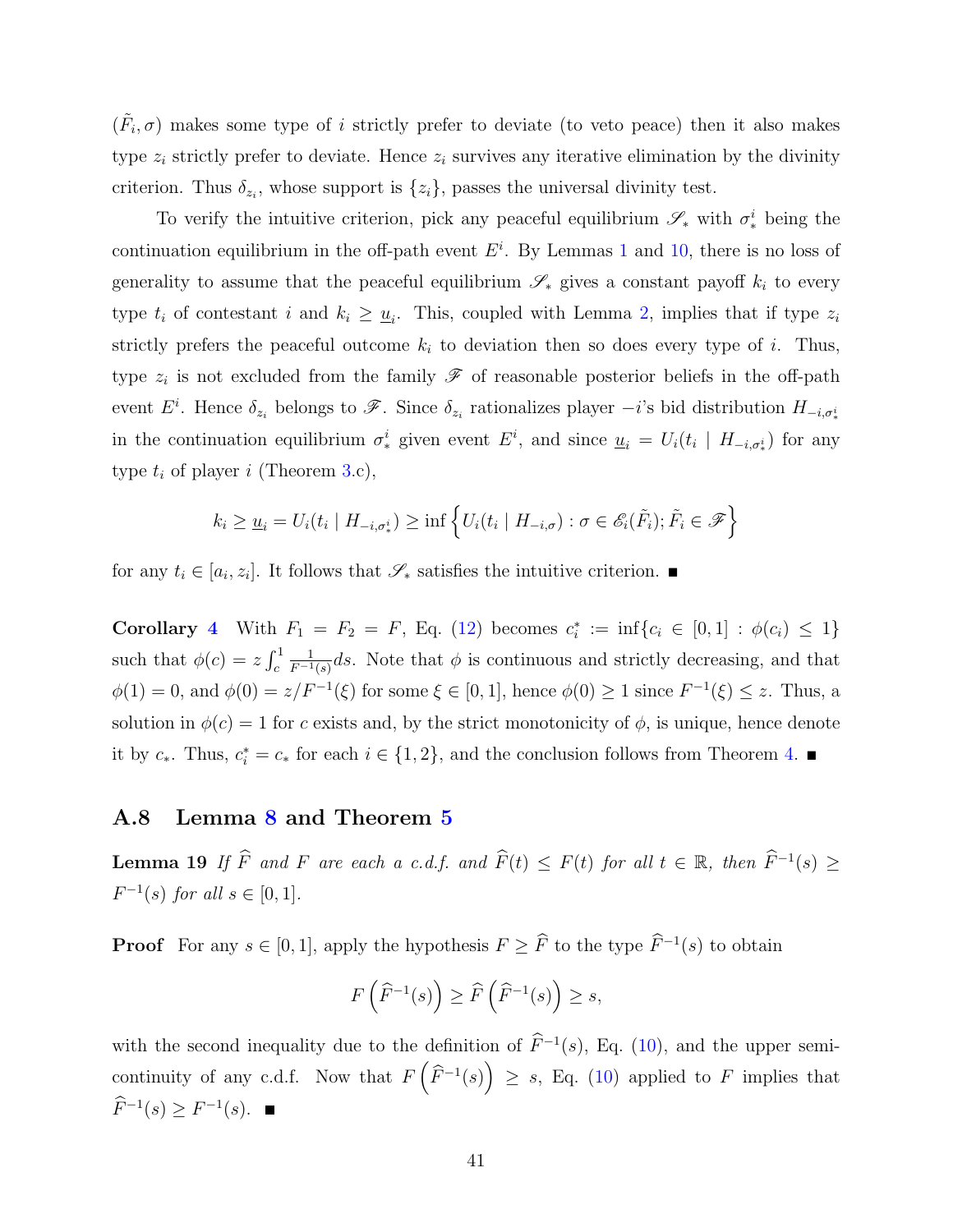**Proof of Lemma [8](#page-17-1)** Let the prior  $F_i$  be replaced by another  $F_i$  that dominates  $F_i$ , and the supremum  $z_{-i}$  replaced by a  $\hat{z}_{-i} \leq z_{-i}$ . By definition of dominance and Lemma [19,](#page-40-0)  $\widehat{F}_i^{-1}(s) \geq F_i^{-1}$  $i_i^{-1}(s)$  for all  $s \in [0, 1]$ . Hence for any  $c_i \in [0, 1]$ 

$$
\int_{c_i}^{1} \frac{1}{\widehat{F}_i^{-1}(s)} ds \le \int_{c_i}^{1} \frac{1}{F_i^{-1}(s)} ds.
$$

Since  $\hat{z}_{-i} \leq z_{-i}$ , we have, for all  $c_i \in [0, 1]$ ,

$$
\hat{z}_{-i} \int_{c_i}^1 \frac{1}{\hat{F}_i^{-1}(s)} ds \le z_{-i} \int_{c_i}^1 \frac{1}{F_i^{-1}(s)} ds.
$$

Thus, by Eq. [\(12\)](#page-14-5), the  $c_i^*$  given  $(\widehat{F}_i, \hat{z}_{-i})$  is weakly smaller than the  $c_i^*$  given  $(F_i, z_{-i})$ .

**Proof of Theorem [5](#page-17-0)** To prove Claim (a), recall from Theorem [4](#page-14-0) that the necessary and sufficient condition for peaceful mechanisms to exist is  $c_1^* + c_2^* \leq 1$ . Thus, the claim follows from the implication of Lemma [8](#page-17-1) that  $F_i \triangleright F_i$  for both  $i \in \{1, 2\}$  implies, for each  $i \in \{1, 2\}$ ,  $c_i^*$  cannot increase when  $(F_i)_{i=1}^2$  is replaced by  $(\widehat{F}_i)_{i=1}^2$ .

For Claim (b), pick the  $i \in \{1,2\}$  for whom  $z_i \geq z_{-i}$ . Note from Eq. [\(12\)](#page-14-5) that  $c_{-i}^* < 1$ . To satisfy the peaceful condition  $c_1^* + c_2^* \leq 1$  it suffices to replace  $F_i$  by some  $\widehat{F}_i$  such that

<span id="page-41-0"></span>
$$
z_{-i} \int_{1-c_{-i}^*}^1 \frac{1}{\widehat{F}_i^{-1}(s)} ds \le 1
$$
\n(33)

and  $\hat{F}_i \triangleright F_i$ . To satisfy Ineq. [\(33\)](#page-41-0), note from  $c_{-i}^* < 1$  that there exists  $\epsilon > 0$  for which

$$
\frac{z_{-i}}{z_{-i} - \epsilon} c_{-i}^* < 1.
$$

Pick any c.d.f.  $F_i^*$  with supp  $F_i^* = \text{supp } F_i$  such that  $1 - F_i^*(z_{-i} - \epsilon) > 1 - c_{-i}^*$ , which is compatible with supp  $F_i^* = \text{supp } F_i$  because  $z_i \geq z_{-i}$  by the choice of i. Let  $\hat{F}_i :=$  $\min \{F_i, F_i^*\}$  pointwise. Then  $\widehat{F}_i \triangleright F_i$  and, by the definition of the generalized inverse  $\widehat{F}_i^{-1}$ , the left-hand side of  $(33)$  is less than or equal to

$$
z_{-i}(1-1+c_{-i}^*)\cdot \frac{1}{z_{-i}-\epsilon} < 1.
$$

Thus, with  $\hat{c}_i^*$  defined by Eq. [\(12\)](#page-14-5) where  $F_i$  is replaced by  $\hat{F}_i$  here,  $\hat{c}_i^* < 1 - c_{-i}^*$ , hence [\(33\)](#page-41-0) is satisfied. Since  $F_{-i} \triangleright F_{-i}$ , the pair  $(F_i, F_{-i})$ , with  $F_{-i} := F_{-i}$ , is what Claim (b) needs. ■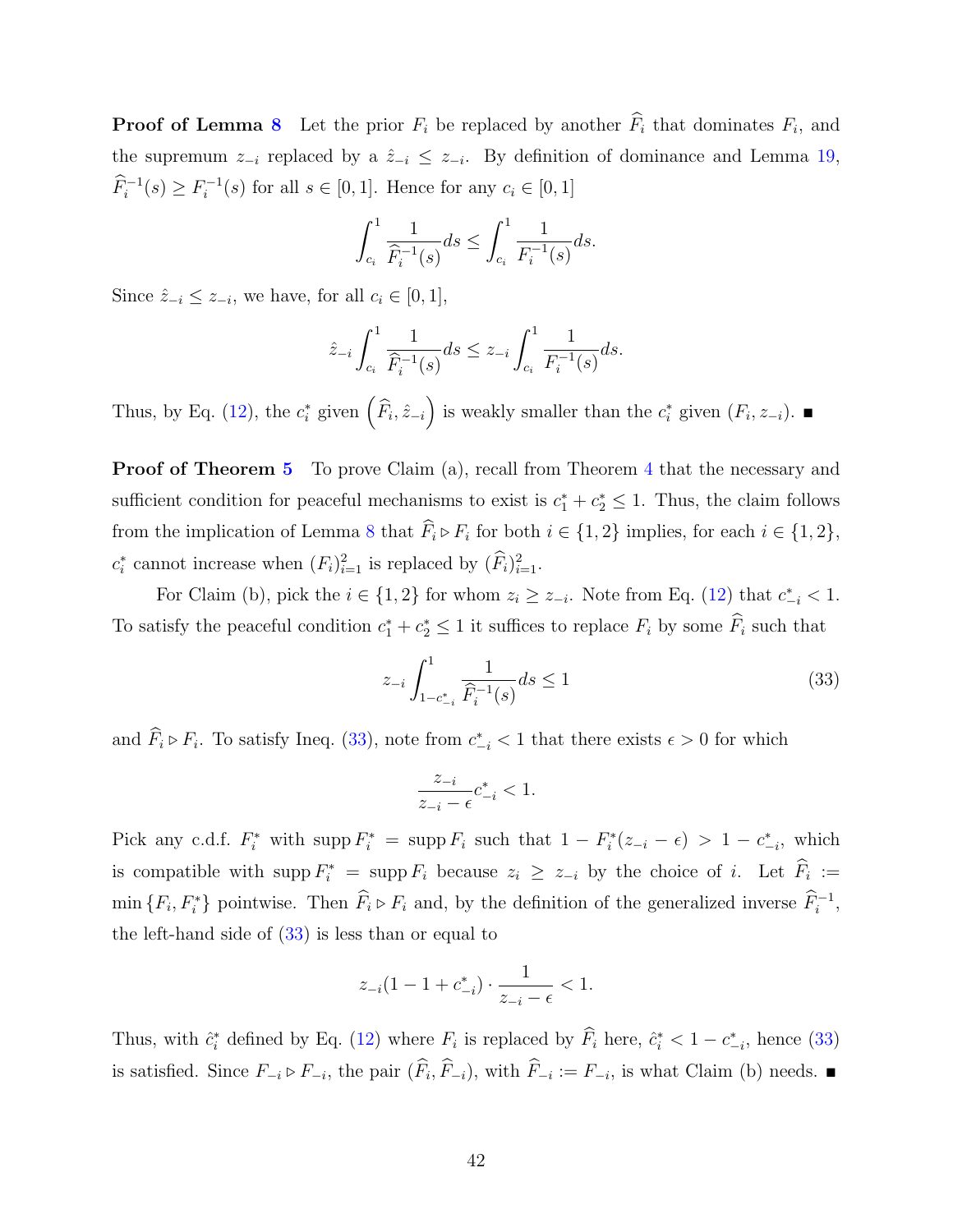## References

- <span id="page-42-3"></span>[1] E. Amann and W. Leininger. Asymmetric all-pay auctions with incomplete information: The two-player case. Games and Economic Behavior, 14:1–18, 1996. [1](#page-1-0)
- <span id="page-42-8"></span>[2] Benjamin Balzer and Johannes Schneider. [Managing a Conflict.](https://josndr.github.io/MaC.pdf) Mimeo, February 2, 2017. [1](#page-1-0)
- <span id="page-42-6"></span>[3] Jeffrey S. Banks and Joel Sobel. Equilibrium selection in signaling games. Econometrica, 55(3):647–661, 1987. [1](#page-1-0)
- <span id="page-42-0"></span>[4] Helmut Bester and Karl Wärneryd. Conflict and the social contract. Scandinavian Journal of Economics, 108:231–249, 2006. [1](#page-1-0)
- <span id="page-42-11"></span>[5] K.C. Border. [Notes on Integration by Parts.](http://people.hss.caltech.edu/~kcb/Notes/IntegrationbyParts.pdf) Mimeo, Division of the Humanities and Social Sciences, Caltech, v. 2016.01.14:23.33, Spring 1996. [A.4](#page-27-1)
- <span id="page-42-2"></span>[6] Gorkem Celik and Michael Peters. Equilibrium rejection of a mechanism. Games and Economic Behavior, 73(2):375–387, November 2011. [1](#page-1-0)
- <span id="page-42-5"></span>[7] In-Koo Cho and David M. Kreps. Signaling games and stable equilibria. Quarterly Journal of Economics, 102(2):179–222, 1987. [1](#page-1-0)
- <span id="page-42-7"></span>[8] Peter Cramton and Thomas Palfrey. Ratifiable mechanisms: Learning from disagreement. Games and Economic Behavior, 10:255–283, 1995. [1,](#page-1-0) [5](#page-14-2)
- <span id="page-42-1"></span>[9] Mark Fey and Kristopher W. Ramsay. Uncertainty and incentives in crisis bargaining: Game-free analysis of international conflict. American Journal of Political Science, 55:149–169, 2011. [1](#page-1-0)
- <span id="page-42-4"></span>[10] Qiang Fu, Jingfeng Lu, and Yue Pan. Team contests with multiple pairwise battles. American Economic Review, 105(7):2120–2140, 2015. [1](#page-2-0)
- <span id="page-42-10"></span>[11] Drew Fudenberg and Jean Tirole. Game Theory. The MIT Press: Cambridge, 1991. [4,](#page-11-1) [9](#page-39-0)
- <span id="page-42-9"></span>[12] Drew Fudenberg and Jean Tirole. Perfect Bayesian equilibrium and sequential equilibrium. Journal of Economic Theory, 53:236–260, 1991. [3](#page-5-0)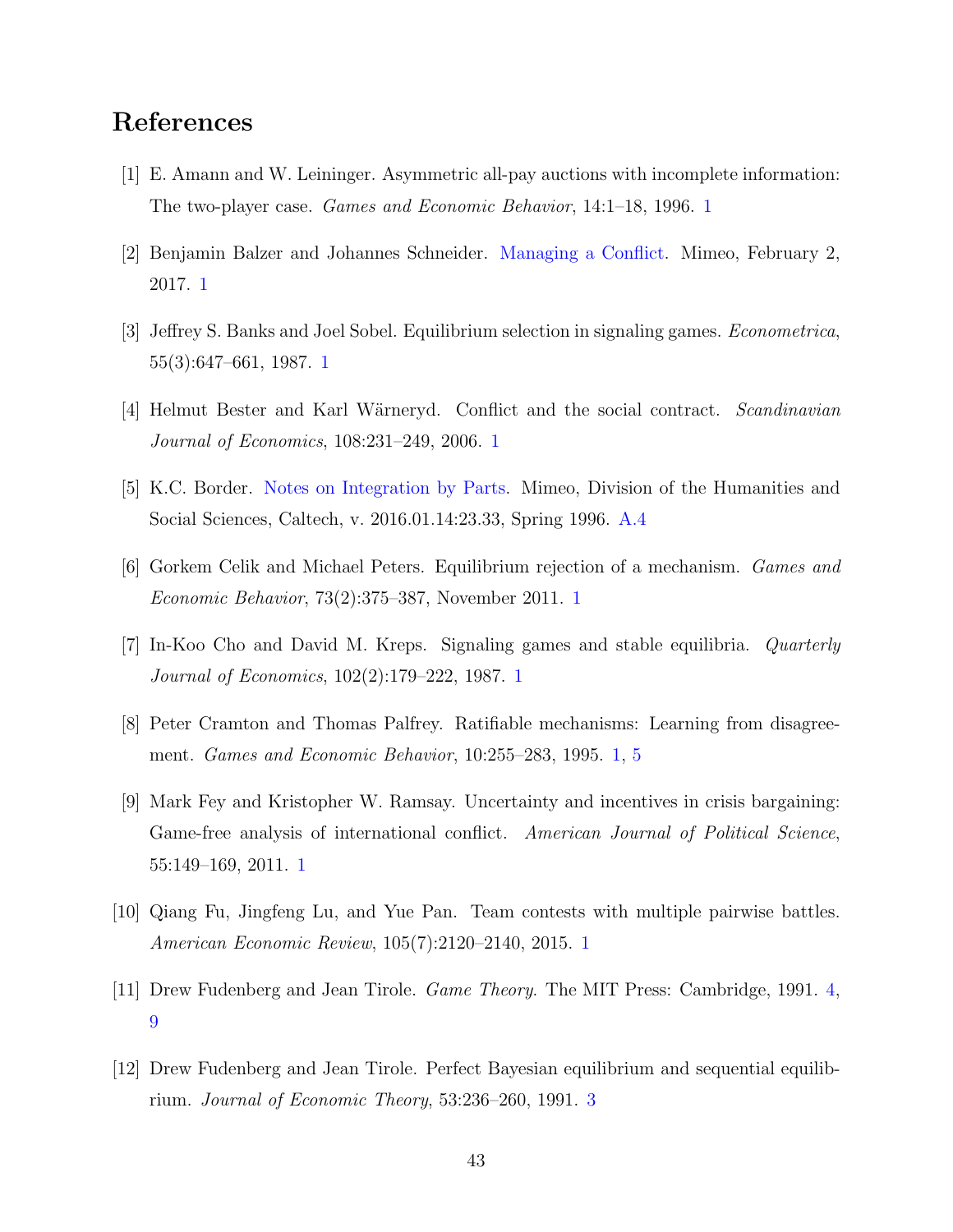- <span id="page-43-1"></span>[13] Johannes Hörner, Massimo Morelli, and Francesco Squintani. Mediation and peace. Review of Economic Studies, 82:1483–1501, 2015. [1](#page-1-0)
- <span id="page-43-6"></span>[14] Todd R. Kaplan and Shmuel Zamir. Advances in auctions. In H. Peyton Young and Shmuel Zamir, editors, Handbook of Game Theory with Economic Applications, volume 4, chapter 7, pages 381–453. Elsevier B.V., 2015. [1](#page-2-0)
- <span id="page-43-3"></span>[15] Rene Kirkegaard. Comparative statics and welfare in heterogeneous all-pay auctions: Bribes, caps, and performance thresholds. The B.E. Journal of Theoretical Economics: Topics, 8(1):Article 21, 2008. [1](#page-1-0)
- <span id="page-43-10"></span>[16] Paul Klemperer. Why every economist should learn some auction theory. In M. Dewatripont, L. Hansen, and S. Turnovsky, editors, Advances in Economics and Econometrics: Invited Lectures to 8th World Congress of the Econometric Society. Cambridge University Press, 2003. [9](#page-19-0)
- <span id="page-43-9"></span>[17] Dan Kovenock, Florian Morath, and Johannes M¨unster. Information sharing in contests. Journal of Economics & Management Strategy, 24:570–596, 2015. [3](#page-12-1)
- <span id="page-43-4"></span>[18] Vijay Krishna and John Morgan. An analysis of the war of attrition and the all-pay auction. Journal of Economic Theory, 72:343–362, 1997. [1](#page-1-0)
- <span id="page-43-7"></span>[19] Roger B. Myerson. Multistage games with communication. Econometrica, 54(2):323– 358, March 1986. [2](#page-4-1)
- <span id="page-43-0"></span>[20] Roger B. Myerson and Mark A. Satterthwaite. Efficient mechanisms for bilateral trading. Journal of Economic Theory, 29:265–281, 1983. [1](#page-1-0)
- <span id="page-43-8"></span>[21] Lucas Rentschler and Theodore L. Turocy. Two-bidder all-pay auctions with interdependent valuations, including the highly competitive case. Journal of Economic Theory, 163:435–466, 2016. [3](#page-5-0)
- <span id="page-43-5"></span>[22] Ron Siegel. Asymmetric all-pay auctions with interdependent valuations. Journal of Economic Theory, 153:684–702, 2014. [1](#page-1-0)
- <span id="page-43-2"></span>[23] Kathryn E. Spier. Pretrial bargaining and the design of fee-shifting rules. The RAND Journal of Economics, 25(2):197–214, 1994. [1,](#page-1-0) [9](#page-19-0)